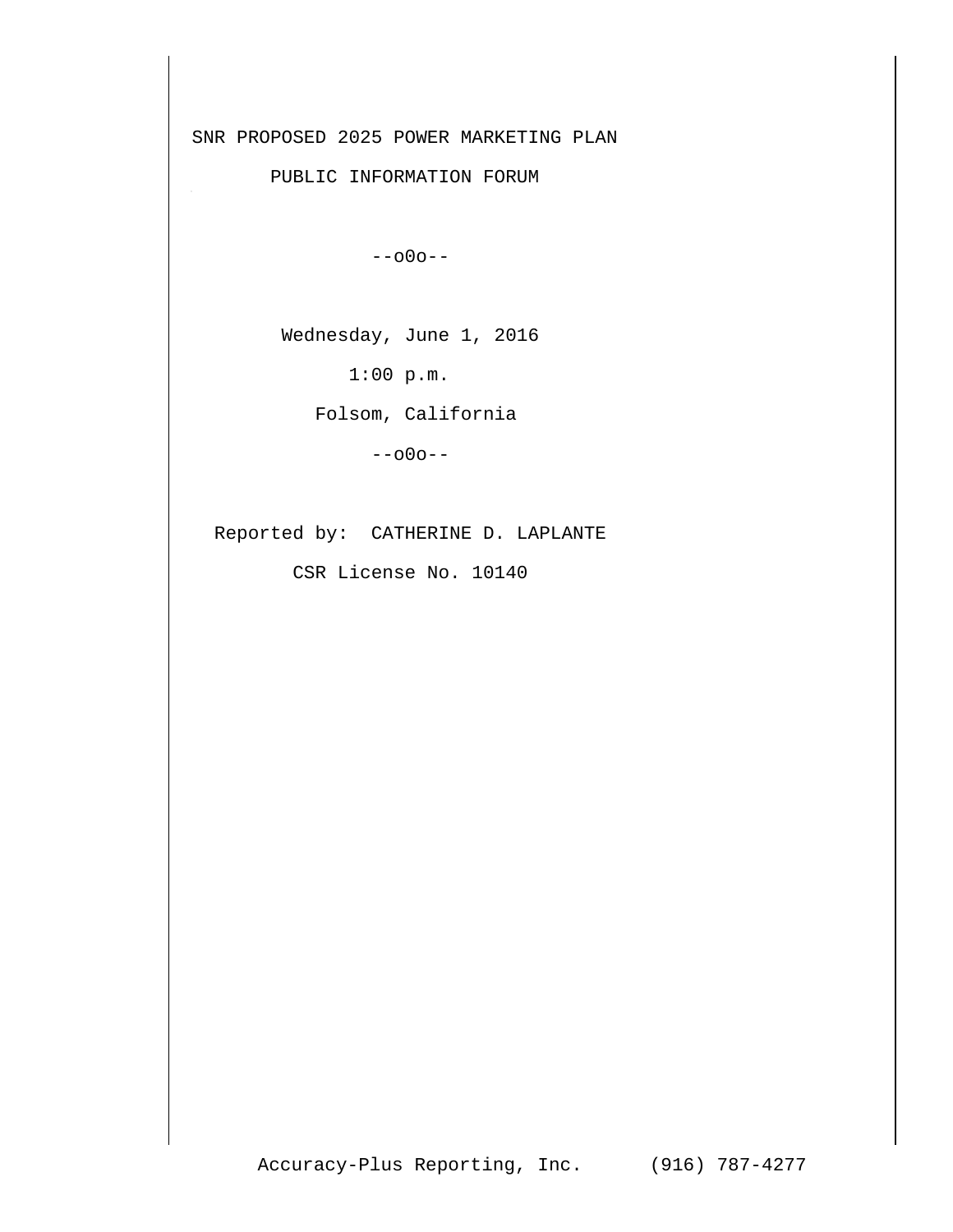| $\mathbf 1$    | A P P E A R A N C E S                             |
|----------------|---------------------------------------------------|
| $\overline{2}$ |                                                   |
| $\mathsf{3}$   | KOJI KAWAMURA, Attorney at Law                    |
| $\overline{4}$ | SANDEE L. PEEBLES, Project Manager                |
| 5              | SONJA ANDERSON, Vice-President of Power Marketing |
| 6              | JEANNE HAAS, Contracts & Energy Services Manager  |
| 7              |                                                   |
| 8              |                                                   |
| 9              |                                                   |
| 10             |                                                   |
| 11             |                                                   |
| $1\,2$         |                                                   |
| 13             |                                                   |
| 14             |                                                   |
| 15             |                                                   |
| 16             |                                                   |
| 17             |                                                   |
| $18\,$         |                                                   |
| 19             |                                                   |
| 20             |                                                   |
| 21             |                                                   |
| 22             |                                                   |
| 23             |                                                   |
| 24             |                                                   |
| 25             |                                                   |
|                |                                                   |
|                |                                                   |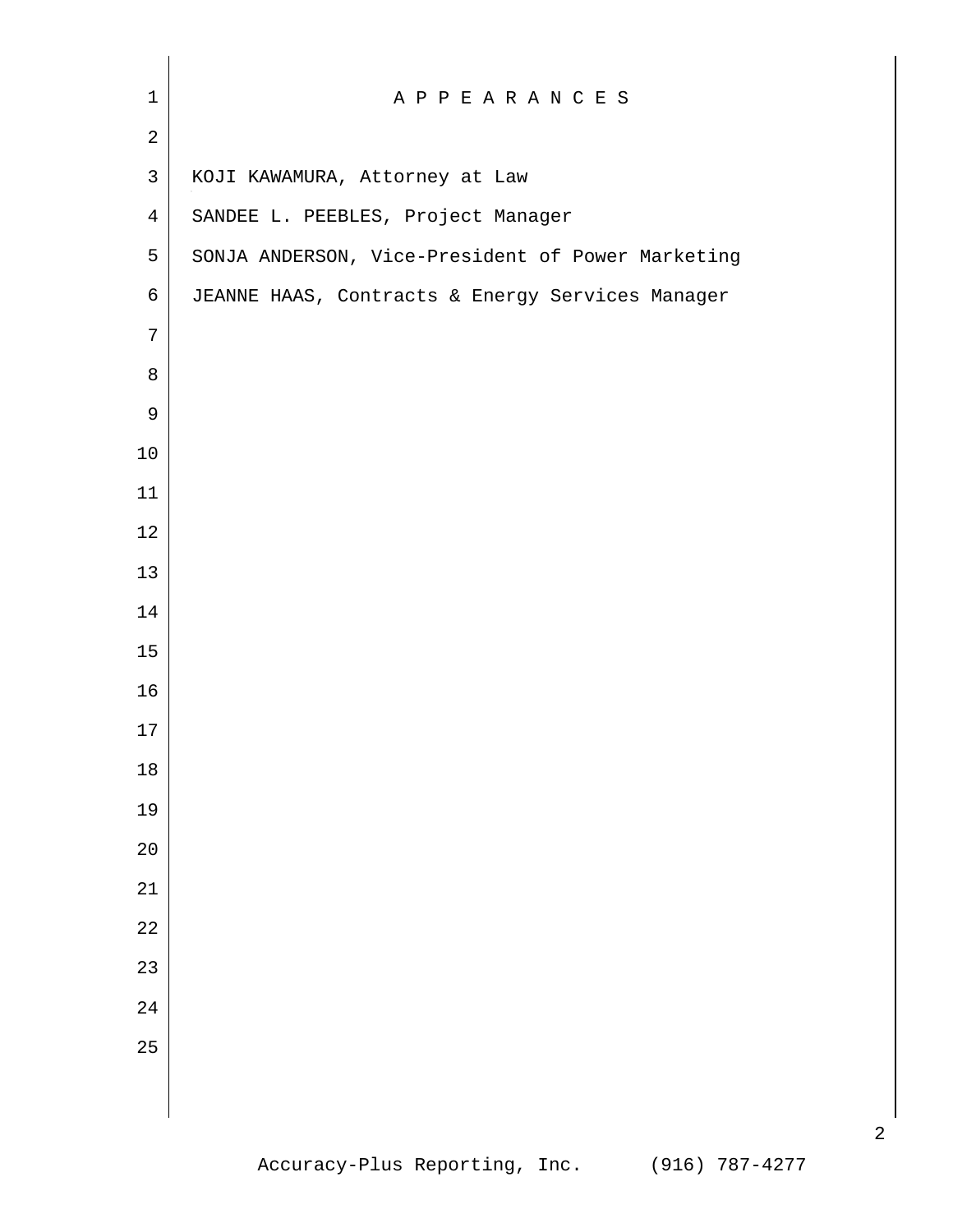MR. KAWAMURA: I'd like to welcome everyone to the 2025 Proposed Marketing Plan for the Western Area Power Administration Sierra Nevada Region. This is the Information Forum that was noticed in the Federal Register. It was -- The Federal Register was Volume 81, page 27433. 7 And so this is the meeting for the proposed 2025 Marketing Plan. The 2025 Marketing Plan and the marketing plans that Western develops is a key component of our power marketing functions. It sets the framework for a long period of time and determines how Western markets power 13 | over that long-term period. 20 years ago, many of us were standing in this room, or in a room nearby, and we built the 2004 Marketing Plan. That plan is terminating at the end of 2024, and the 2025 proposed plan will take affect at the 18 termination of 2004 Marketing Plan. 19 | And under the proposal, that plan will run for 30 years. So it is a long-term plan. And as part of this process, we encourage public comments that are going to come out of this process. And that is really the key for the 2025 Marketing Plan is the public input. 24 | And that's why we have these meeting to develop the public input. And we have these formal processes so we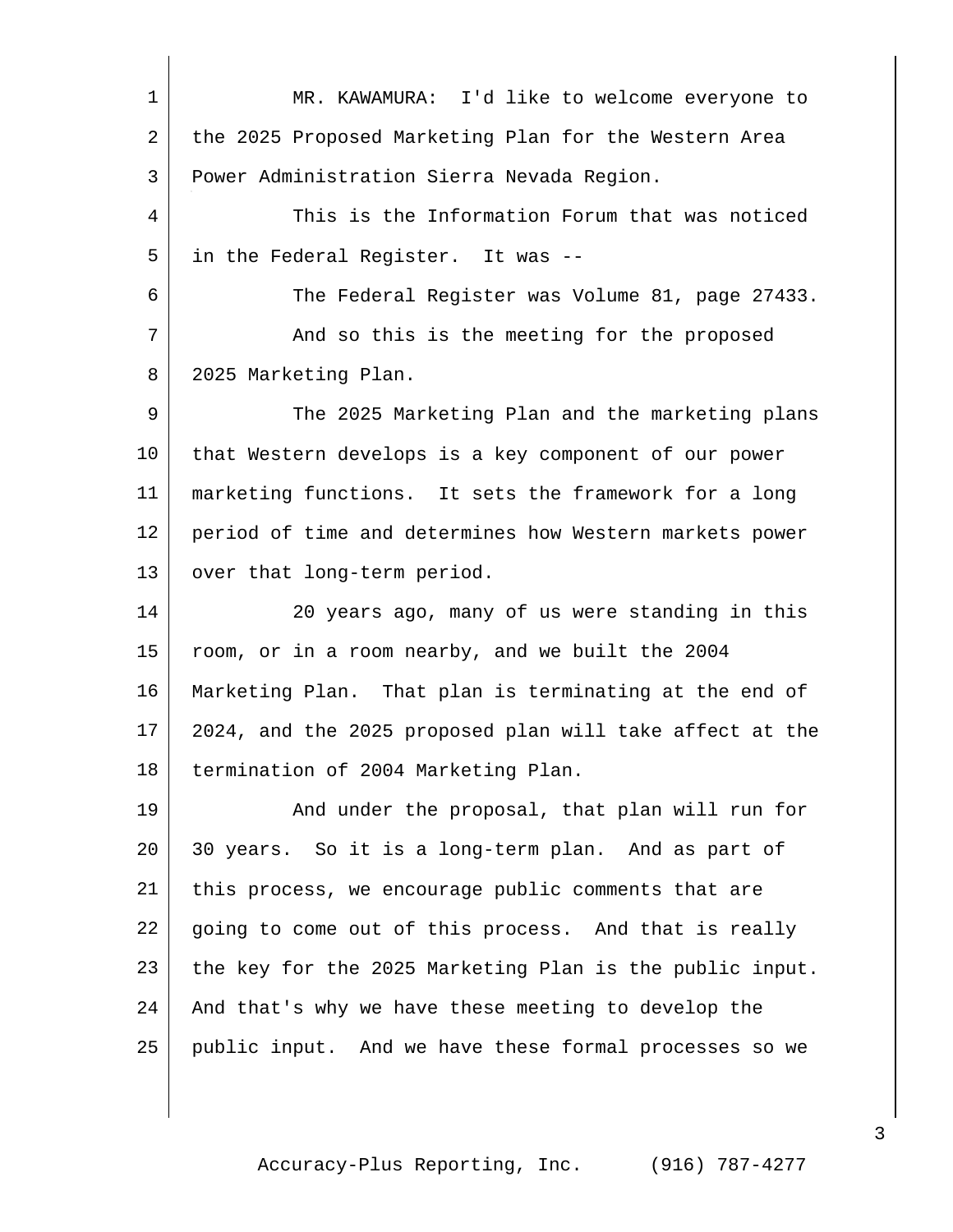| 1  | can treat all the customers and consider all the         |
|----|----------------------------------------------------------|
| 2  | comments in some fashion.                                |
| 3  | And as part of today's presentation, Sandee              |
| 4  | Peebles will present 2025 Marketing Plan. We will take   |
| 5  | comments on that through August 4th. That's when the     |
| 6  | comment period closes. You can send in your comments     |
| 7  | any time prior to August 4. So please make sure you get  |
| 8  | them to us by August 4.                                  |
| 9  | We will have a Public Comment Forum on                   |
| 10 | July 12th at 1:00 p.m., and it will be here at the same  |
| 11 | location, and so, please, you can provide your comments  |
| 12 | at the Public Comment Forum, or you can submit them in   |
| 13 | writing at any time prior to August 4.                   |
| 14 | And everything that we say today is going to be          |
| 15 | on the record, and going forward, as part of this -- as  |
| 16 | part of this -- as part of this proposal. We are in the  |
| 17 | formal process, and so everything will be on the record. |
| 18 | If you have questions, please submit them in             |
| 19 | writing, and we will provide answers in writing to       |
| 20 | those -- to those questions.                             |
| 21 | Everything that we say today is being recorded           |
| 22 | by a court reporter on my right, and so in terms of the  |
| 23 | presentations, Sandee will do her presentation.<br>After |
| 24 | she is done with her presentation, I'll open up the      |
| 25 | floor for comments.                                      |
|    |                                                          |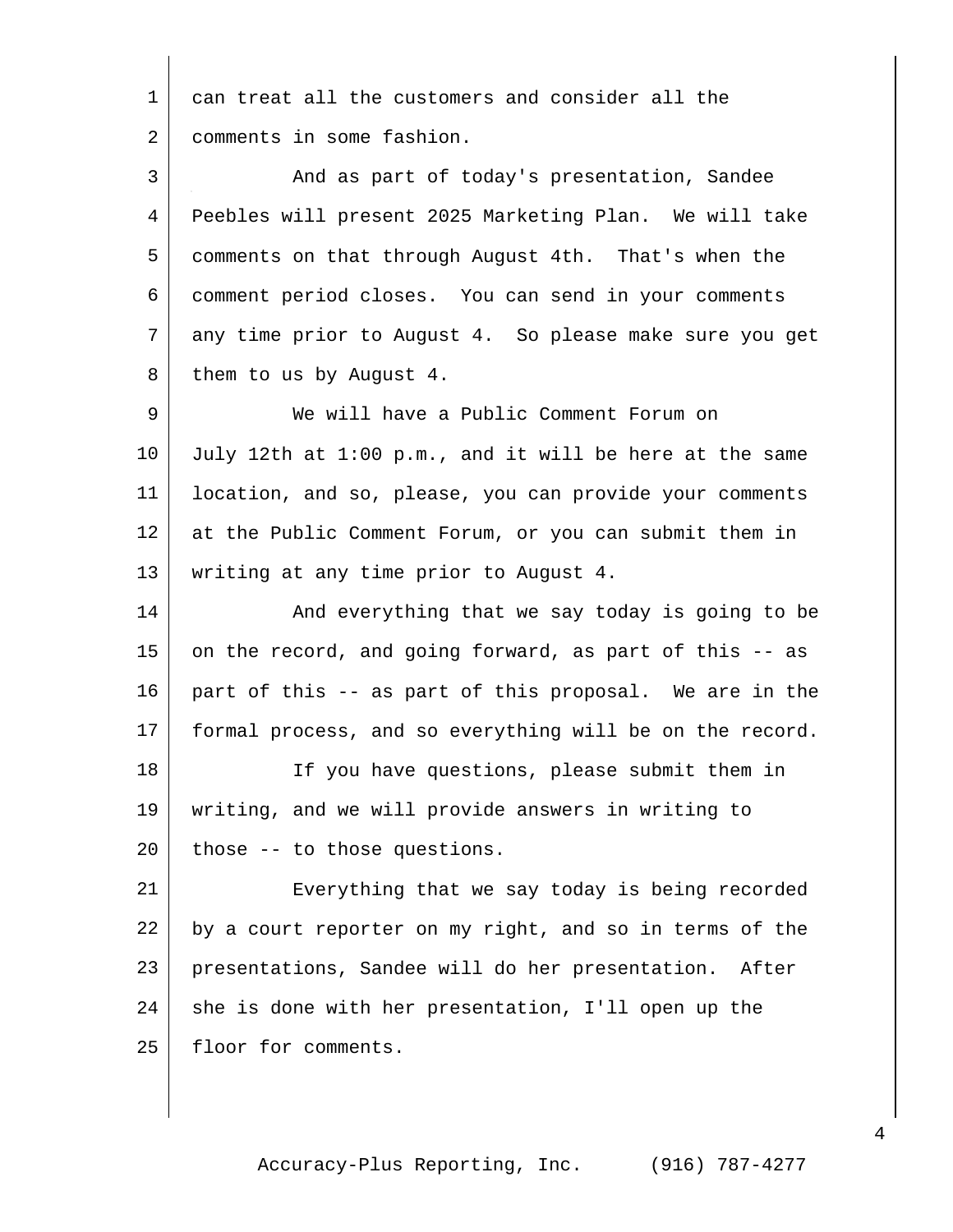1 And so you can mark your brochures. If you have questions on the brochures, please just mark the pages, and then I will open up the floor for questions after Sandee gets done with the presentation. And this way all the questions -- it will be easier to follow the process by doing it in this fashion.

7 And when you do ask questions, please make sure you state your name for the record. And then every single time you speak, if you can just repeat your name 10 | for the court reporter. It makes it a lot easier to follow those questions and know who's asking those questions as part of that proposal.

13 | The Movies when you do ask questions, please wait until Sandee is done. I will moderate the questions, and then I will call on you, and then either we will 16 provide you the answer today, if we can. If we can't provide the answers, we will provide the answers in 18 writing and post those on the website.

19 And with that, I am going to go on ahead and introduce Sandee Peebles, and she will do the presentation.

 MS. PEEBLES: We did find the address at WAPA.gov, and then if you go to Regions, it's Sierra Nevada Region, and then there is a place where you can 25 | click on that says 2025 Power Marketing Plan.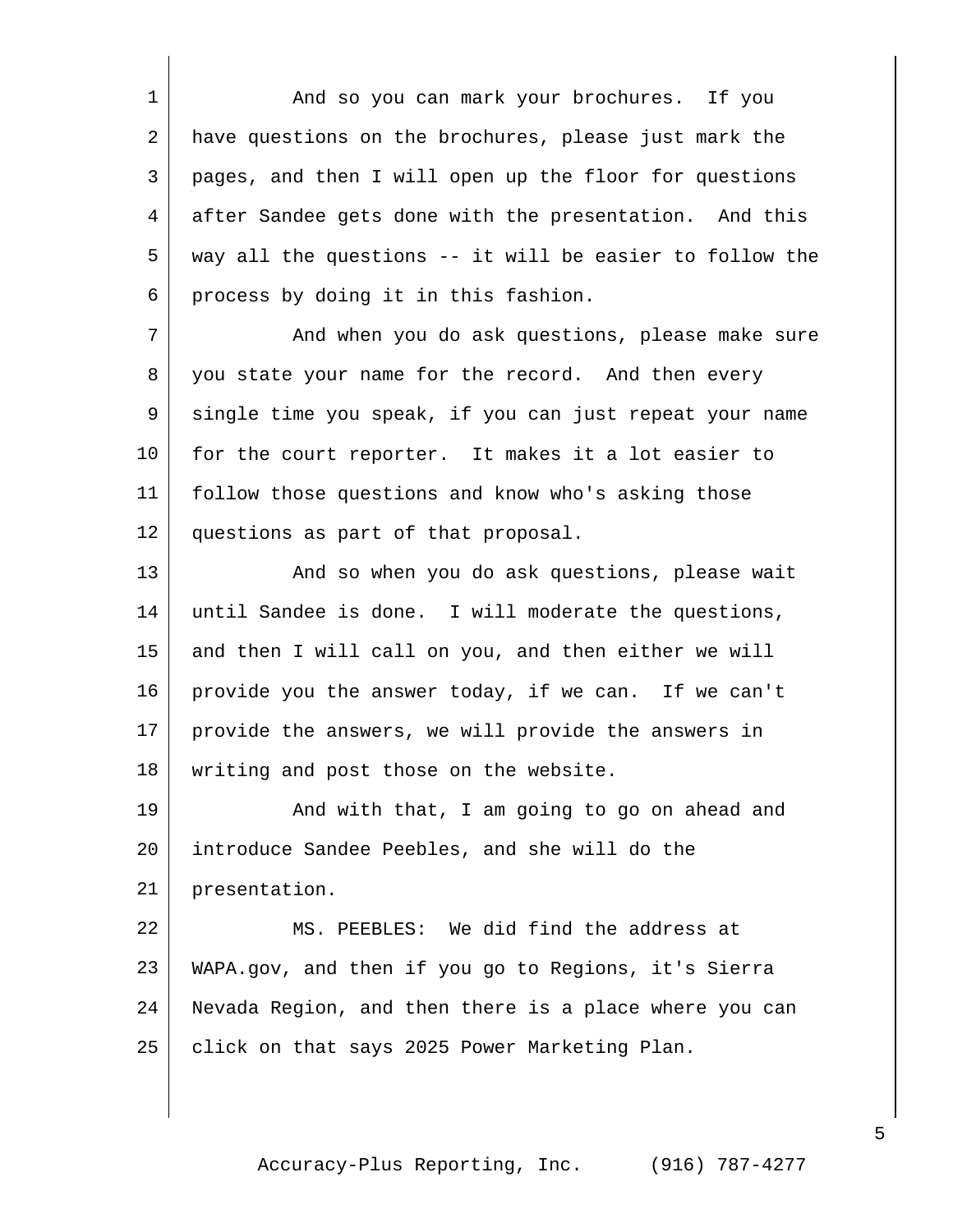| $\mathbf{1}$ | Okay.                                                    |
|--------------|----------------------------------------------------------|
| 2            | Good afternoon, and welcome to the Public                |
| 3            | Information Forum for the 2025 Power Marketing Plan.     |
| 4            | My name is Sandee Peebles, and I'm the Project           |
| 5            | Manager for the 2025 Program.                            |
| 6            | First, I'd like to introduce Western.                    |
| 7            | We are a Federal agency and part of the U.S.             |
| 8            | Department of Energy. Western market's power at          |
| 9            | cost-based rates to preference entities and seeks new    |
| 10           | customers through its resource pools.                    |
| 11           | WAPA markets power in 15 states. SNR is one of           |
| 12           | four regional offices and markets its resources in       |
| 13           | Northern and Central California, as well as Northern     |
| 14           | Nevada.                                                  |
| 15           | SNR currently provides power to 84 customers,            |
| 16           | and we have ownership in about 1,400 miles of            |
| 17           | transmission.                                            |
| 18           | The CVP consists of 11 power plants and has a            |
| 19           | maximum operating capability as 2,044 megawatts. Annual  |
| 20           | generation is about 4,600 gigawatt hours. The CVP's      |
| 21           | transmission system is about 868 miles long, with 22     |
| 22           | substations.                                             |
| 23           | The Washoe Project has one small 3.65 megawatt           |
| 24           | generator that generates about ten gigawatts annually.   |
| 25           | There is no transmission available to the CVP or the ISO |
|              |                                                          |
|              |                                                          |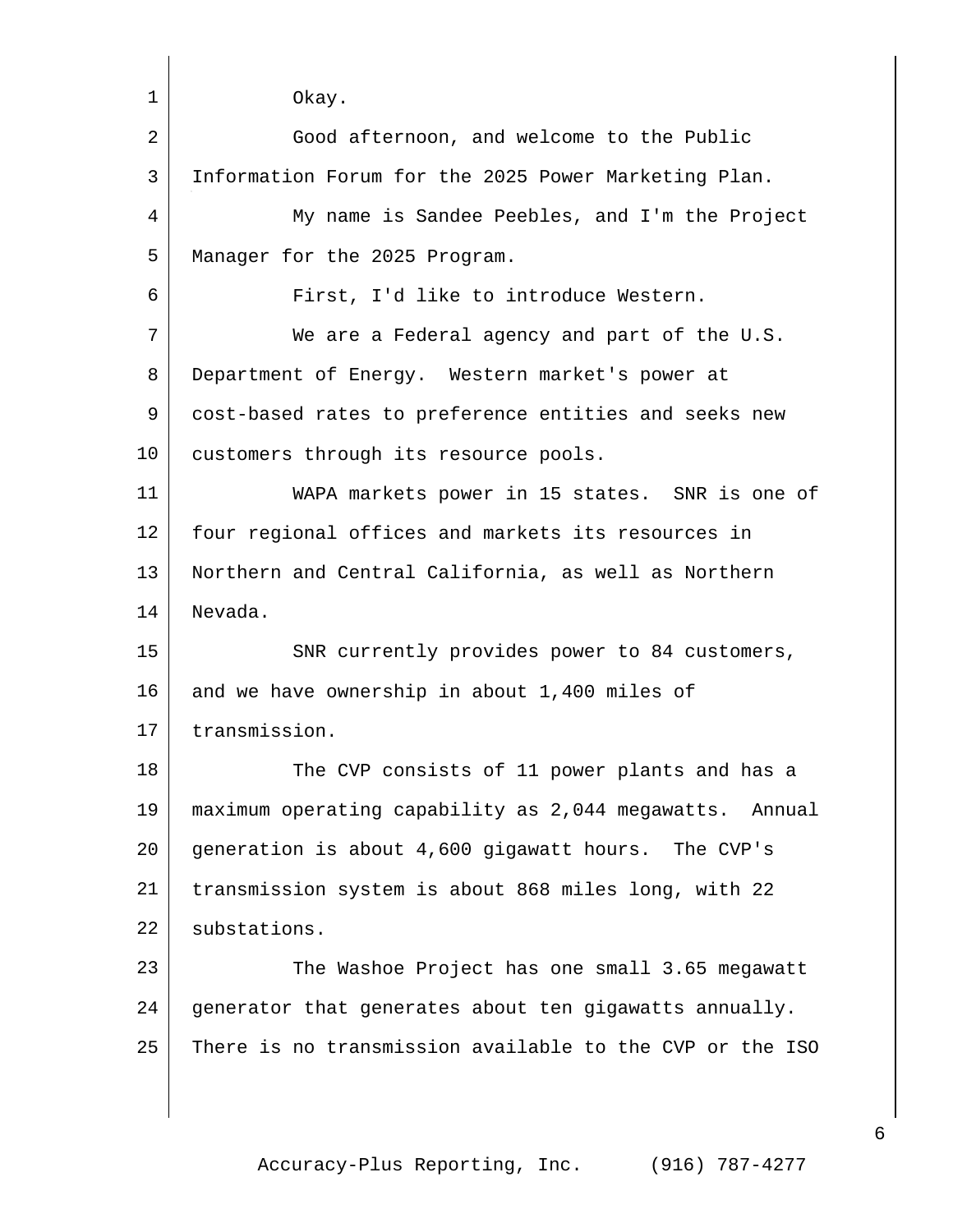1 Transmission System. 2 The unit is also registered with the CEC as an RPS eligible resource. Okay. So we'll talk now about the Marketing Power Resource. SNR markets the hydro-generation from the Central Valley Project. Certain loads have priority to 8 the energy from the CVP. Project use loads are mainly irrigation districts that have contracts with the Bureau 10 of Reclamation, and they have first call on the generation. 12 Next is first preference customers, then maintenance reserves, system losses, ancillary services 14 and SNR's SBA needs. Then comes Base Resource. 16 And this chart is simply an example of the range of generation and the priority uses prior to determining the base resource. 19 | And this chart gives an idea of when most of the generation occurs. As you can see, most of our generation occurs in the spring and through the summer. There is much less generation in the fall and winter 23 months. **For our products and services, the base** resource is our fundamental product. Having a base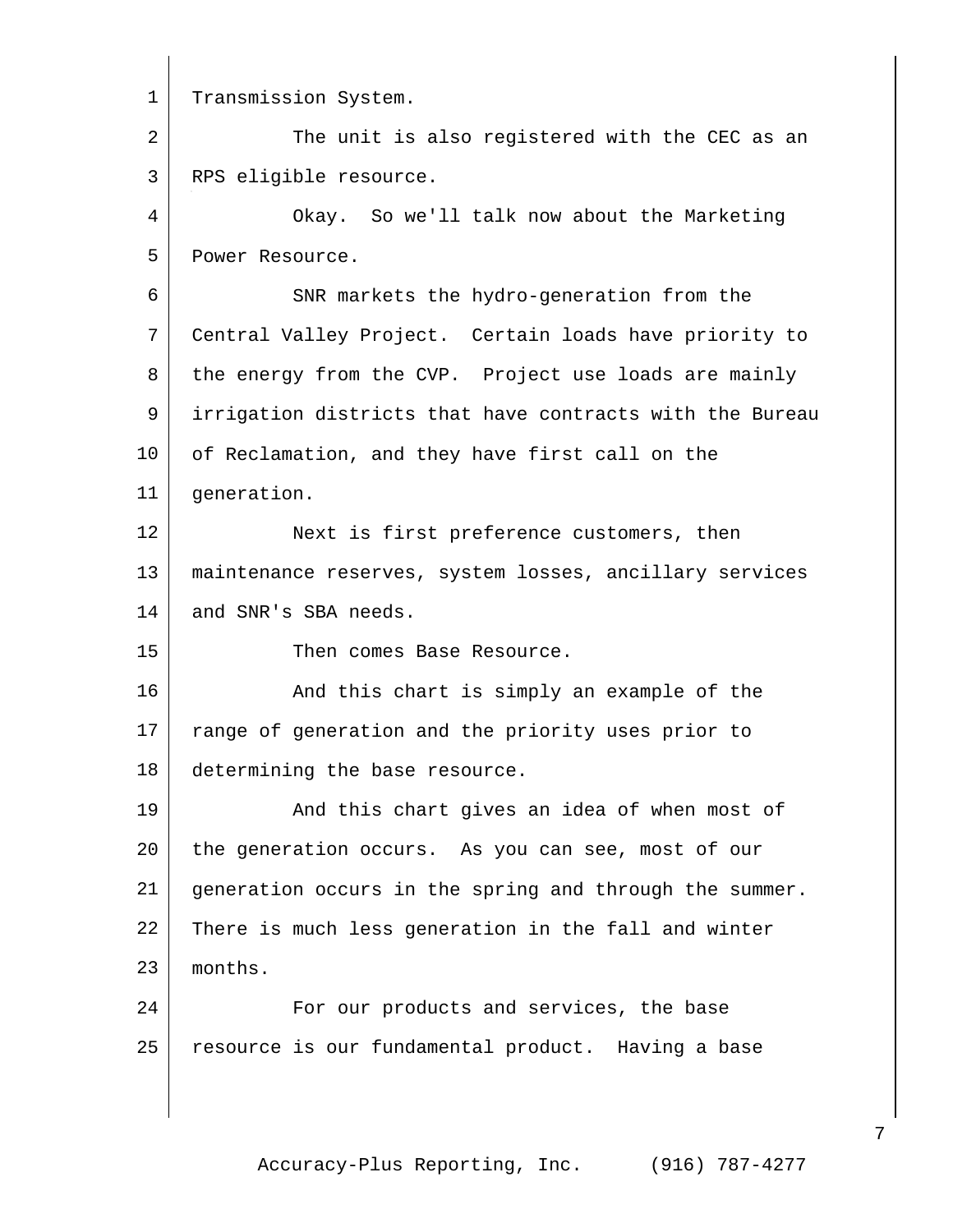1 | resource contract makes you a customer. Customers have a percentage of the generation under the contract. That means whatever amount of power we're generating that day, you get your percentage of it. The capacity and energy will vary daily. Stampede is integrated with the CVP, but the generation 8 goes to meet project use load. The environmental benefits will be part of the base resource contracts. A Portfolio Manager will shape the base resource within certain constraints, and all power will be provided on a scheduled basis. Customers are responsible to pay for their allocation regardless of whether they can actually use 15 it, and rates are not part of this process. Federal power can't be sold for resale. The base resource needs to be used at your own facility or 18 to serve your end use customers. We'll develop an exchange program with customer input. The exchange program is meant to provide payment relief to customers that have more base resource than load in certain hours. 23 We'll propose that the program be voluntary, but regardless of participation, base resource in excess of a customer's load in any hour will be put in the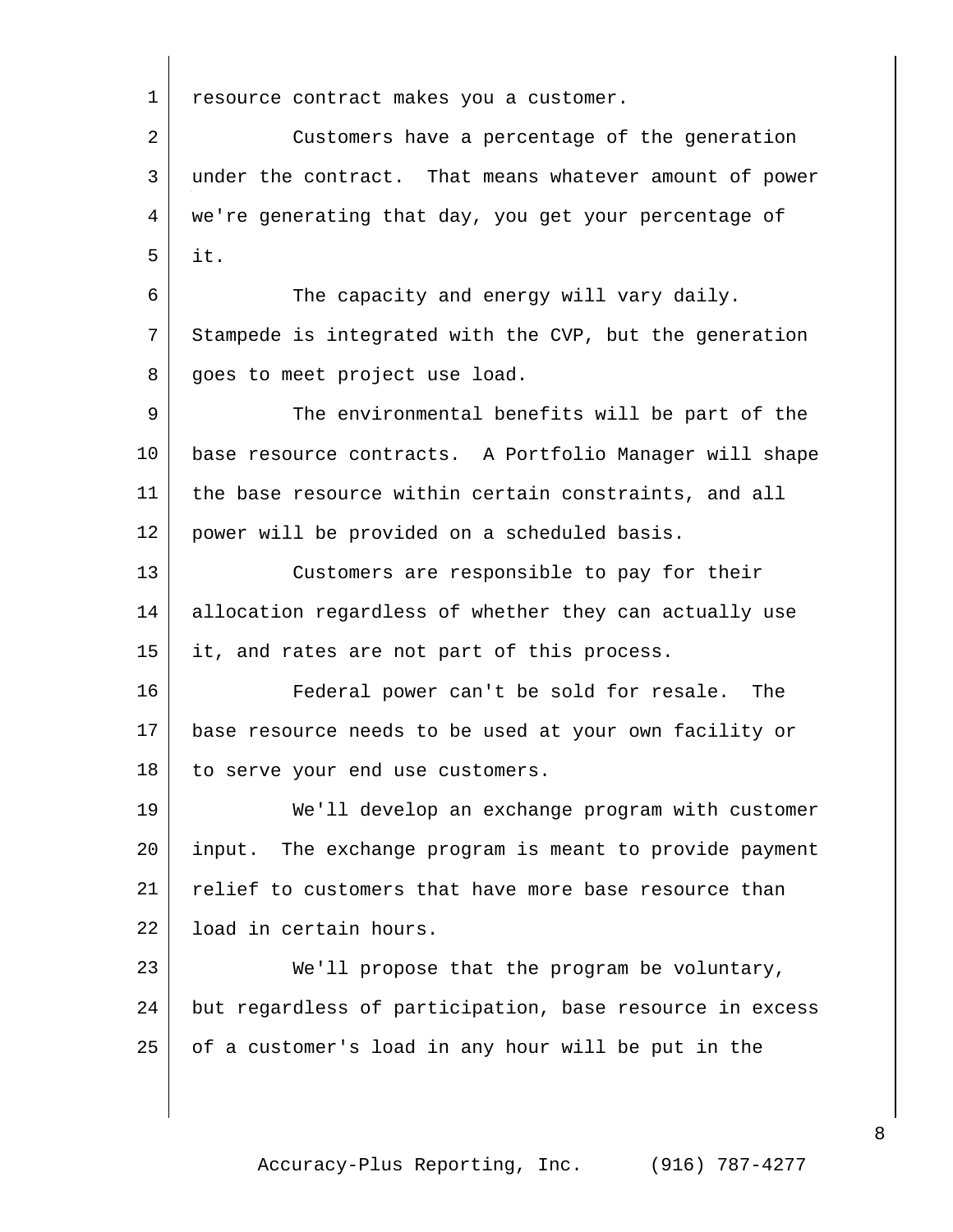1 exchange program.

| 2  | In addition to the base resource, we're                  |
|----|----------------------------------------------------------|
| 3  | proposing optional custom products. Currently we offer   |
| 4  | full load service, variable resource service, and        |
| 5  | scheduling coordinator services.                         |
| 6  | SNR is open to discussing the possibility of             |
| 7  | providing other services at customer request. All costs  |
| 8  | associated with custom products are passed on to the     |
| 9  | customers contracting for those services.                |
| 10 | So first we have full load service, and that's           |
| 11 | the service which was developed for those customers who  |
| 12 | want to just flip the switch and pay the bill. This      |
| 13 | service is similar to retail service.                    |
| 14 | SNR acts as a portfolio manager forecasting              |
| 15 | loads and matching resources, and we'll procure the      |
| 16 | additional power necessary to meet the load at SNR       |
| 17 | delivery points.                                         |
| 18 | All customer loads are typically aggregated              |
| 19 | together when purchasing supplemental power.             |
| 20 | Variable resource service is geared toward the           |
| 21 | larger customer that manages its own power portfolio and |
| 22 | is just looking for an additional resource.              |
| 23 | Customer determines the amount of power, if              |
| 24 | it's an on-or-off peak product, the type of resource,    |
| 25 | the price, et cetera. If we can meet the customer's      |

Accuracy-Plus Reporting, Inc. (916) 787-4277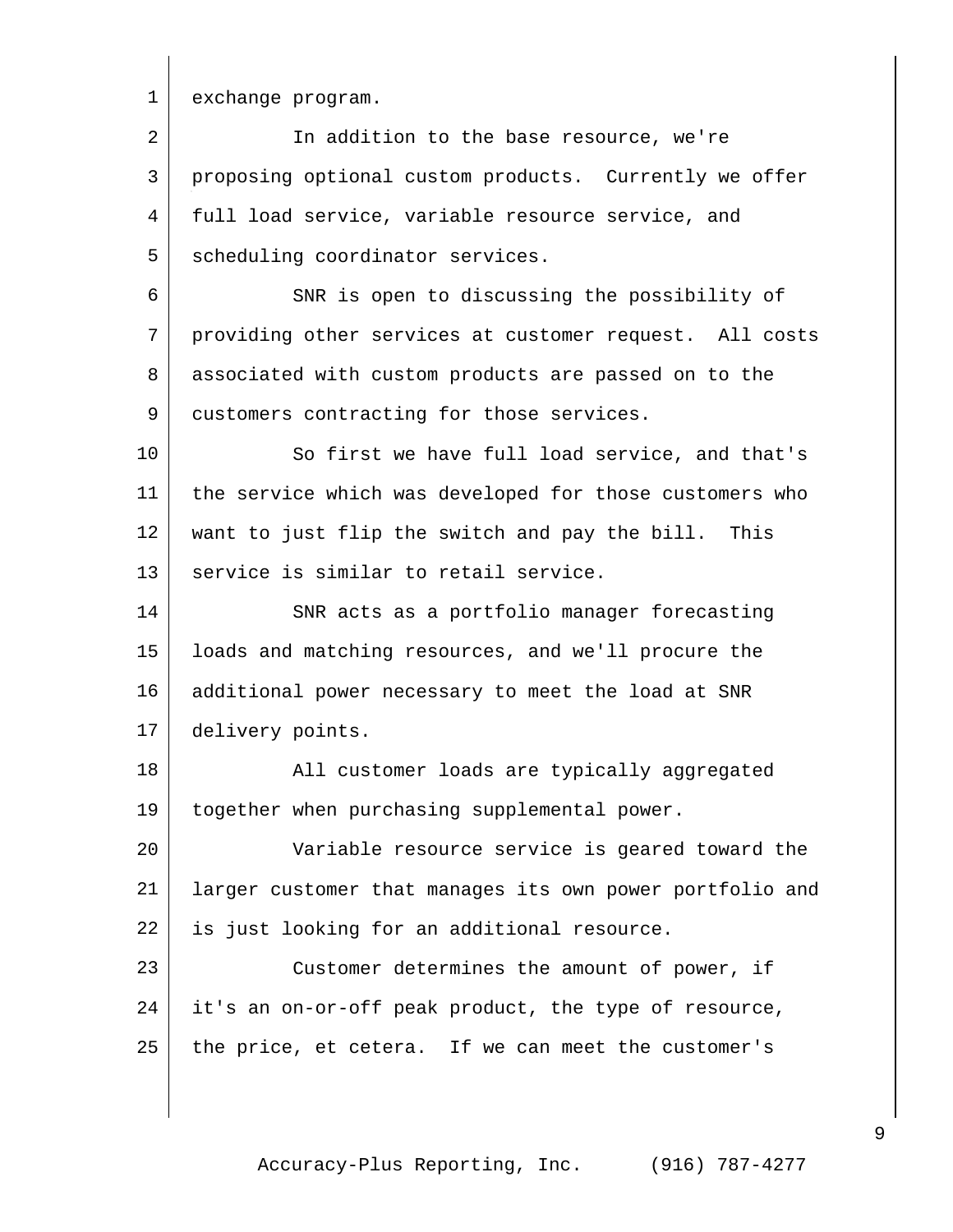| 1  | requirements, we'll provide the service.                 |
|----|----------------------------------------------------------|
| 2  | If you're located within the California                  |
| 3  | Independent System Operator's Balancing Authority Area,  |
| 4  | you must have a Certified Scheduling Coordinator.        |
| 5  | SNR can act as your SC. We'll submit day-ahead           |
| 6  | schedules to the ISO, make adjustments when necessary to |
| 7  | validate data and provide settlement information to the  |
| 8  | customer and dispute incorrect charges.                  |
| 9  | And if you choose full load service, SNR must            |
| 10 | be your SC.                                              |
| 11 | Any products or service request other than base          |
| 12 | resource is a custom product. If you have ideas for      |
| 13 | products or services other than those mentioned today,   |
| 14 | you can request it, and we'll determine if we can        |
| 15 | provide it.                                              |
| 16 | And, again, all costs associated with whatever           |
| 17 | product you choose, will be directly passed on to you.   |
| 18 | Now, onto Resource Extensions and Resource Pool          |
| 19 | Allocations.                                             |
| 20 | SNR is proposing to incorporate the intent of            |
| 21 | the power marking initiative of the energy management -- |
| 22 | Energy Planning and Management Program in the proposed   |
| 23 | 2025 Power Marketing Plan. That means we will continue   |
| 24 | to offer the majority of the resources to our existing   |
| 25 | customers.                                               |
|    |                                                          |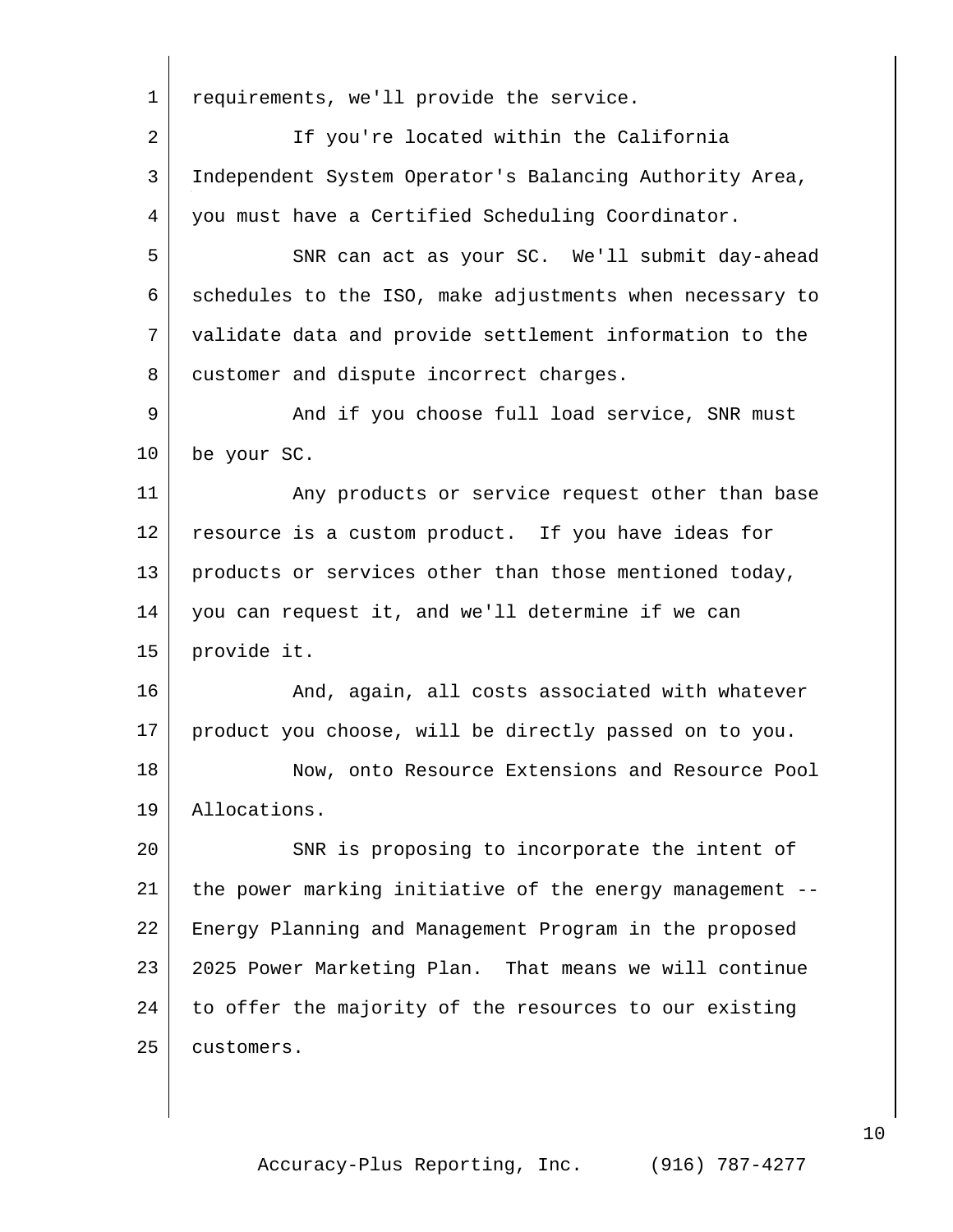1 At first existing customers will be offered 98 2 percent of their current allocation, and we are proposing two resource pools to promote widespread use 4 of the Federal power.

 Existing customers will be offered 98 percent of their current allocations. However, if an existing customer either doesn't execute a contract or doesn't 8 take its full allocation, the amount forfeited will be returned prorata to the remaining existing customers.

 If this happens, the existing customers will be allocated somewhere between 98 and 100 percent of their current allocation.

13 In January of 2024, we will compare loads to base resource allocation. The comparison will be based 15 on the customer's last five years of energy consumption 16 and the average base resource.

17 If a customer has an allocation greater than its load, we may reduce that allocation to 98 percent of 19 the customer's load.

 In 2040, all customers will have their allocations reduced by one percent. Provisions we just discussed will, again, be applied to the 2040 resource pool.

 WAPA creates resource pools to spread the benefits of Federal power to more entities who are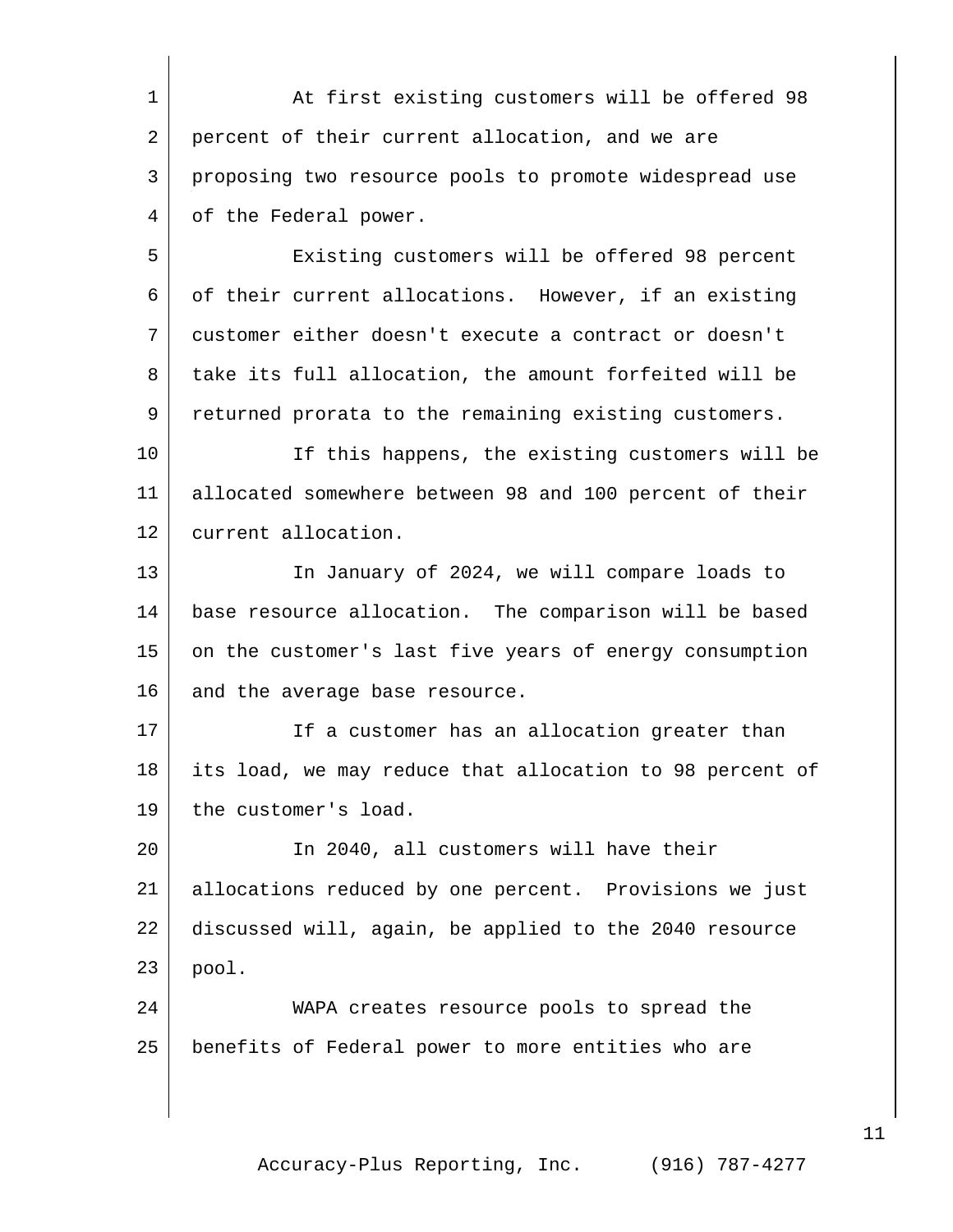eligible to receive an allocation and possibly increase 2 the allocations of existing customers.

3 As mentioned earlier, SNR is proposing two resource pools. One in 2025 with two percent of the resource and one in 2040 with one percent. If one or more existing customers forfeit more than two percent of 7 the total base resource, the amount remaining after increasing all other existing customers back up to their full existing allocations will be added to the resource pool.

11 Additionally, any base resource allocation determined to be larger than a customer's load will be included in the resource pool.

14 These two provisions could increase the size of the resource pools. WAPA determines to whom and how much it allocates.

17 So to qualify for an allocation, an entity must meet the preference requirements of the Reclamation Project Act of 1939. You should be located within our marketing area. If we're unable to allocate all of our resources within our marketing area, we may allocate it 22 outside of the marketing area.

 You must be ready, willing and able to receive 24 and use the power or to receive and deliver power to your end use customers. You must submit an application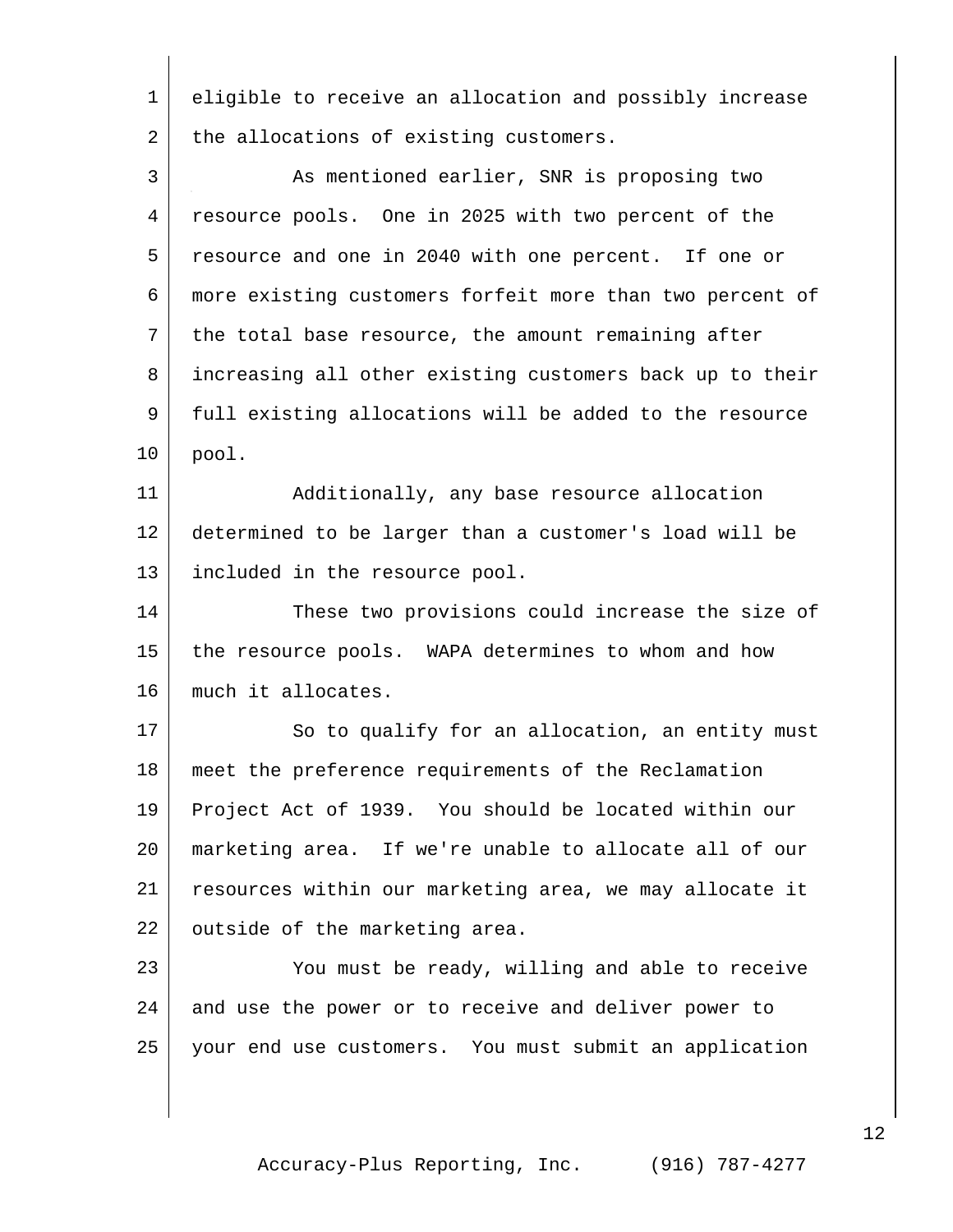| 1              | in response to the call for applications.                 |
|----------------|-----------------------------------------------------------|
| $\overline{a}$ | Native-American tribes must meet the definition           |
| 3              | of the Indian Self Determination Act of 1975.             |
| 4              | And the minimum load requirement is one                   |
| 5              | megawatt, but we can accept 500 kilowatt loads if we can  |
| 6              | aggregate the load with other loads for a total of one    |
| 7              | megawatt.                                                 |
| 8              | After it is determined which entities are                 |
| 9              | eligible for an allocation, we'll determine how much to   |
| 10             | allocate to each eligible entity.                         |
| 11             | We are proposing to use the load data from the            |
| 12             | year before the call for applications. You'll have to     |
| 13             | execute an electric service contract.                     |
| 14             | All 2025 allocations to both new and existing             |
| 15             | customers will be adjusted for the 2040 Resource Pool.    |
| 16             | We are proposing to give greater consideration to         |
| 17             | allocations to Native-Americans, and WAPA makes           |
| 18             | allocations at its sole discretion.                       |
| 19             | Now, we'll talk about the general criteria and            |
| 20             | contract principles we're proposing to apply.             |
| 21             | Electric service contracts must be executed               |
| 22             | within six months of an offer, unless otherwise agreed    |
| 23             | to by WAPA. Allocations are subject to adjustment.<br>All |
| 24             | power will be provided on a scheduled basis. Customers    |
| 25             | must pay for their percentage of the base resource        |
|                |                                                           |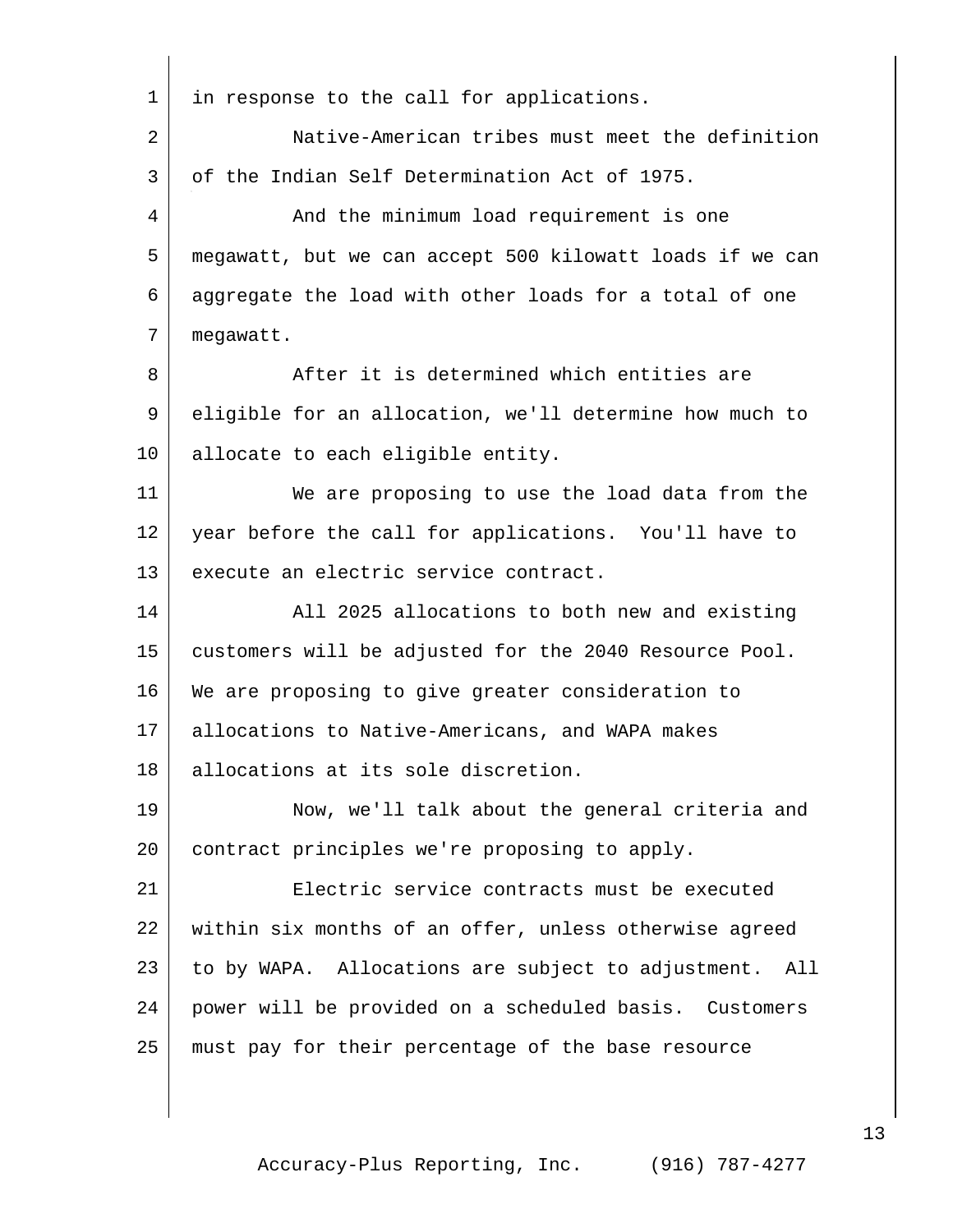regardless of whether they can use it.

2 Cost for any additional product and/or services will be passed on to those customers contracting for 4 such products and/or services.

 Rate schedules for services will be developed under a separate process. Customers must pay all rates 7 and charges pursuant to the terms of the contract. Written commitments to the custom product will be due January 1st, 2023.

10 Contracts will include requirements that must be met continuously during the term of the contract. Customers are responsible for obtaining their own delivery arrangements beyond the CVP transmission 14 | system; however, we will assist when possible.

 Initial electric service contracts will have a 30-year term, January 1st, 2025, through December 31st, 2054. Custom product contracts for specific products 18 and services will have terms as set by those contracts.

 WAPA's standard provisions for electric service contracts, integrated resource plans and general power contract provisions will be included.

 Contracts will provide for WAPA to reduce or rescind the allocations if the allocation is too large or the power is not being used to meet the customer's own load.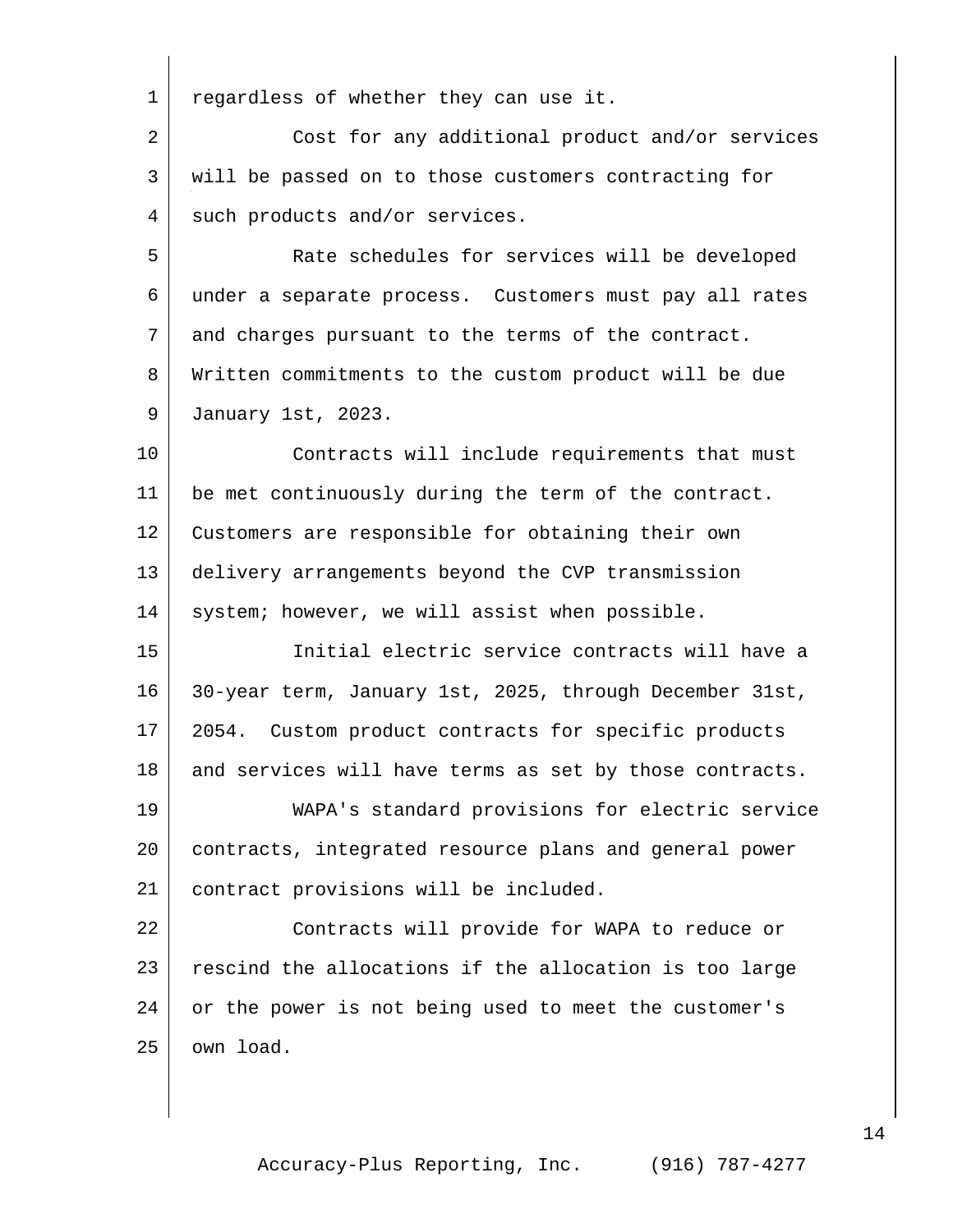| $\mathbf 1$ | WAPA will allocate power not under contract at           |
|-------------|----------------------------------------------------------|
| 2           | its discretion. All customers' base resource             |
| 3           | percentages will be reduced for the 2040 Resource Pool,  |
| 4           | and lastly, alternative funding arrangements may be      |
| 5           | included in the electric service contracts.              |
| 6           | Now we'll go over First Preference Entitlements          |
| 7           | and Allocations.                                         |
| 8           | The Trinity River Division Act of 1955 and the           |
| 9           | New Melones Project provision of the Flood Control Act   |
| 10          | of 1962 authorize construction of the power plants       |
| 11          | located in Trinity, Calaveras and Tuolumne Counties.     |
| 12          | Those acts also provided special benefits to             |
| 13          | preference entities located within those counties due to |
| 14          | the construction of those power plants.                  |
| 15          | Specifically, customers in those counties are            |
| 16          | eligible for up to 25 percent of the additional energy   |
| 17          | available to the CVP due to the construction of the      |
| 18          | facilities within their counties.                        |
| 19          | The maximum entitlement of first preference              |
| 20          | customers is the amount of power available to the        |
| 21          | customers located within those counties.                 |
| 22          | The MEFPC of Trinity County is separate from             |
| 23          | the combined MEFPC of Calaveras and Tuolumne Counties.   |
| 24          | The MEFPC for Calaveras and Tuolumne uses the            |
| 25          | generation from the New Melones project. The MEFPC for   |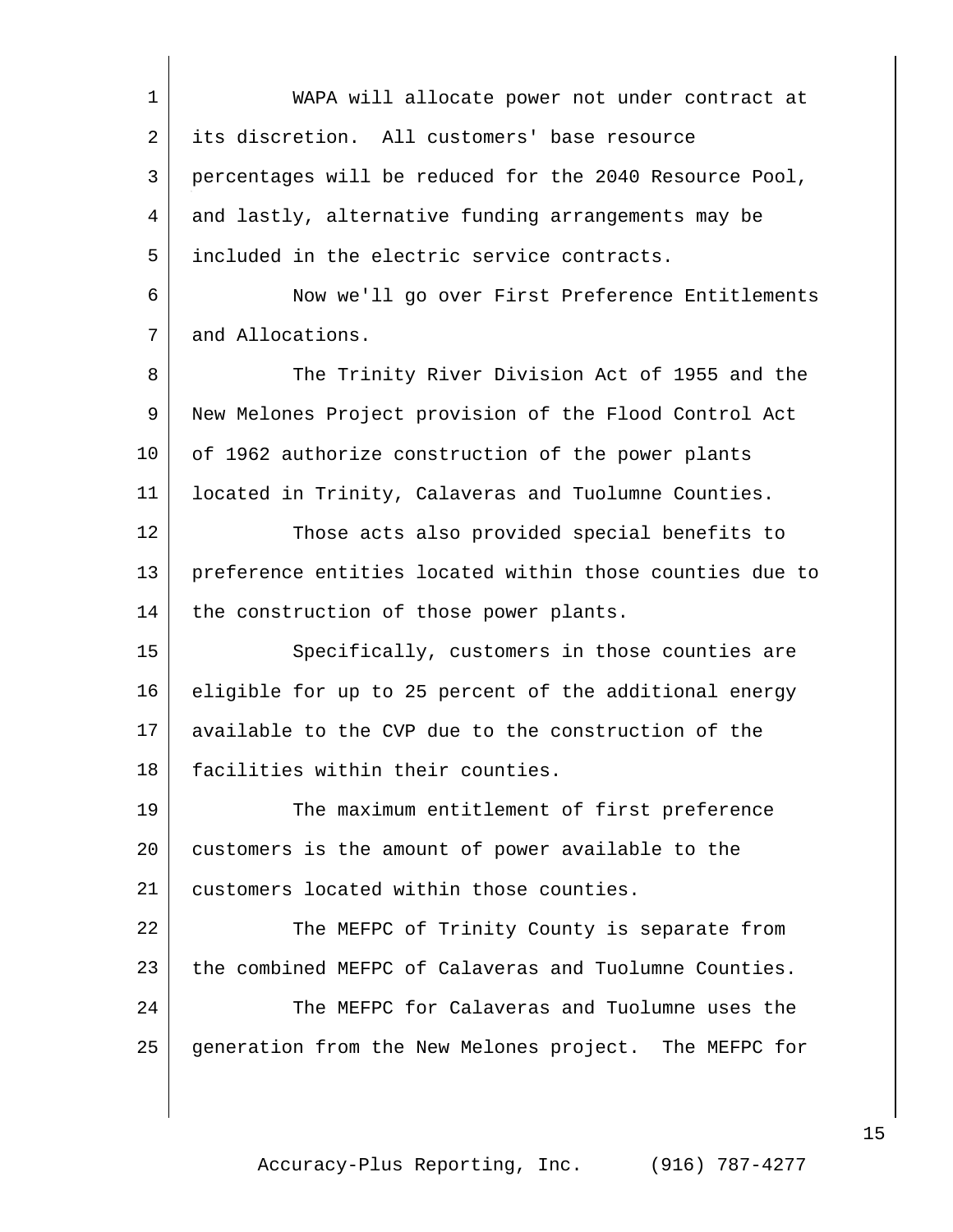Trinity uses the generation from the Trinity River Division, which includes Trinity, Carr, Spring Creek and 13.8 percent of Keswick. The MEFPC calculation is performed every five years. First preference allocations are based on the customer's power needs. First preference customers can receive allocations for 100 percent of their load, as long as the total of allocations is not greater than the MEFPC. 11 SNR is proposing to serve first-preference customers with full requirement service. This service includes meeting all the power needs up to the customer's right to the MEFPC at the base resource rate 15 and Portfolio Management Service. 16 | The Interessary, SNR will provide supplemental power under full requirement service. We have to be the 18 scheduling coordinating in order to receive this service. The Act also provides specific application periods for first preference entities. Those entities 22 | can apply for an allocation every five years based on 23 the anniversary date of the associated projects. 24 The anniversary date of the TRD is January 1st, 1962, and the New Melones Project is April 5th, 1982.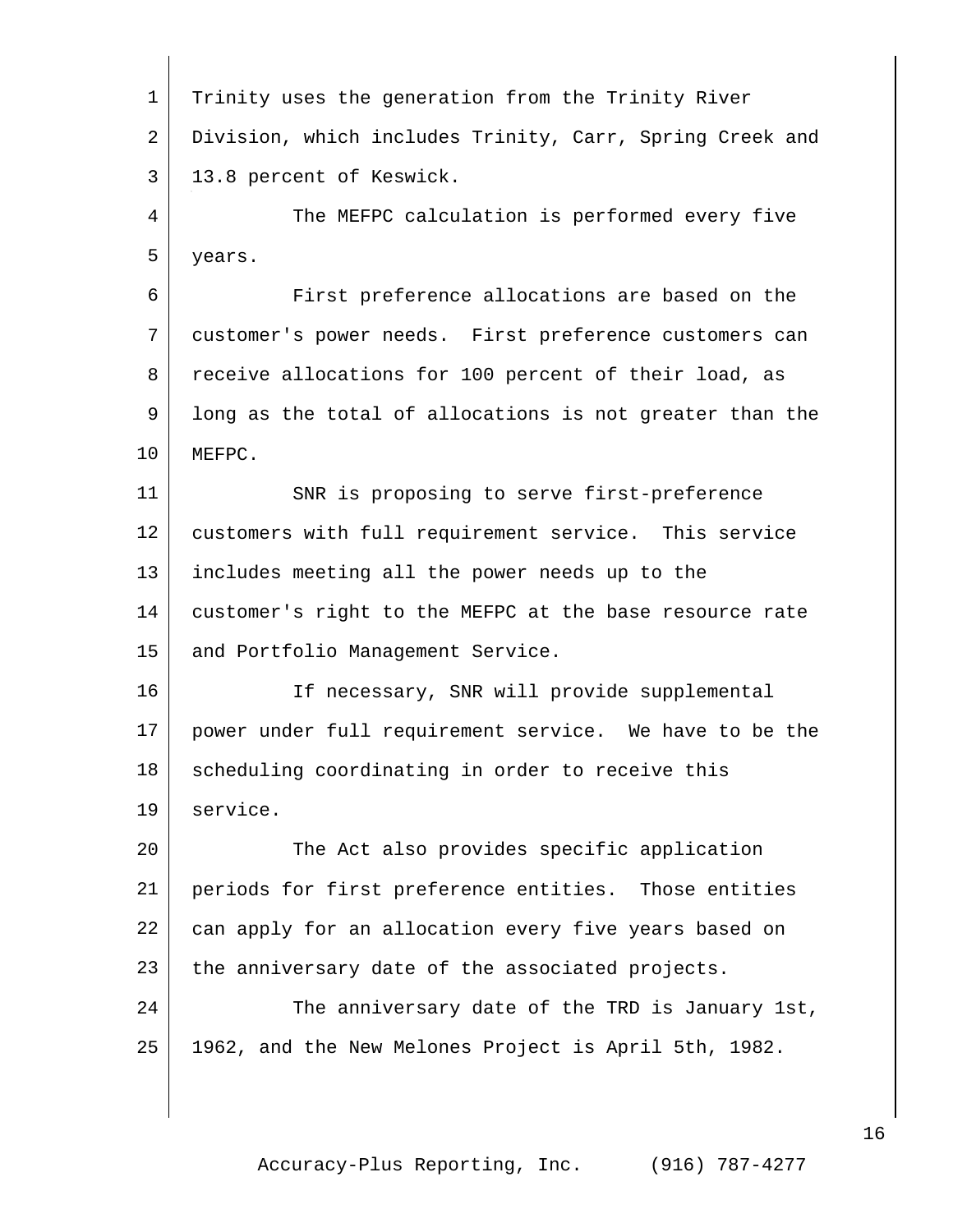Applications must be received 18 months prior 2 to the anniversary date of their respective project, so if you want to begin service under this marketing plan, we have to receive your application by July 1st, 2020, for Trinity County applicants and by October 5th, 2020, 6 for Calaveras and Tuolumne applicants.

 Calaveras and Tuolumne Counties share the MEFPC 8 from the New Melones Project, and each county is 9 entitled to half of the MEFPC.

10 | The Customers in one county aren't using their full share of the MEFPC, and there is a request for additional power from a customer or an application from 13 a first-preference entity located in the other county, which makes the total allocation in that county exceed the total MEFPC for that county, then SNR will allocate power from the unused share of the MEFPC to the customer 17 or entity on a withdrawal basis.

18 That power can be withdrawn on a six-month notice if customers or entities in the original county need it.

 And now a little bit about transmission. We are proposing to include transmission over the CVP system with base resource allocation. If you 24 are located in the ISO Balancing Authority area, this means your power will be delivered to the boundary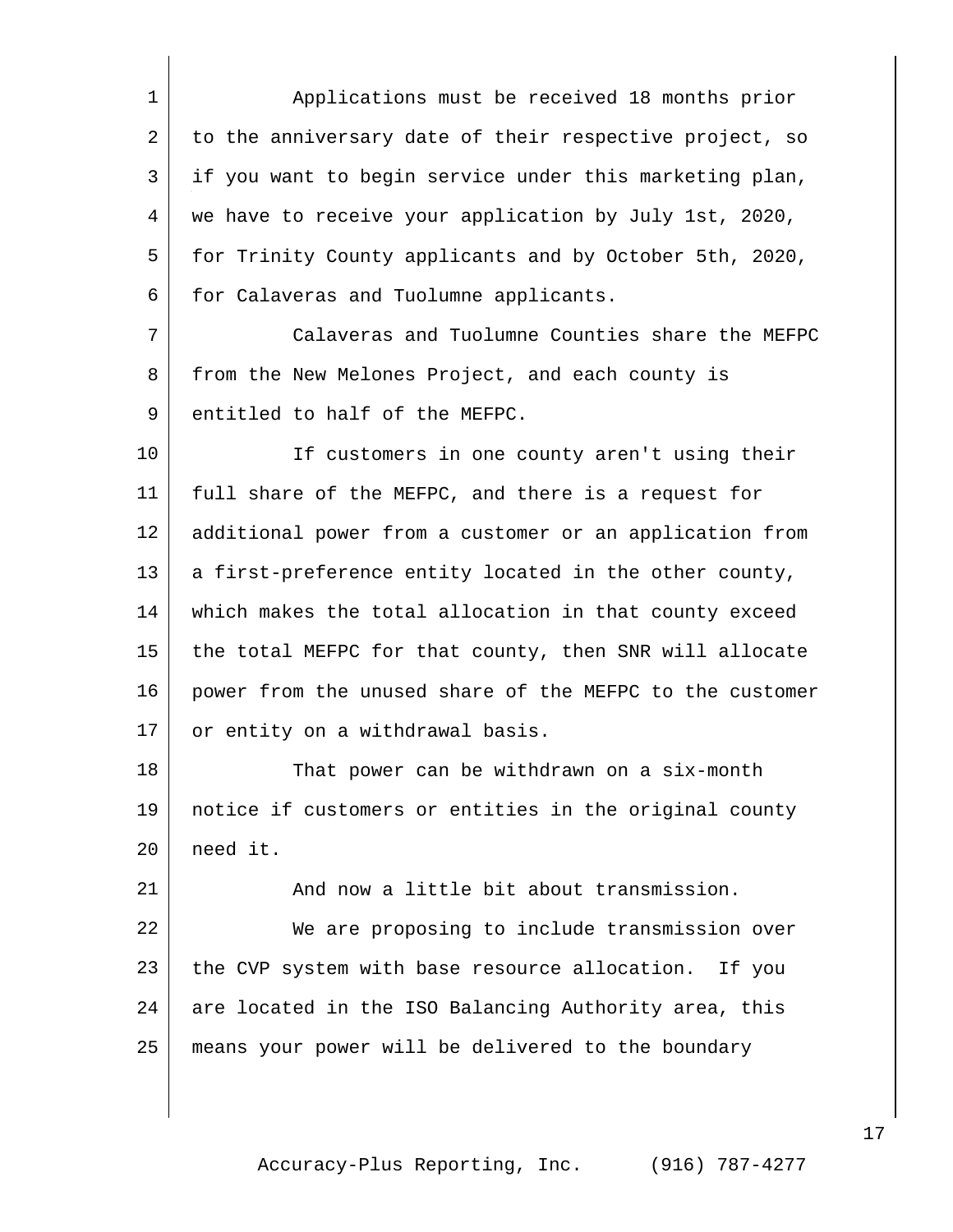| $\mathbf{1}$ | between our system and the ISO. From there you'll need  |
|--------------|---------------------------------------------------------|
| 2            | transmission from the ISO and possibly distribution     |
| 3            | service from PG&E.                                      |
| 4            | We'll do our best to help allottees obtain the          |
| 5            | additional transmission and distribution services       |
| 6            | necessary, but it's ultimately your responsibility to   |
| 7            | obtain the services.                                    |
| 8            | As we discussed earlier, WAPA has ownership in          |
| 9            | the PACI and COTP transmission systems. SNR is          |
| 10           | proposing to continue to market surplus capacity on the |
| 11           | CVP and COTP transmission system under WAPA's Open      |
| 12           | Access Transmission Tariff.                             |
| 13           | Legislation for the PACI provides for marketing         |
| 14           | that transmission service specifically to aid and       |
| 15           | benefit the CVP.                                        |
| 16           | SNR will determine the use of its transmission          |
| 17           | resources along with further development of the rest of |
| 18           | its products and services.                              |
| 19           | And, finally, let's talk about changes in the           |
| 20           | electric utility industry.                              |
| 21           | As we all know, the industry continues to               |
| 22           | evolve under different legislation and markets. We may  |
| 23           | need to make changes to the way we market the resources |
| 24           | during the term of this marketing plan to ensure our    |
| 25           | products to be cost effective and beneficial resources  |
|              |                                                         |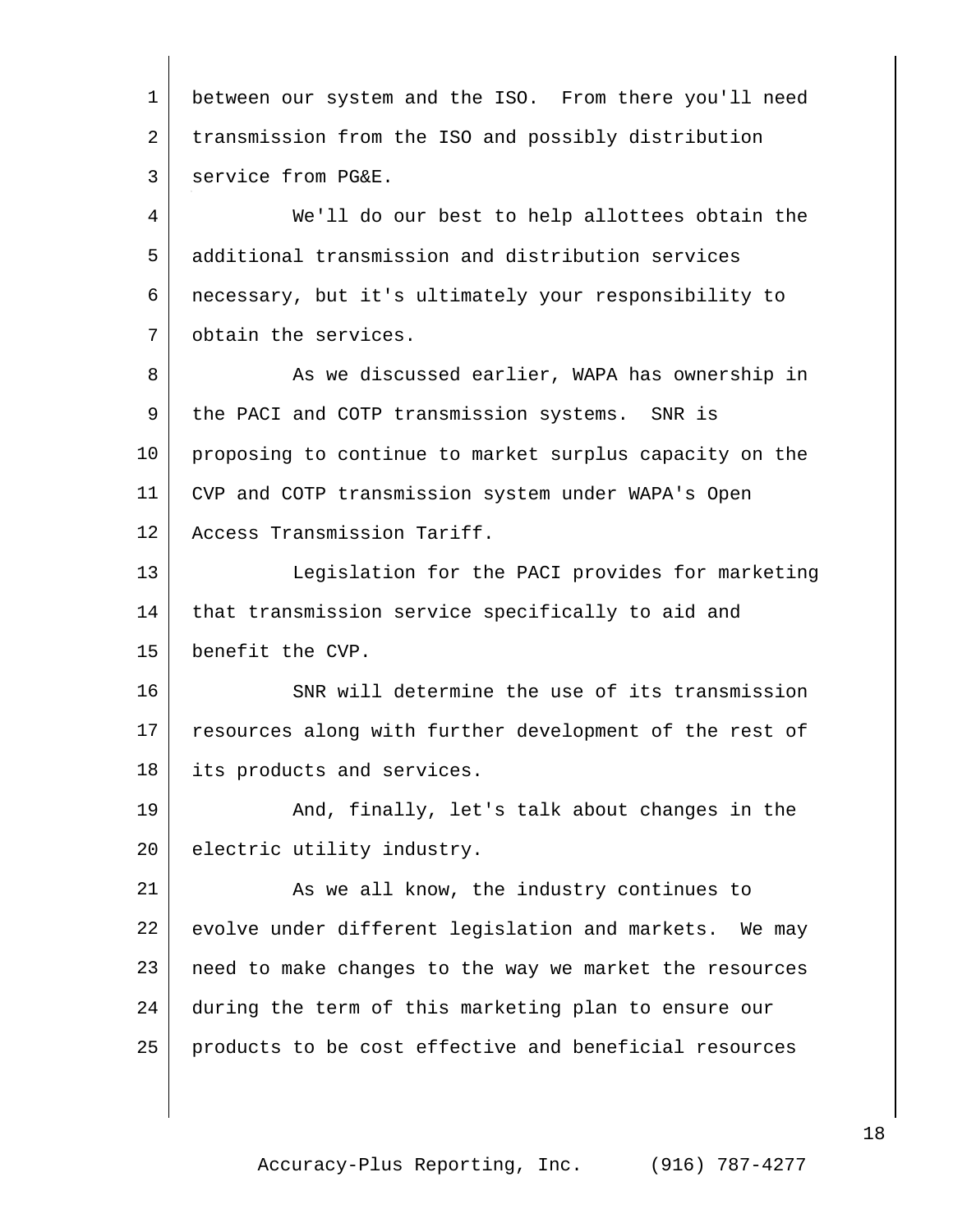1 to our customers.

2 Although we don't know what changes may need to be made, we want to make sure that the plan allows for changes in the future. Any changes will be made in collaboration with customers through mutually-agreed provisions to the electric service contracts. 7 So that's the end of my presentation on the proposed plan, which was published in the Federal 9 Register on May 6 with a 90-day comment period. We will hold a Public Comment Forum with the public to present oral comments here at the Lake Natoma Inn on Tuesday, July 12th, beginning at 1:00 p.m. 13 The deadline for comments is August 4th, 2016. You can e-mail your comments to 2025propplan@wapa.gov or mail them to the attention of Sonja Anderson. 16 MR. KAWAMURA: Thank you, Sandee. 17 | All right. At this time, I am going to set the 18 ground rules for the questions. If you have questions, just raise your hand. Then go on ahead and say what your name is and the organization you represent for the court reporter, and then I will -- if we can answer the questions for you today, we'll answer them. If we can't, we will take your questions, and we will post the 24 responses to those questions on the website. 25 So with that, let's go ahead and open the floor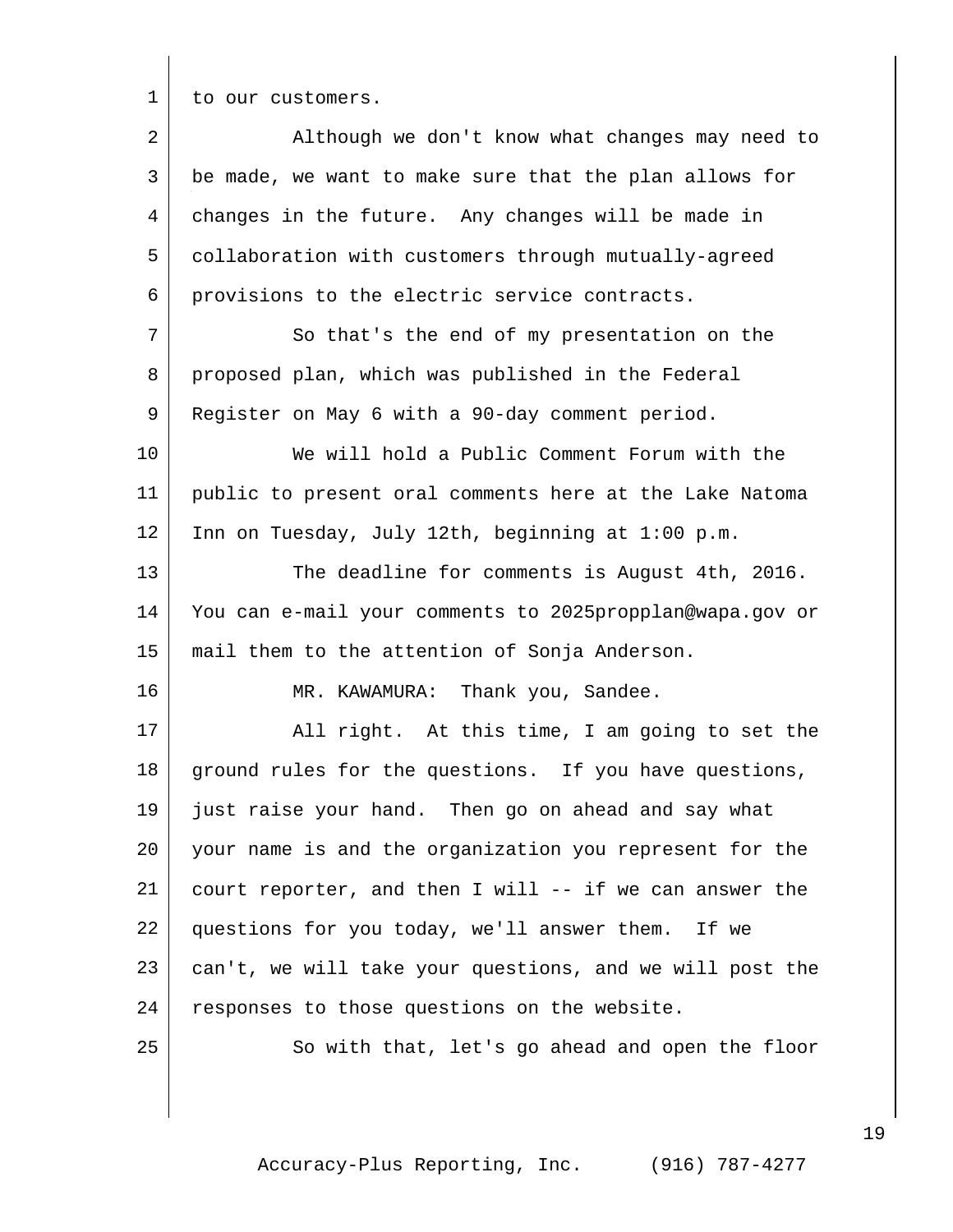1 for questions.

 MS. EMERSON: Hi, Deb Emerson with Sonoma Clean Power. And my question is in regards to the allocation criteria.

 When it says that the allocations will be based on the year prior to the call for applications, can you 7 tell me when the call for applications are due?

8 MS. PEEBLES: Yes. So right now this is just a tentative schedule subject to change, but right now we're looking at going out for the call for applications sometime late 2017.

12 MS. EMERSON: Okay.

13 MR. KAWAMURA: And with the call for applications, there will be a notice in the Federal Register, and they'll specifically say -- provide an -- 16 there will be an application, standard form that you need to fill out as part of that process, and just keep your eye out on the website. They'll all be announced 19 | there. Yes. 21 MR. KRUTH: Thank you, Koji. My name is Maury Kruth. Last name is K-R-U-T-H, and I'm representing the Northern California Power Agency. 25 And I have a couple questions regarding term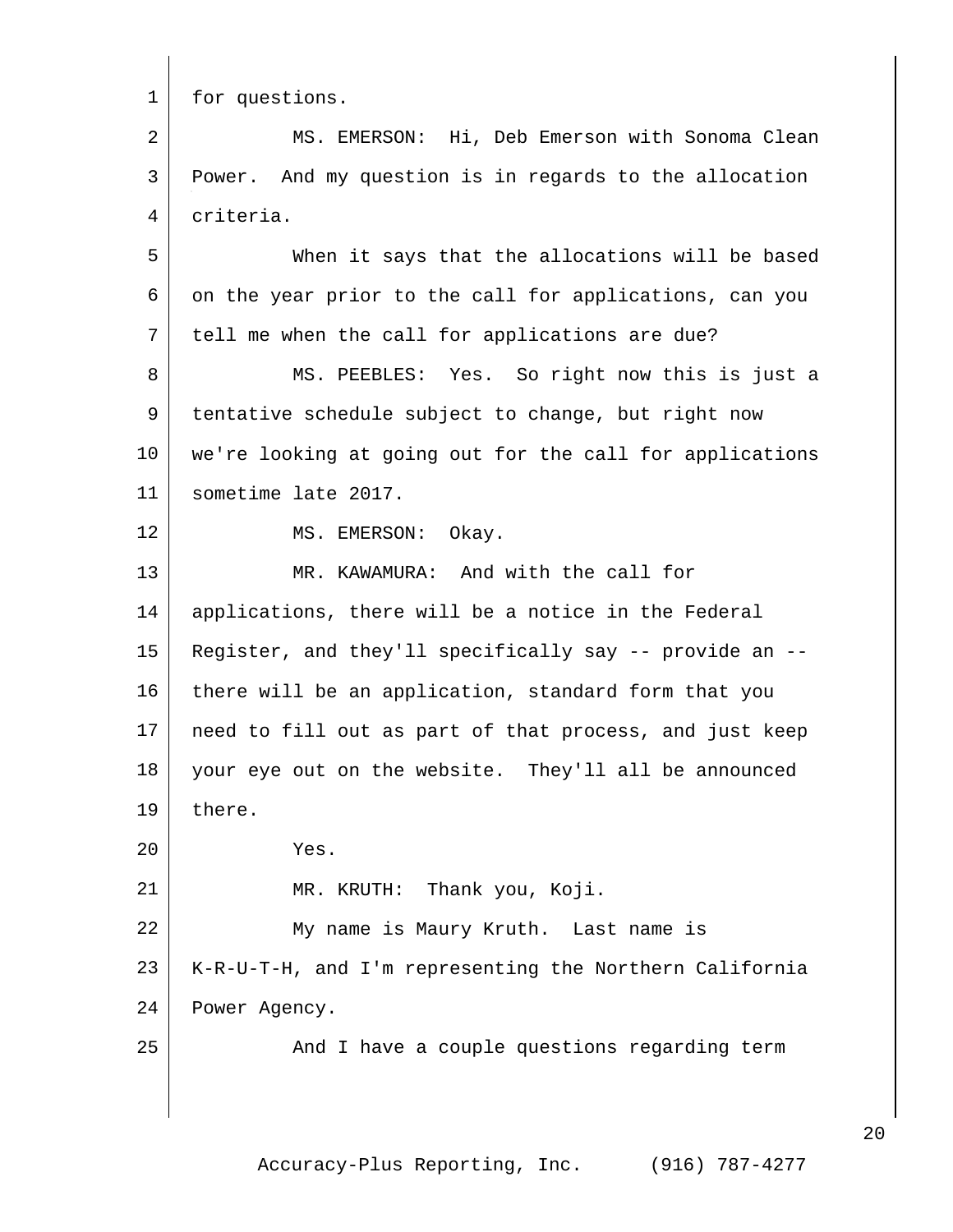| 1  | and termination provisions in the new contracts.         |
|----|----------------------------------------------------------|
| 2  | And my understanding was based on reading the            |
| 3  | Federal Register is what Western's proposing right now   |
| 4  | is a 30-year term beginning in 2025 with what we view as |
| 5  | a take-or-pay type provision.                            |
| 6  | Is that a correct understanding?                         |
| 7  | MS. PEEBLES: Yes.                                        |
| 8  | MR. KRUTH: I want to make sure we're reading             |
| 9  | that correctly.                                          |
| 10 | And then secondly, it looked like the proposal           |
| 11 | anticipates the general power contract provisions, and I |
| 12 | was wondering would those provisions be similar to the   |
| 13 | ones that are in the current agreements, and particular, |
| 14 | would they contain termination rights for existing       |
| 15 | customers that might choose to terminate an agreement or |
| 16 | reduce the allocation?                                   |
| 17 | MR. KAWAMURA: Yeah. They will incorporate                |
| 18 | Western's standard general contracting provisions.       |
| 19 | As you know, when Western changes those general          |
| 20 | contracting provisions, they'll normally go through a    |
| 21 | customer process before we change those, but under       |
| 22 | Western's current general contract provisions, there is  |
| 23 | a right for the customers to terminate under Section 11  |
| 24 | of the general contract provisions.                      |
| 25 | MR. KRUTH: If I understand you correctly, the            |
|    |                                                          |
|    |                                                          |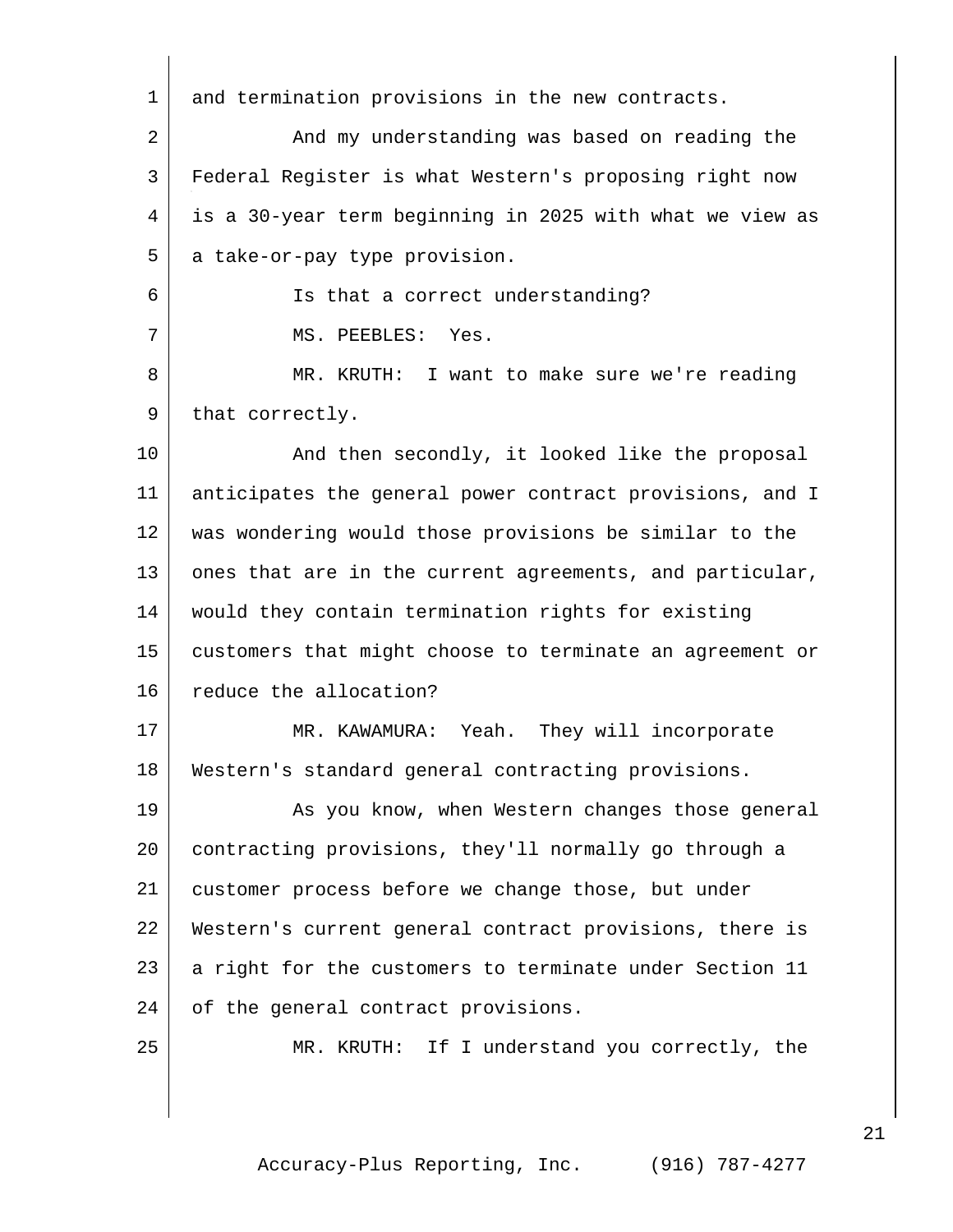| $\mathbf 1$    | likely or the probable GPCP's will contain similar       |
|----------------|----------------------------------------------------------|
| $\overline{a}$ | provisions to whatever the contract currently has?       |
| 3              | MR. KAWAMURA: That is correct.                           |
| 4              | MR. KRUTH: Can Western provide an estimated              |
| 5              | timeline when customers will see those provisions, the   |
| 6              | new GPCP's in 2019?                                      |
| 7              | MS. PEEBLES: We don't currently have plans to            |
| 8              | change those.                                            |
| 9              | MR. KAWAMURA: Normally what will happen is               |
| 10             | there will be the standard provisions that apply, and    |
| 11             | for those to change, they'll normally go through a --    |
| 12             | they'll go through a customer process to change those,   |
| 13             | and so if they don't change --                           |
| 14             | If they are going to change, you will --                 |
| 15             | customers will be notified, and you can participate      |
| 16             | through the customer process, and you'll have those      |
| 17             | before when executing the contracts.                     |
| 18             | MR. KRUTH: And I also had a couple questions             |
| 19             | regarding Federal Register Section 8, Roman numeral      |
| 20             | VIII, on page 374 through 9, anticipates changes in the  |
| 21             | electric utility industry.                               |
| 22             | I was just wondering if Western could elaborate          |
| 23             | on what it might envision what might trigger those types |
| 24             | of mutual agreement changes in base resource?            |
| 25             | Would those be things like changes in the BA or          |
|                |                                                          |
|                |                                                          |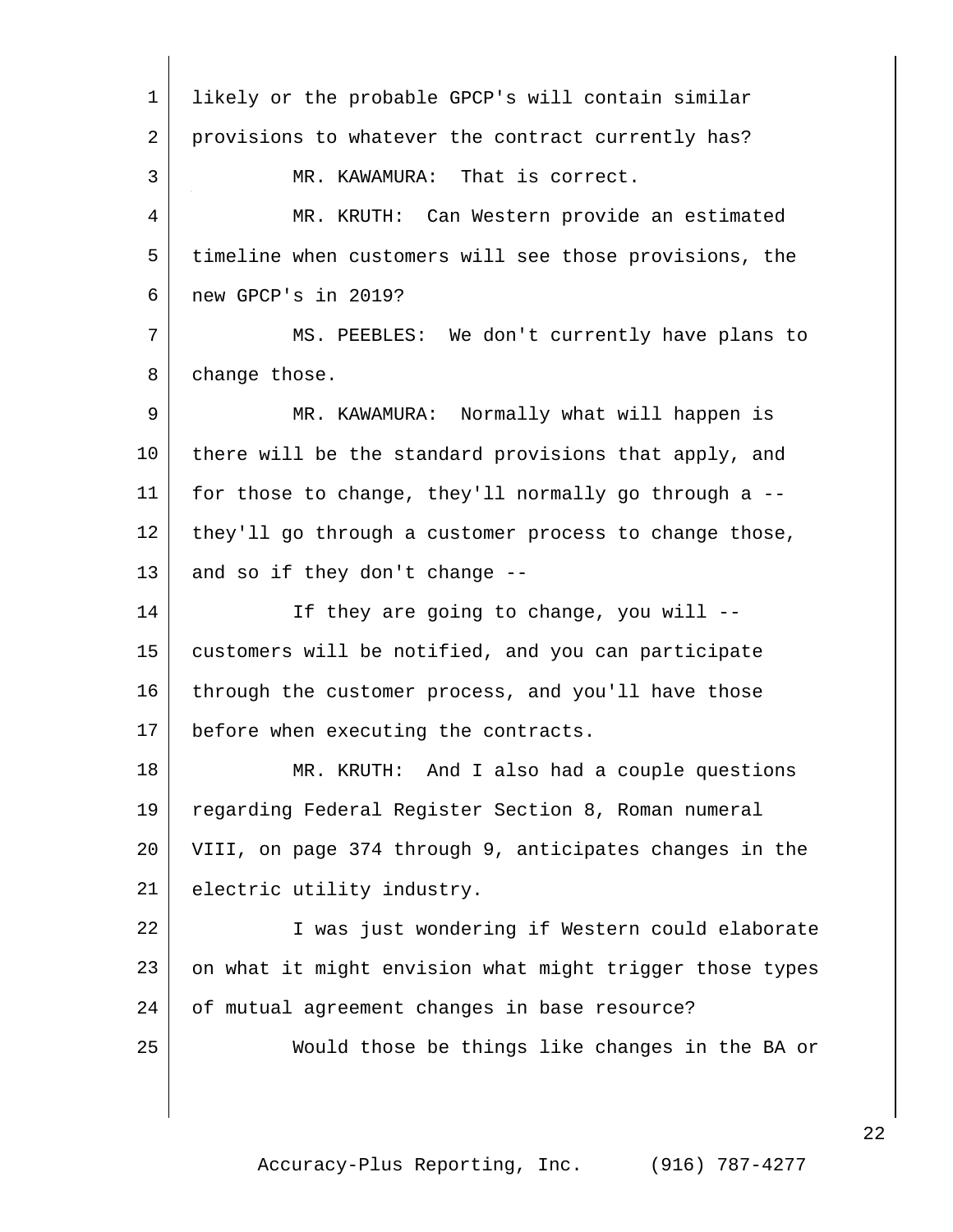| 1  | changes in EIM, or can you share with us any thoughts   |
|----|---------------------------------------------------------|
| 2  | you would have and what might precipitate those kind of |
| 3  | changes?                                                |
| 4  | MR. KAWAMURA: I think that we kind of                   |
| 5  | purposely left it broad, and it will be items that we   |
| 6  | will work with the customers to determine what is the   |
| 7  | significant change. If both parties believe in          |
| 8  | significant change, then we would be able to change     |
| 9  | those contracts under that contract provision.          |
| 10 | MR. KRUTH: So to require a change, it would             |
| 11 | only be by mutual agreement?                            |
| 12 | MR. KAWAMURA: That is correct.                          |
| 13 | MR. KRUTH: Those are two of the questions I             |
| 14 | had.                                                    |
| 15 | I may have a couple others.                             |
| 16 | MR. KAWAMURA: Thanks for the questions.                 |
| 17 | MR. SCHEUERMAN: Hi. Paul Scheuerman                     |
| 18 | representing DOE Labs.                                  |
| 19 | Let me -- I'm going to the page here for you.           |
| 20 | MR. KAWAMURA:<br>Great.                                 |
| 21 | MR. SCHEUERMAN: This is on, I guess, slide 11,          |
| 22 | page -- it's Extensions of Existing Customers. 21 on    |
| 23 | the actual slide number. And the --                     |
| 24 | When Sandee read that, and I noticed it's in            |
| 25 | the FRN, it talks about the allocation being prorata,   |
|    |                                                         |

 $\overline{1}$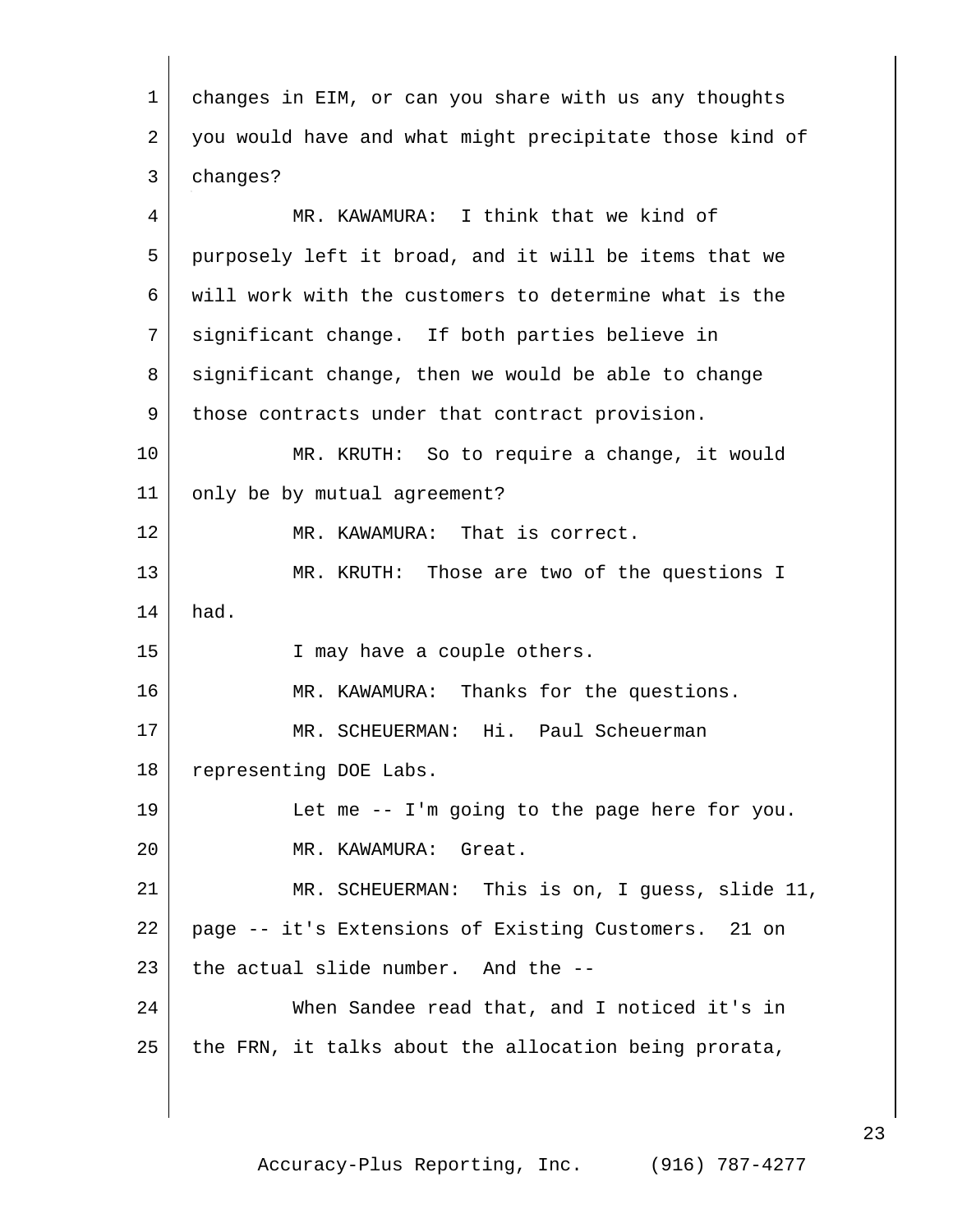| $\mathbf{1}$ | and my question is: What's the metric for the prorata?   |
|--------------|----------------------------------------------------------|
| 2            | Is it load? Is it your base resource percentage?         |
| 3            | What might that be?                                      |
| 4            | MS. PEEBLES: So let's just be clear.                     |
| 5            | So all customers will be allocated originally            |
| 6            | 98 percent of their current allocation. And then should  |
| 7            | a customer return its allocation, then we will prorata,  |
| 8            | distribute that back to the customers.                   |
| 9            | So if we get one percentage back, let's say, we          |
| 10           | will give one percent back to all of the customers, so   |
| 11           | effectively you will get 99 percent of your base         |
| 12           | resource allocation, rather than 98 percent of your base |
| 13           | resource allocation.                                     |
| 14           | Does that make sense?                                    |
| 15           | MR. SCHEUERMAN: So it's based on your base               |
| 16           | resource allocation percentage?                          |
| 17           | MS. PEEBLES: Yes.                                        |
| 18           | MR. SCHEUERMAN: Okay.                                    |
| 19           | MR. KAWAMURA: I think we have a question in              |
| 20           | the back.                                                |
| 21           | MS. PADILLA: Monica Padilla for the City of              |
| 22           | Palo Alto. I have several questions.                     |
| 23           | One is to follow up on Maury's questions                 |
| 24           | related to the termination provision, and I guess the    |
| 25           | understanding that we have here, it's going to be part   |
|              |                                                          |
|              |                                                          |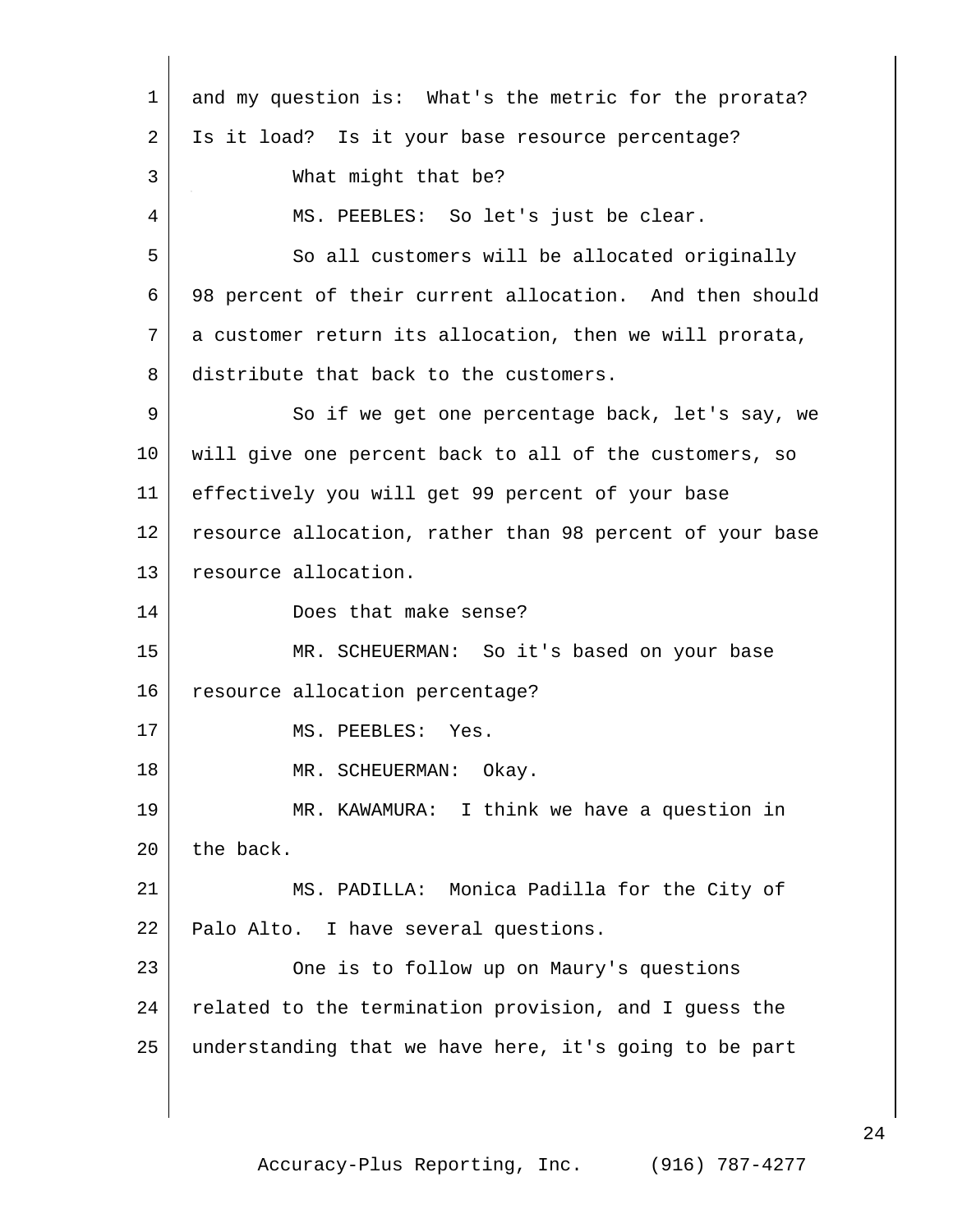| 1  | of the general contract, or GPCP.                        |
|----|----------------------------------------------------------|
| 2  | MR. KAWAMURA: Right. That is correct.                    |
| 3  | MS. PADILLA: My question is: Is there an                 |
| 4  | ability to have the termination provision embedded       |
| 5  | within the base resource contract itself?                |
| 6  | MR. KAWAMURA: Termination provision will be              |
| 7  | part of the GPCP. They will not be embedded in the       |
| 8  | contract.                                                |
| 9  | MS. PADILLA: Is there ability to include it,             |
| 10 | or is that just --                                       |
| 11 | MR. KAWAMURA: It is a standard form contract             |
| 12 | that Western will send out for execution, and the GPCP's |
| 13 | will be incorporated by reference, and so there will not |
| 14 | be a specific termination provision in the contract. It  |
| 15 | will be in the GPCP's, which are part of the contract by |
| 16 | reference.                                               |
| 17 | MS. PADILLA: Right. I understand that.                   |
| 18 | My question is: Can that change?                         |
| 19 | MR. KAWAMURA: Right now, it is standard form             |
| 20 | contracts, so it will not be included.                   |
| 21 | MS. PADILLA: And that's based on some law or             |
| 22 | something that there's no flexibility there?             |
| 23 | MR. KAWAMURA: It's just based on Western's               |
| 24 | policy, that the standard form contracts are sent to all |
| 25 | customers, and it's fairly standard Western-wide.        |
|    |                                                          |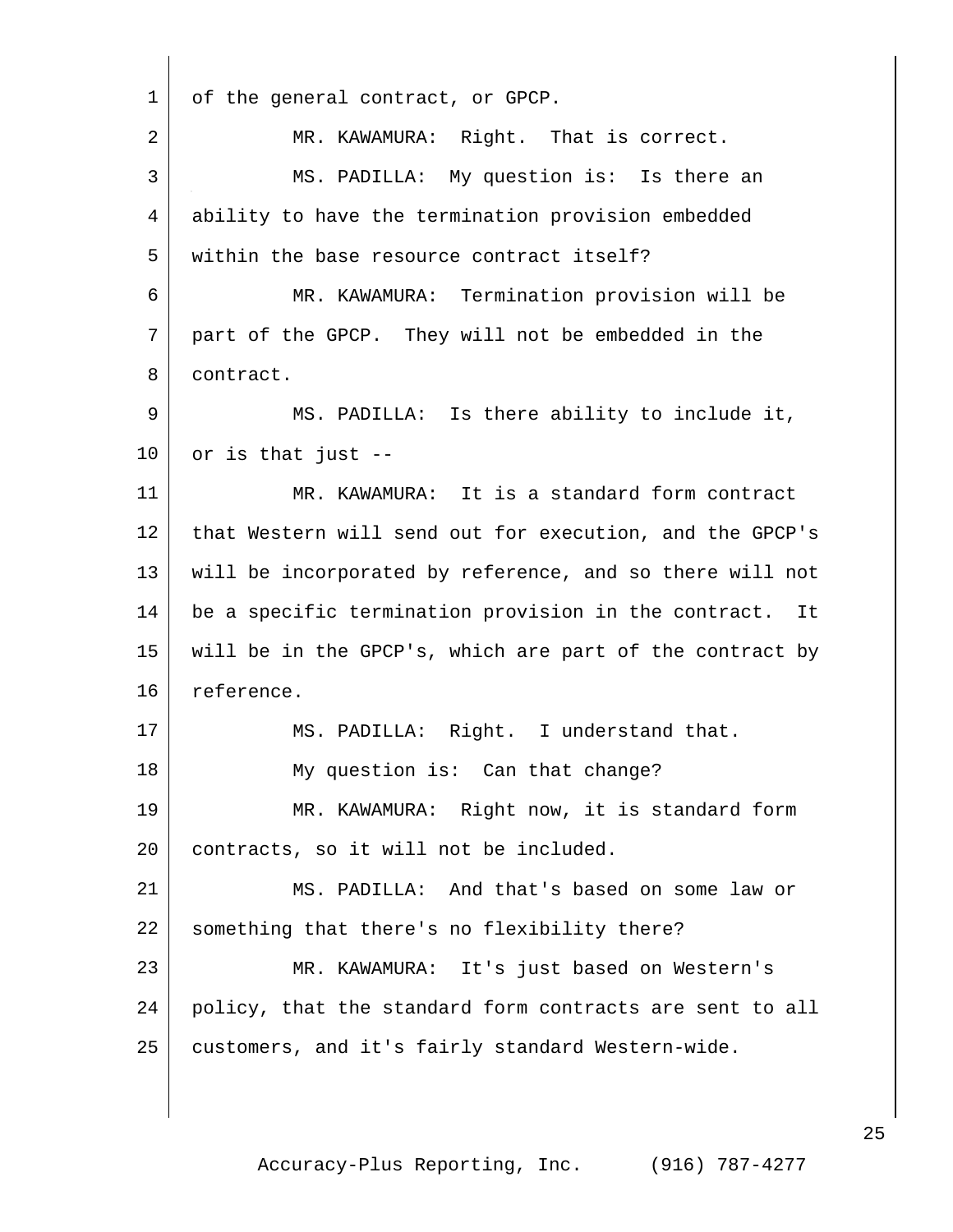1 There are some changes within the regions, but 2 | it's fairly standard that this is the way Western does it. MS. PADILLA: Okay. Along the same lines, I understand all that was included in the presentation that there's going to be some credit provisions that will be required of customers. 8 | Will those be part of the base resource contract, or will they be an external reference? MR. KAWAMURA: They will be an external reference as well. MS. PADILLA: Again, is that part of the base 13 resource contract? MR. KAWAMURA: That will be a separate standalone provision as well. MS. PADILLA: So the answer is no? 17 | MR. KAWAMURA: Yes, that is correct. MS. PADILLA: All right. Now, so going to page -- or slide number 11, so the second bullet point, where you say, Portfolio Manager will shape the base 21 resource within constraints. 22 | How will those constraints be defined? Will 23 they be included within the base resource, or will that 24 be an operational constraint? MS. PEEBLES: I'm referencing an operational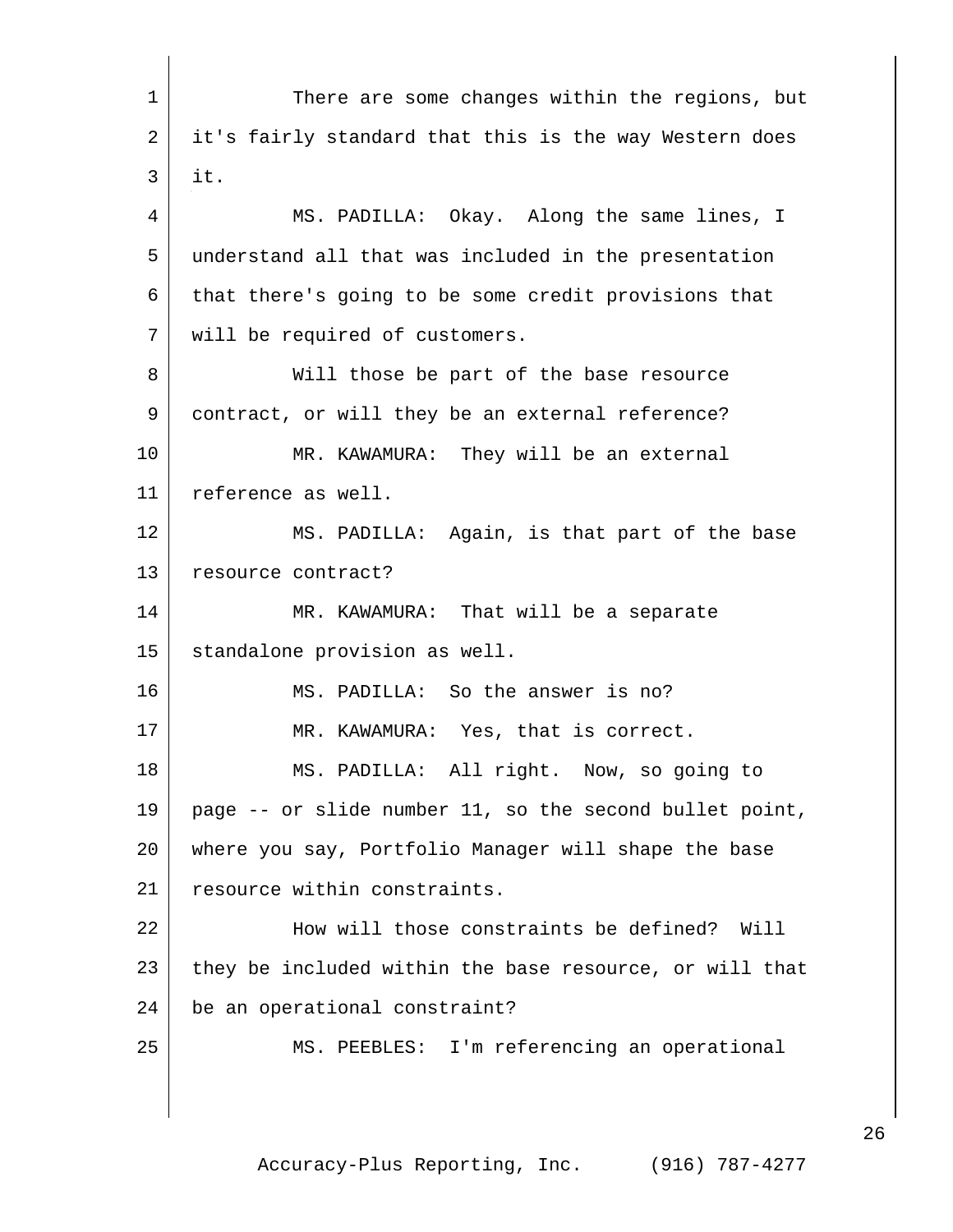1 constraint there. MS. PADILLA: So they won't be defined in the base resource contract? MS. PEEBLES: I guess, what is your question? MS. PADILLA: I don't know. It just says, within constraints. Will those constraints be outlined in the contract itself? MS. PEEBLES: I think that we're looking at the same way that we do today. You've got mins and maxes that you can schedule within, so that's what we're looking at. MS. PADILLA: So they will be defined the contract? MS. PEEBLES: Those are defined in the contract. MS. PADILLA: Okay. On slide number 12, when 18 | we talk about the exchange program, the way I understood it worked or works right now, is that is a voluntary program, but you have to opt out of that program. Will we need to opt out again in 2025 if we do 22 | not like the way the program is structured? MS. PEEBLES: Well, I think that we're going to develop the program as we move forward so that's not -- All we're saying in the plan is that we're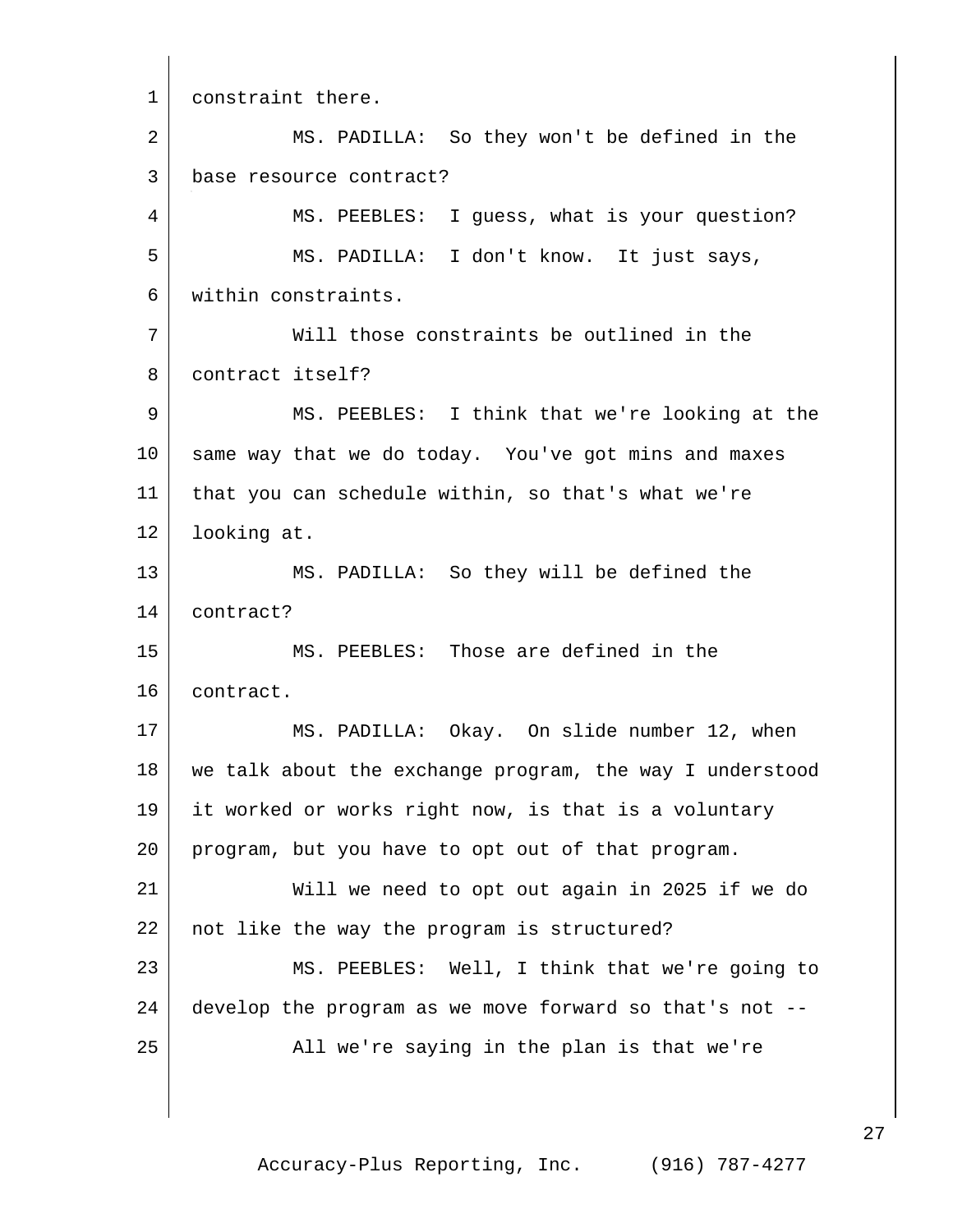| $\mathbf 1$    | going to develop a program, but we'll develop it with   |
|----------------|---------------------------------------------------------|
| $\overline{a}$ | customer input.                                         |
| 3              | MS. PADILLA: Okay. So is everybody going to             |
| 4              | be in that program when you first enter the contract,   |
| 5              | and if you don't want to be in it, you have to opt out, |
| 6              | or will there be the ability to sign in when you get    |
| 7              | there?                                                  |
| 8              | MS. PEEBLES: We haven't developed the program           |
| 9              | yet.                                                    |
| 10             | MS. PADILLA: Okay. And then -- sorry.                   |
| 11             | On the issue of the application, do existing            |
| 12             | base resource customers also have to submit an          |
| 13             | application?                                            |
| 14             | MR. KAWAMURA: You would have to submit an               |
| 15             | application if you want additional resources, and so if |
| 16             | you have a current base resource, and you want          |
| 17             | additional -- you want to apply for more base resource, |
| 18             | then you can -- you would have to submit an application |
| 19             | for the increase.                                       |
| 20             | MS. PADILLA: Okay. So we automatically get              |
| 21             | whatever gets prorate -- the 98 percent whatever that   |
| 22             | ends up being?                                          |
| 23             | MR. KAWAMURA: That's correct.                           |
| 24             | MS. PADILLA: Without doing anything else?               |
| 25             | If at some point we want less than 98 percent,          |
|                |                                                         |
|                |                                                         |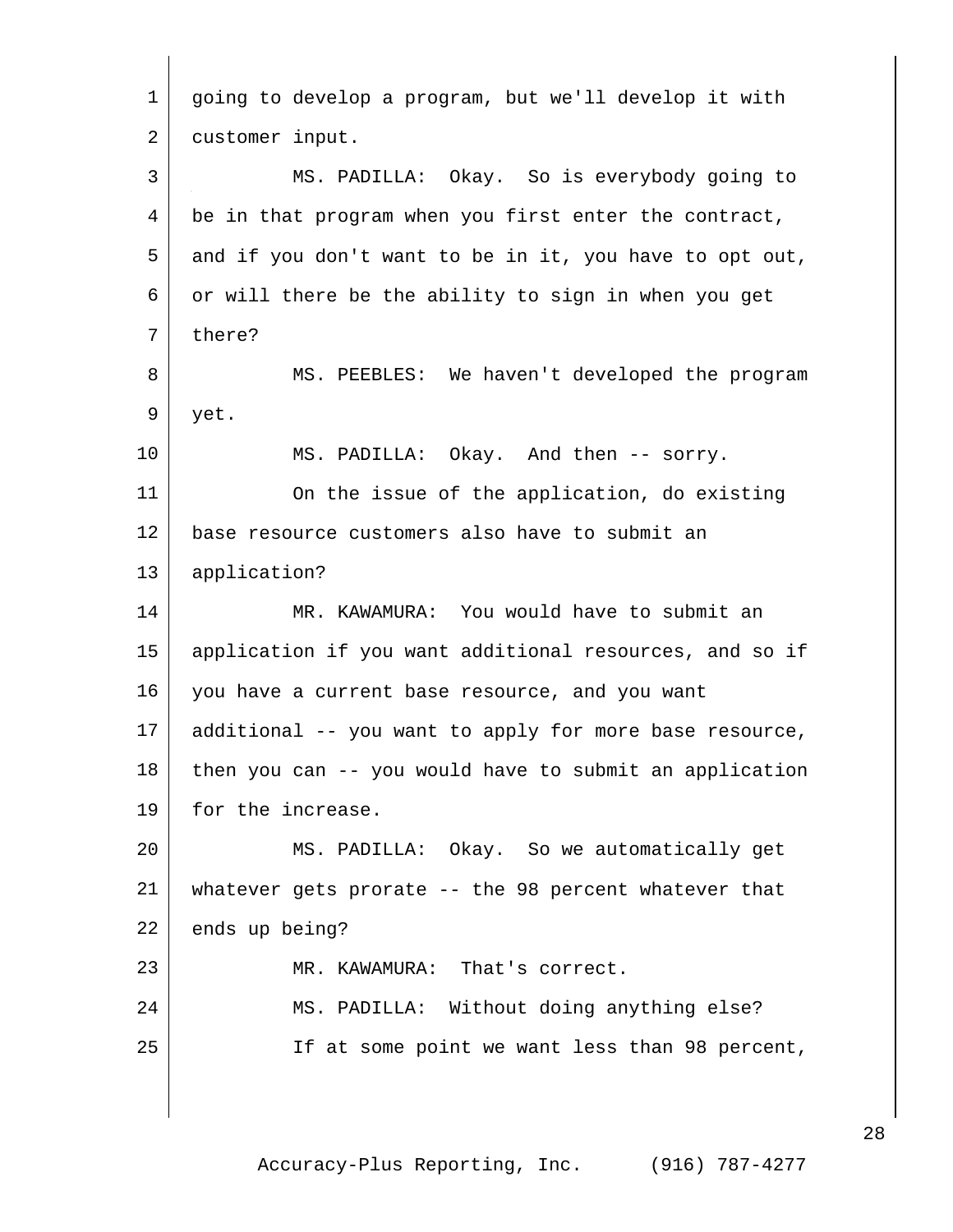| $\mathbf{1}$ | when do we indicate that? If we don't have a call for    |
|--------------|----------------------------------------------------------|
| 2            | application, is it just --                               |
| 3            | MR. KAWAMURA: Yeah. You can just -- you can              |
| 4            | work with your customer service rep and tell them that   |
| 5            | you want to lower your allocation. That will be fine.    |
| 6            | MS. PADILLA: And that can happen any time up             |
| 7            | to execution?                                            |
| 8            | MR. KAWAMURA: The earlier you can do it, the             |
| 9            | better because that way we can reallocate the remainder  |
| 10           | of it.                                                   |
| 11           | MS. PADILLA: What if that's not possible for             |
| 12           | whatever reason? You think you're going to need as       |
| 13           | much, and then you get another contract, or something,   |
| 14           | and then you have to reduce your allocation, can it      |
| 15           | happen -- can it happen before execution?                |
| 16           | MR. KAWAMURA: It can happen before execution.            |
| 17           | MS. PADILLA: Okay.                                       |
| 18           | MR. KAWAMURA: But the earlier -- the more                |
| 19           | notice you can provide us, the better.                   |
| 20           | MS. PADILLA: Okay. And going back to slide 21            |
| 21           | when you talk about reducing allocations for those       |
| 22           | customers who are greater than a hundred percent of      |
| 23           | their load, it sounds like it's somewhat subjective that |
| 24           | you may reduce it.                                       |
| 25           | Is there some discretion that Western has on             |
|              |                                                          |
|              |                                                          |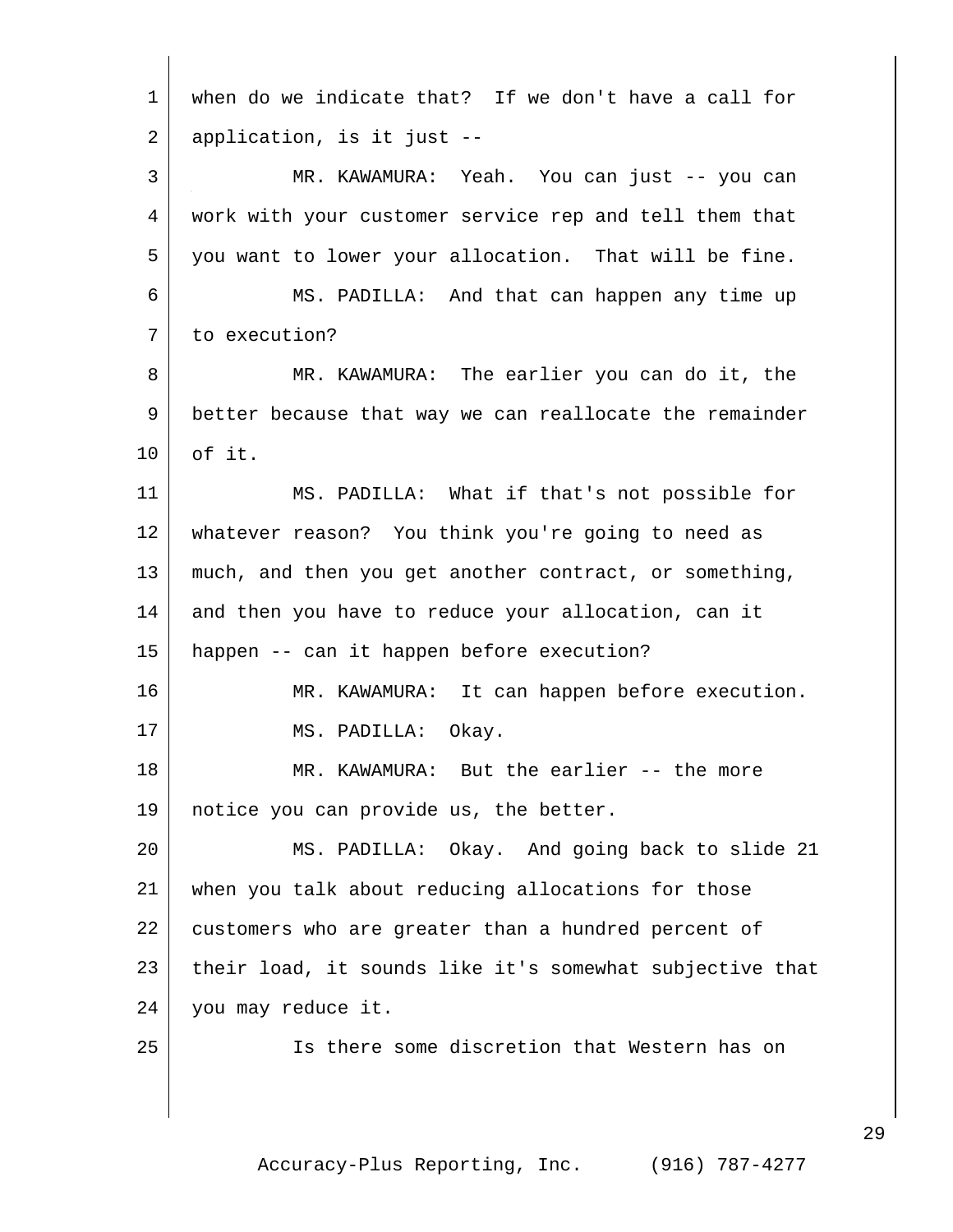1 allocating more than a hundred percent of base 2 resource -- hundred percent of a customer's load? 3 MS. PEEBLES: I think in the plan we noted that 4 we would work with the customer to determine what the 5 issues were and why they had an allocation that was too 6 large for their load. 7 | MS. PADILLA: But there's the ability for a 8 customer to actually have more than a hundred percent, 9 right? 10 MS. PEEBLES: No. 11 MS. PADILLA: Okay. So then I misunderstood  $12$  that. 13 | And then just a couple more. Sorry. 14 | Actually, I think that might be it. 15 Okay. Thank you. 16 MR. KAWAMURA: And let me just clarify in terms 17 of changing your allocation. 18 So you're going to a get a contract as part of 19 the process. So all customers will get contracts by a 20 specific date, and those contracts will have an execute 21 by date. 22 And you have to execute those contracts within 23 that time period, so if you don't execute that contract, 24 and you want to change that percentage, you're going to 25 | have to make that change in that contract.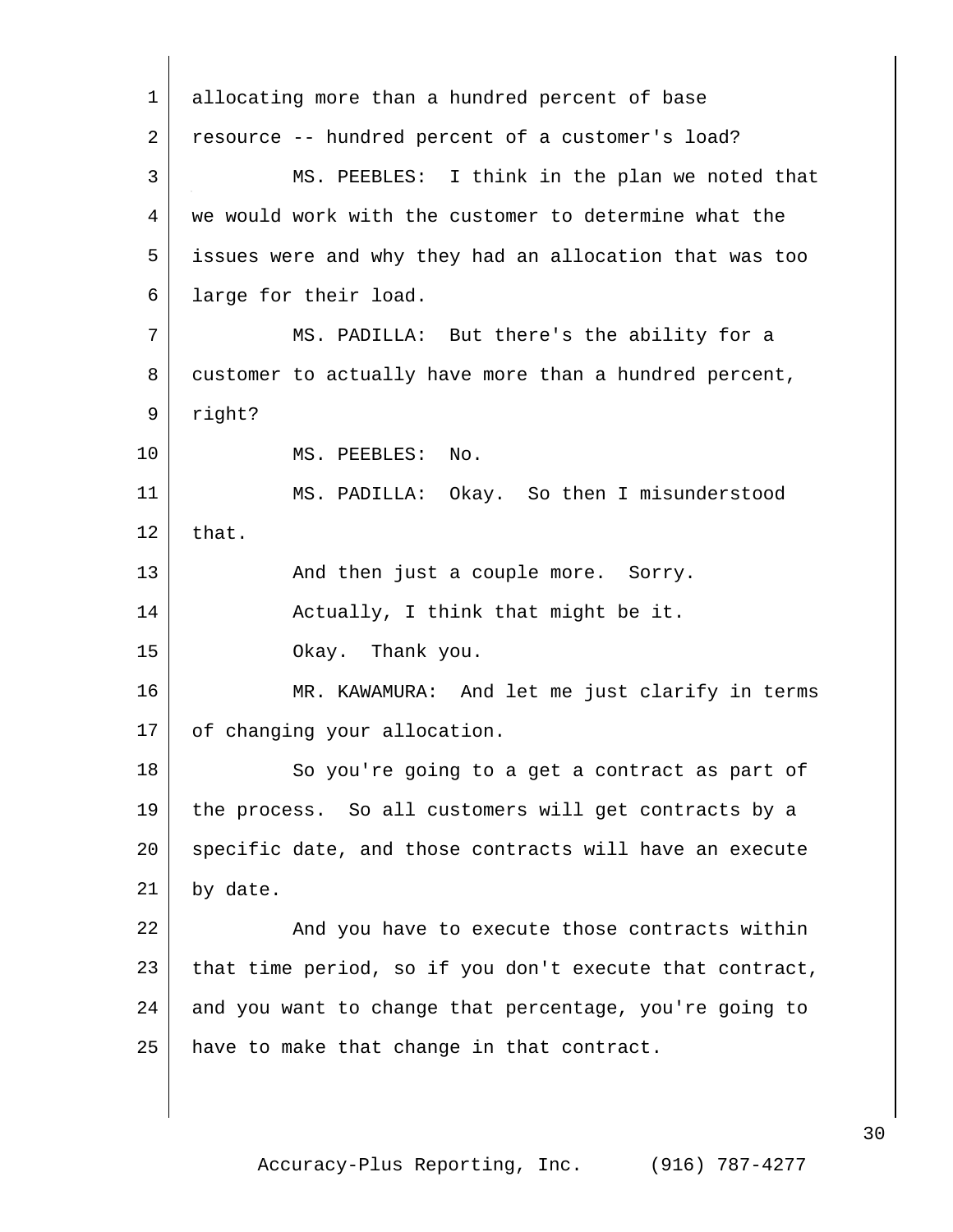1 Does that make sentence? 2 And so all customers will get contracts as part 3 of the process, and then if you want to change your 4 percentage, you need to make sure that the contract 5 percentage is changed in that contract, and I'm not sure 6 of the date, Sandee, when is the proposed dates -- 7 Again, these are estimated dates on when this 8 will be going out. 9 MS. PEEBLES: We're looking at having customers 10 execute the base resource contract in mid-2020. 11 MS. PADILLA: Okay. So then if that's the  $12$  case, then  $-$ 13 So by execution, in my service territory or for 14 my agency, it means that our Governing Board approves 15 that contract and executes it. 16 So if that's in 2020, when will we get the base 17 resource contract or the offer from -- we'll get it a 18 few years before that, right? 19 | MS. PEEBLES: Six months before. 20 MS. PADILLA: Oh, six months. 21 But we will know our allocation by... 22 MS. PEEBLES: Right now. 23 MS. PADILLA: But it's all subject to whoever 24 returns its share of base resource, and all that other  $25$  good stuff, so we won't actually know until --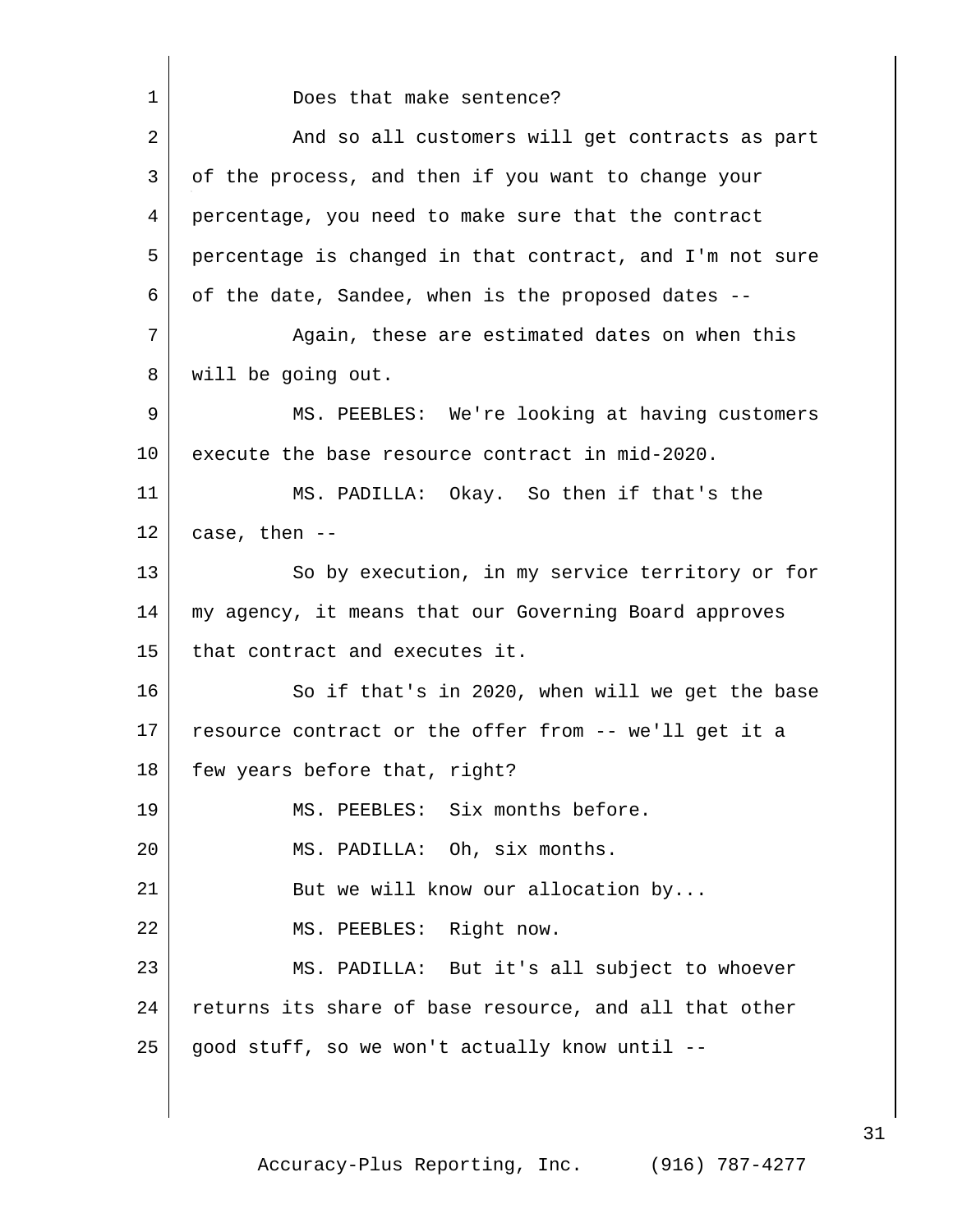MS. PEEBLES: I'm envisioning that the contract will go out with 98 percent of your current allocation, and then if ABC entity returns their allocation, we'd have to change your exhibits to increase your percentage. MS. PADILLA: Okay. So then six months -- so we have essentially six months to decide how much we're 8 going to execute? 9 MS. PEEBLES: Right. MS. PADILLA: Before execution in 2020? 11 | MR. KAWAMURA: Right. And if you want to lower that amount you have in that contract, you will have to do it before that date. MS. PADILLA: Okay. Thank you. MS. EMERSON: Deb Emerson with Clean Power 16 again, and I'm looking at slide 20 regarding the 17 extensions and existing customers. 18 I just want to make sure that I understand existing customers term. Does that mean you must have a contract currently in the 2004 through 2024 period? 22 MS. PEEBLES: Right. MS. EMERSON: So if I'm doing the math correctly, if no one did anything, and all existing customers kept their 98 percent, are we talking about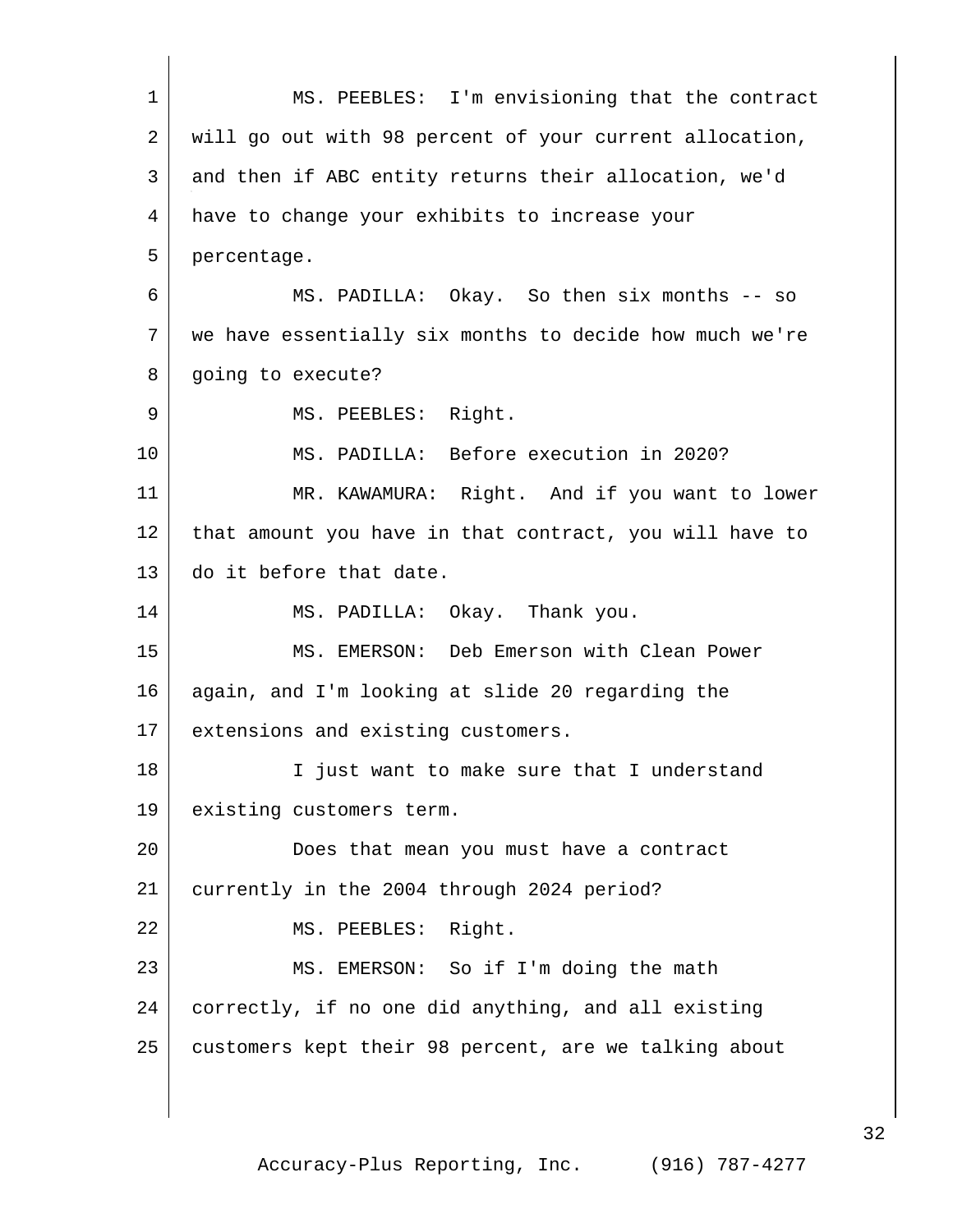| $\mathbf{1}$   | potentially 40 megawatts being available?                |
|----------------|----------------------------------------------------------|
| $\overline{2}$ | MS. PEEBLES: No. Probably --                             |
| 3              | MS. EMERSON: That's two percent of your max              |
| 4              | capacity of 2044?                                        |
| 5              | MS. PEEBLES: Well, we market based on energy,            |
| 6              | so I think that will be somewhere around 60,000 megawatt |
| 7              | hours.                                                   |
| 8              | MR. KRUTH: Maury Kruth again with NCPA.                  |
| 9              | A couple questions regarding the transmission            |
| 10             | service aspects of the Federal Register.                 |
| 11             | On page 27439, Western indicates on the                  |
| 12             | provision here that you work with -- the Western would   |
| 13             | work with allottees to obtain transmission service,      |
| 14             | particularly for the folks that will be in the --        |
| 15             | My question really has to do with what working           |
| 16             | with the allottees would entail, and in particular, does |
| 17             | that include construction of new transmission, or what   |
| 18             | would Western envision as its efforts to secure          |
| 19             | transmission to the folks who seem to be having          |
| 20             | difficulty?                                              |
| 21             | MS. PEEBLES: So, for instance, we would need             |
| 22             | to go out and try and contract with PG&E for WDT         |
| 23             | service, like we've done under this Marketing Plan.      |
| 24             | That's what I'm envisioning we would -- that's how we    |
| 25             | would assist allottees.                                  |
|                |                                                          |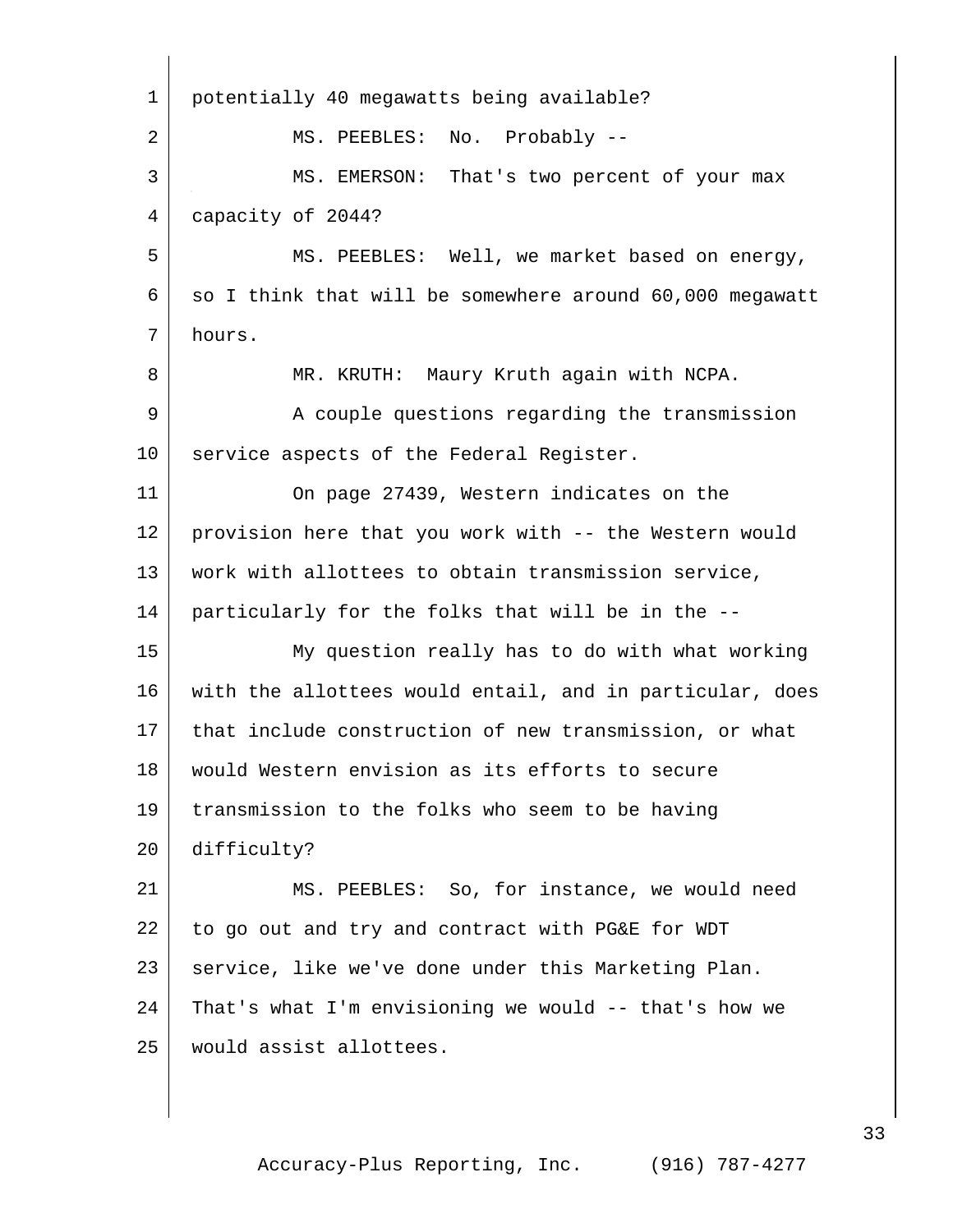| $\mathbf 1$ | MR. KRUTH: Then I have a second question also            |
|-------------|----------------------------------------------------------|
| 2           | from page 27439, section Roman numeral VII of the        |
| 3           | Western discusses the Pacific AC.                        |
| 4           | I was curious how much estimated surplus                 |
| 5           | available transmission capacity in the 2025 and beyond   |
| 6           | time frame Western would envision might be available to  |
| 7           | customers?                                               |
| 8           | MR. KAWAMURA: Well, currently, as you know,              |
| 9           | Western has a contract with the ISO and Pacific Gas &    |
| 10          | Electric Company.                                        |
| 11          | Western does own one line and portions of the            |
| 12          | COTP, so this applies only to the Pacific AC portion.    |
| 13          | As it relates to the Pacific AC intertie portion of it,  |
| 14          | that contract with PG&E and the ISO terminates on        |
| 15          | December 31st, 2024.                                     |
| 16          | We don't know what that contract, whether it's           |
| 17          | going to be extended or whether it's not going to be     |
| 18          | extended, we don't know what the ISO and PG&E are going  |
| 19          | to want to do with that.                                 |
| 20          | So we can have anywhere from 400 we have today           |
| 21          | to potentially more. We just don't know at this point    |
| 22          | in time.                                                 |
| 23          | MR. KRUTH: Does Western have any schedule for            |
| 24          | when to make a decision on that -- the expiration of the |
| 25          | PACI agreement?                                          |
|             |                                                          |
|             |                                                          |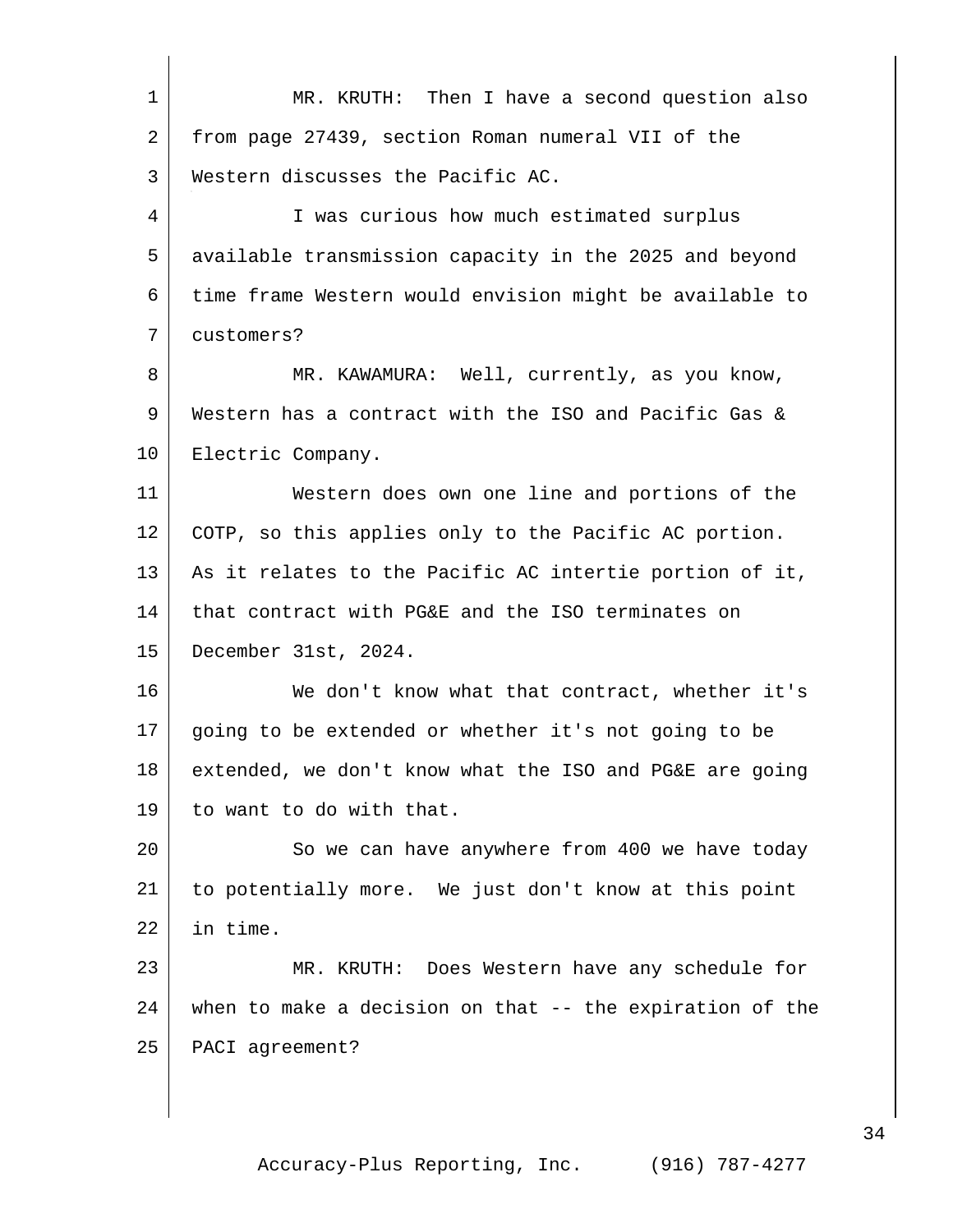| $\mathbf{1}$ | MR. KAWAMURA: That will probably be at some            |
|--------------|--------------------------------------------------------|
| 2            | point in the future. We don't know today.              |
| 3            | MR. KRUTH: I think those are the main                  |
| 4            | transmission questions I had.                          |
| 5            | Thank you.                                             |
| 6            | MR. KAWAMURA: Are there additional questions?          |
| 7            | Yes.                                                   |
| 8            | MS. PADILLA: Monica Padilla with the City of           |
| 9            | Palo Alto again.                                       |
| 10           | In terms of developing the GPCP provisions, I          |
| 11           | understand from Maury's earlier question and your      |
| 12           | response, if that were to change, it would initiate a  |
| 13           | public comment period, and there will be discussions   |
| 14           | back and forth.                                        |
| 15           | Can a customer initiate that process to revise         |
| 16           | a GPCP?                                                |
| 17           | MR. KAWAMURA: Generally the process that               |
| 18           | Western goes through to revise GPCP, customers usually |
| 19           | will bring up an issue as part of the GPCP and say, we |
| 20           | have concerns with these provisions, and as part of    |
| 21           | that, it will go through various Western channels, and |
| 22           | then if there is enough concerns about that provision, |
| 23           | then Western will probably open up discussions with    |
| 24           | customers.                                             |
| 25           | But that's how the process normally works.             |
|              |                                                        |
|              |                                                        |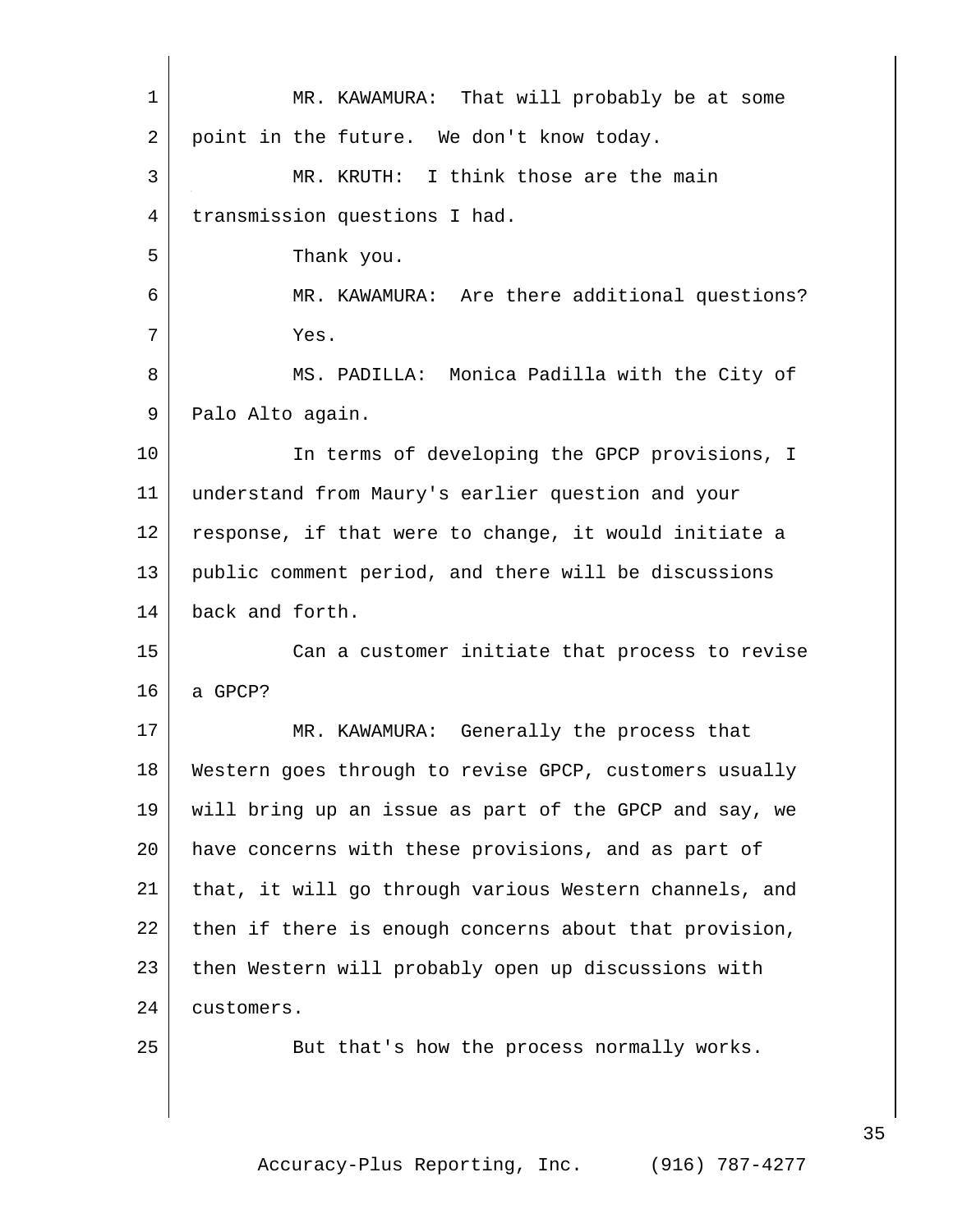| $\mathbf 1$ | It's not just Western making the decision. It's usually |
|-------------|---------------------------------------------------------|
| 2           | made in conjunction with the customers.                 |
| 3           | MS. PADILLA: And the timing of that process,            |
| 4           | is it a lengthy process?                                |
| 5           | My question is getting to, if we wanted to make         |
| 6           | sure that the GPCP that is tied to the base resource    |
| 7           | contract is satisfactory to us, should we start that    |
| 8           | process now?                                            |
| 9           | MR. KAWAMURA: Probably should start it now.             |
| 10          | It can be a lengthy process.                            |
| 11          | MS. ANDERSON: But to clarify, it is all of              |
| 12          | Western. It wouldn't just be the Sierra Nevada region.  |
| 13          | MS. PADILLA: Okay.                                      |
| 14          | MR. KAWAMURA: Yes. Because the GPCP's are               |
| 15          | standard Western-wide provisions.                       |
| 16          | MS. PADILLA: And that's why it takes so long.           |
| 17          | MR. KAWAMURA: And that's why it takes so long.          |
| 18          | MS. ANDERSON: And I think that would also make          |
| 19          | a position of Western deciding if it will be a public   |
| 20          | process or not, or keep it the same. It wouldn't be an  |
| 21          | SNR decision.                                           |
| 22          | MS. PADILLA: Western being the WAPA.                    |
| 23          | MS. ANDERSON: All of us. Mostly the                     |
| 24          | administrator.                                          |
| 25          | MS. PADILLA: Okay. Thank you.                           |
|             |                                                         |

Accuracy-Plus Reporting, Inc. (916) 787-4277

 $\mathsf{l}$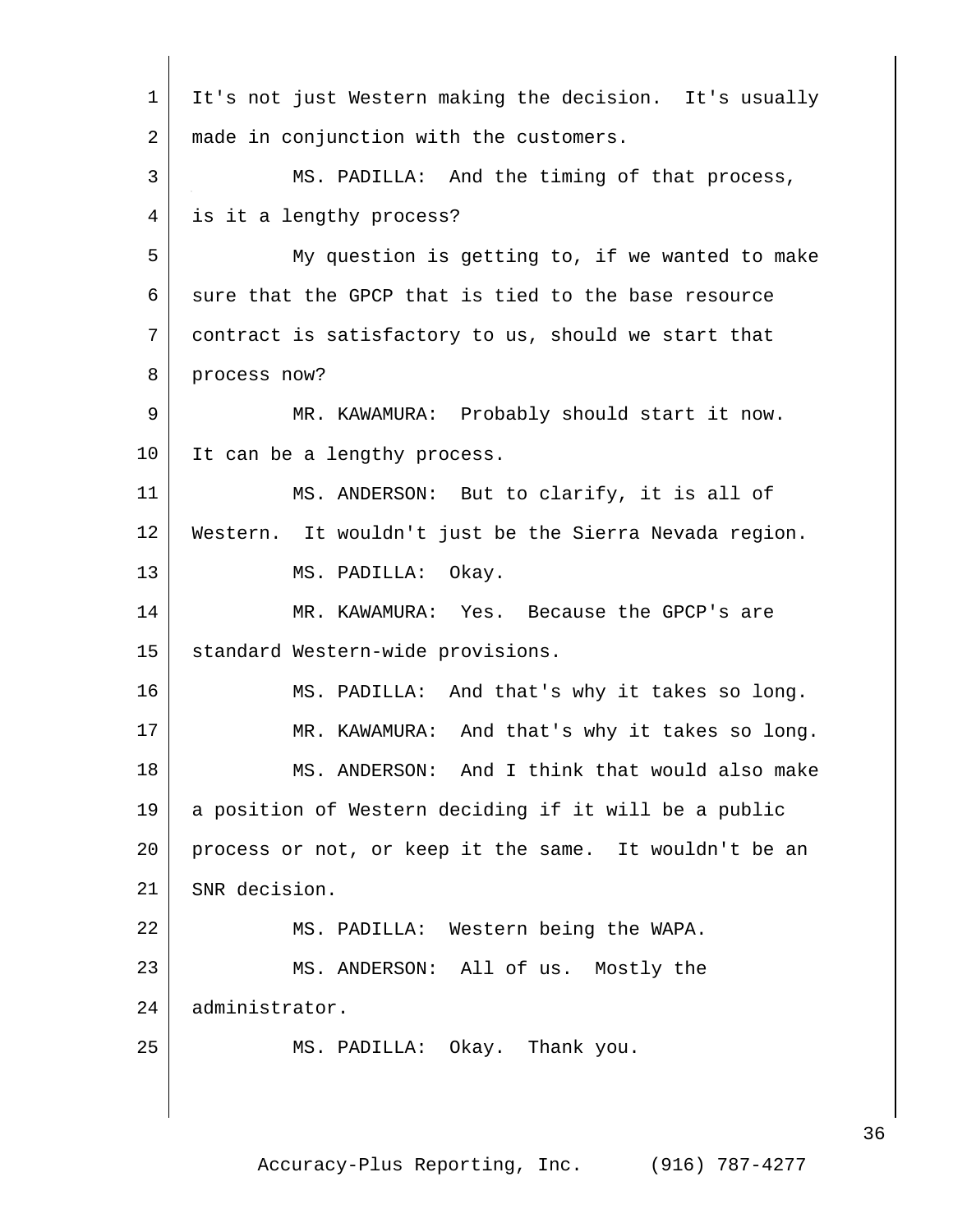| 1  | MR. TAKEHARA: Hi. James Takehara,                        |
|----|----------------------------------------------------------|
| 2  | T-A-K-E-H-A-R-A, with Northern California Power Agency.  |
| 3  | I just had a few clarifying questions.                   |
| 4  | Slide number 12, you mentioned an exchange               |
| 5  | program will be developed.                               |
| 6  | Timing for this, is that part of the Marketing           |
| 7  | Plan discussion? Where does that fit in?                 |
| 8  | MS. PEEBLES: I think that that's going to be             |
| 9  | outside of the Marketing Plan, but we'll discuss it with |
| 10 | the customers as we go forward.                          |
| 11 | MR. TAKEHARA: Any idea on timing?                        |
| 12 | MS. PEEBLES: No, not really, but if you have             |
| 13 | ideas on the exchange program even today we are willing  |
| 14 | to hear those.                                           |
| 15 | MR. TAKEHARA: Okay. All right. Thank you.                |
| 16 | Now, as far -- slide 17, because that's where I          |
| 17 | wrote my question. There's not very much there.          |
| 18 | It has to do with the custom product. I'm just           |
| 19 | curious, how do I as a customer go about knowing what    |
| 20 | kinds of custom products you have available today? How   |
| 21 | do I participate?                                        |
| 22 | It's a question about transparency. How do I             |
| 23 | go about knowing what these things are so I know whether |
| 24 | or not I want to participate?                            |
| 25 | MS. PEEBLES: You mean full load service,                 |
|    |                                                          |
|    |                                                          |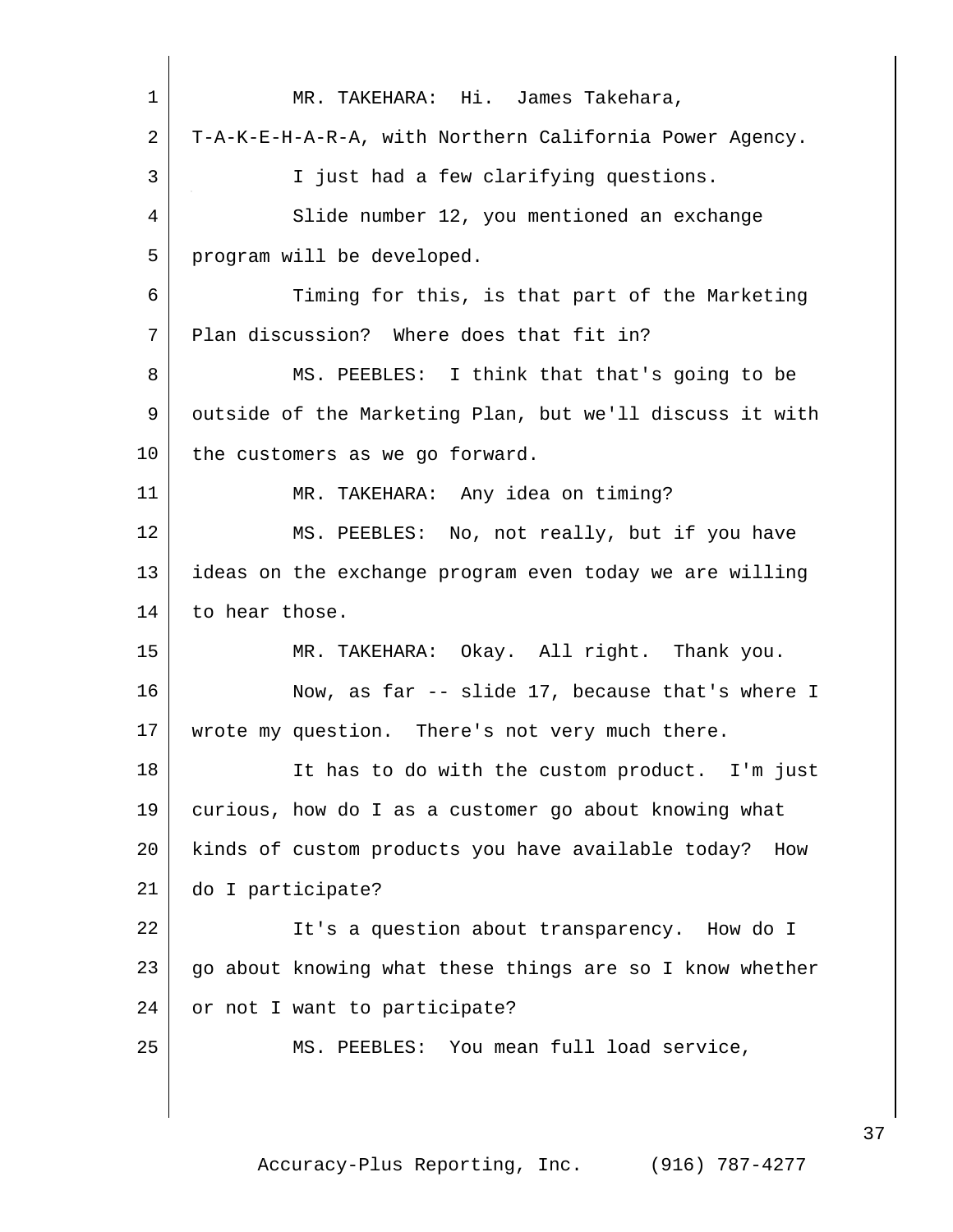1 variable resource service?

| $\sqrt{2}$   | MR. TAKEHARA: And then you also do some other            |
|--------------|----------------------------------------------------------|
| $\mathbf{3}$ | times where you're buying energy for people?             |
| 4            | MS. PEEBLES: Today these are the only services           |
| 5            | we're offering, but we're saying, if you're looking for  |
| 6            | a specific service, we'd be happy to help you with that. |
| 7            | We don't have any ideas of what you're looking           |
| 8            | for, but we're willing to work with the customers.       |
| 9            | Just like today, if you have a specific idea of          |
| 10           | a service you want us to provide to you, you can come to |
| 11           | us and talk to us about it, and if we can help you out,  |
| 12           | we'd be happy to do that.                                |
| 13           | MR. TAKEHARA: Okay. Thank you.                           |
| 14           | Bringing up general power contract provisions,           |
| 15           | again, on slide 28.                                      |
| 16           | Just -- there's a note there in the third                |
| 17           | bullet, part of the provision for the electric service   |
| 18           | contracts.                                               |
| 19           | Just curious, do you also apply these in your            |
| 20           | custom product contracts as well?                        |
| 21           | MS. PEEBLES: Yes. They're pretty much                    |
| 22           | attached to every contract we do.                        |
| 23           | MR. TAKEHARA: Okay. Thank you.                           |
| 24           | MR. KRUTH: Hi. I'm Maury Kruth again.                    |
| 25           | K-R-U-T-H. Couple more questions regarding your general  |
|              |                                                          |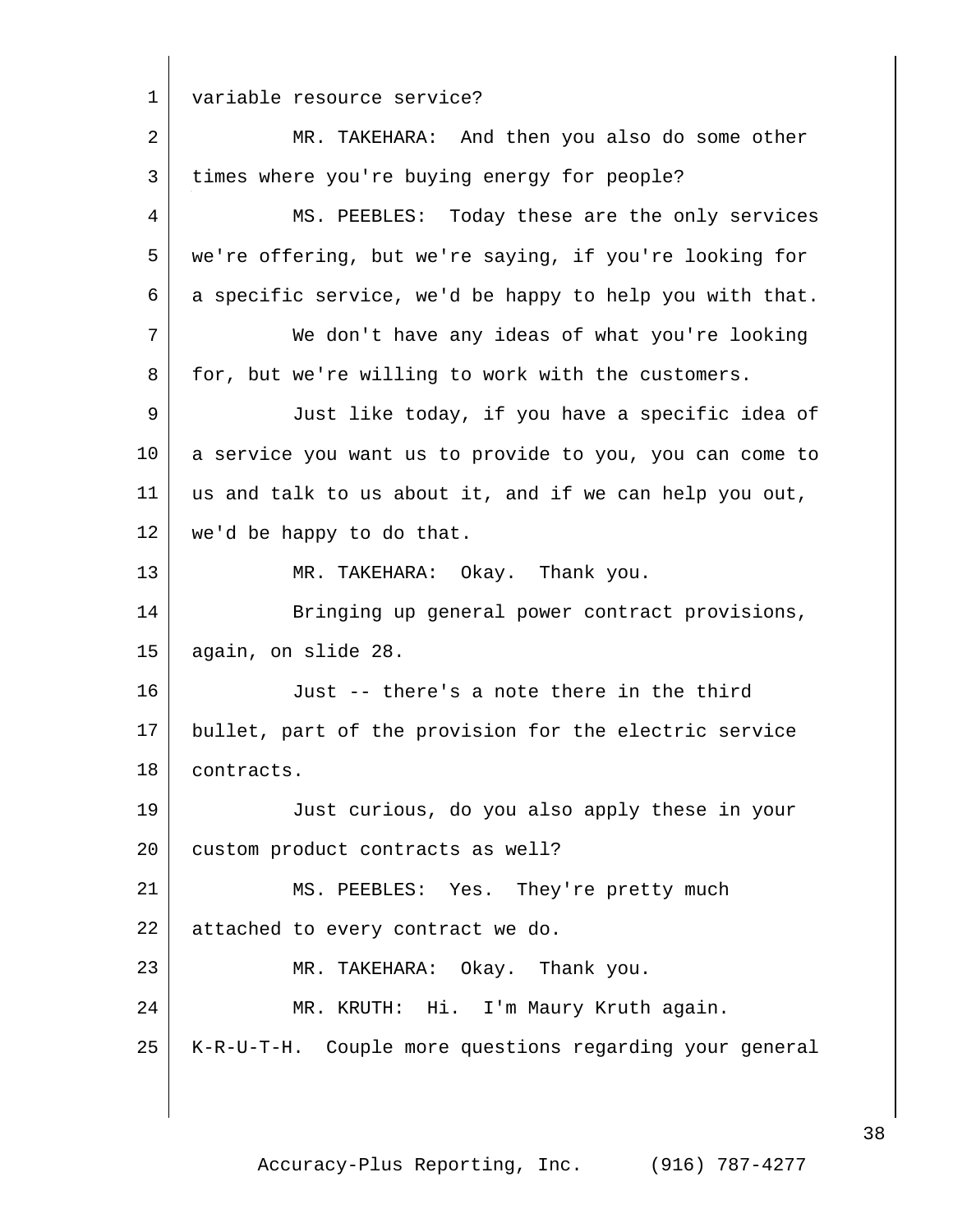criteria in contract principles. 2 In the Federal Register on page 27437, Roman numeral V, and under section B, Western's proposing allocation percentage shall be subject to adjustment. Just wondering if you could explain what would precipitate that, and what you envision, the adjustment up or down? 8 MS. PEEBLES: First of all, we're going to adjust you by one percent for the 2040 Resource Pool, 10 and in addition if we find out that the power is being used for other reasons other than to serve your own load, we will reduce your allocation, or if your 13 allocation was too low, we would reduce it. MR. KRUTH: Will there be notification given to a customer first under those circumstances? MS. PEEBLES: I think we always work with customers to find out what's going on and figure out if it's necessary to reduce it or if there's some other issues. MR. KRUTH: And also down in the same section Roman numeral V, Article I, it says, contracts will include clauses specifying criteria the customers must 23 on a continuous basis to remain eligible to receive electric service. I was wondering if you could explain what the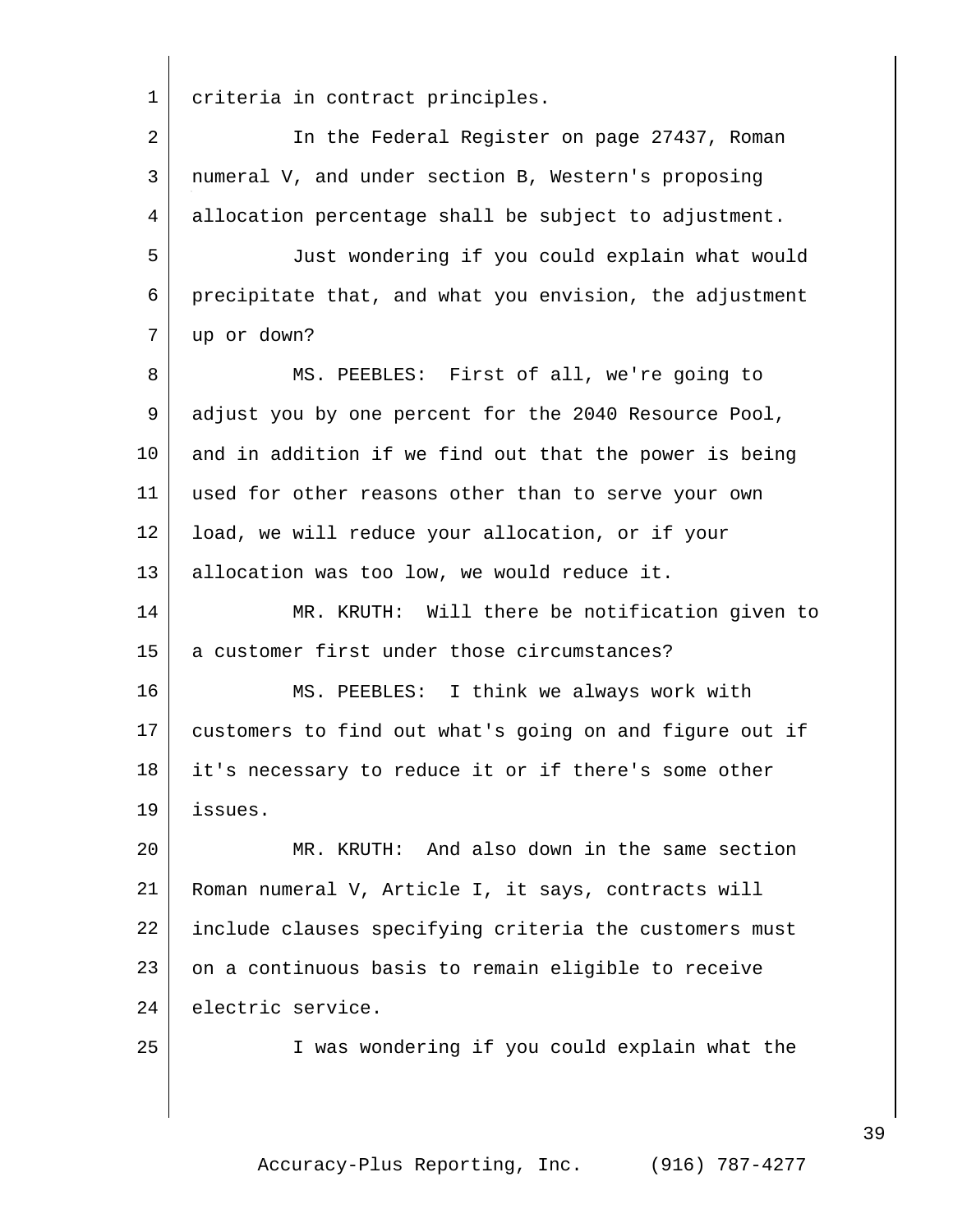| 1  | concern was there, what you envision precipitate         |
|----|----------------------------------------------------------|
| 2  | happening?                                               |
| 3  | MS. PEEBLES: This is standard from our current           |
| 4  | plan as well, and I think we're looking at you're going  |
| 5  | to have to continue to provide IRP's.                    |
| 6  | What else would they have to $-$ -                       |
| 7  | MR. KAWAMURA: You'll have to continue to be a            |
| 8  | preference customer. For instance, if a preference       |
| 9  | customer gets purchased by an IOU, then you would not    |
| 10 | qualify anymore.                                         |
| 11 | MR. KRUTH: Thank you.                                    |
| 12 | MS. PADILLA: Monica Padilla with the City of             |
| 13 | Palo Alto.                                               |
| 14 | In terms of the custom product, or the product           |
| 15 | that you would offer, one specific one I have a question |
| 16 | about is scheduling coordination services.               |
| 17 | How will the service be priced? Is that                  |
| 18 | something we will know up front, or is that something    |
| 19 | that is a negotiated price?                              |
| 20 | MS. PEEBLES: Rates that are outside this plan.           |
| 21 | MS. PADILLA: Oh, so the rates for scheduling             |
| 22 | coordination services will be outside the plan?          |
| 23 | MS. PEEBLES: Yes, they will be. We've never              |
| 24 | put rates forward in a marketing plan before. Those      |
| 25 | will be determined, obviously, at a cost-based rate.     |
|    |                                                          |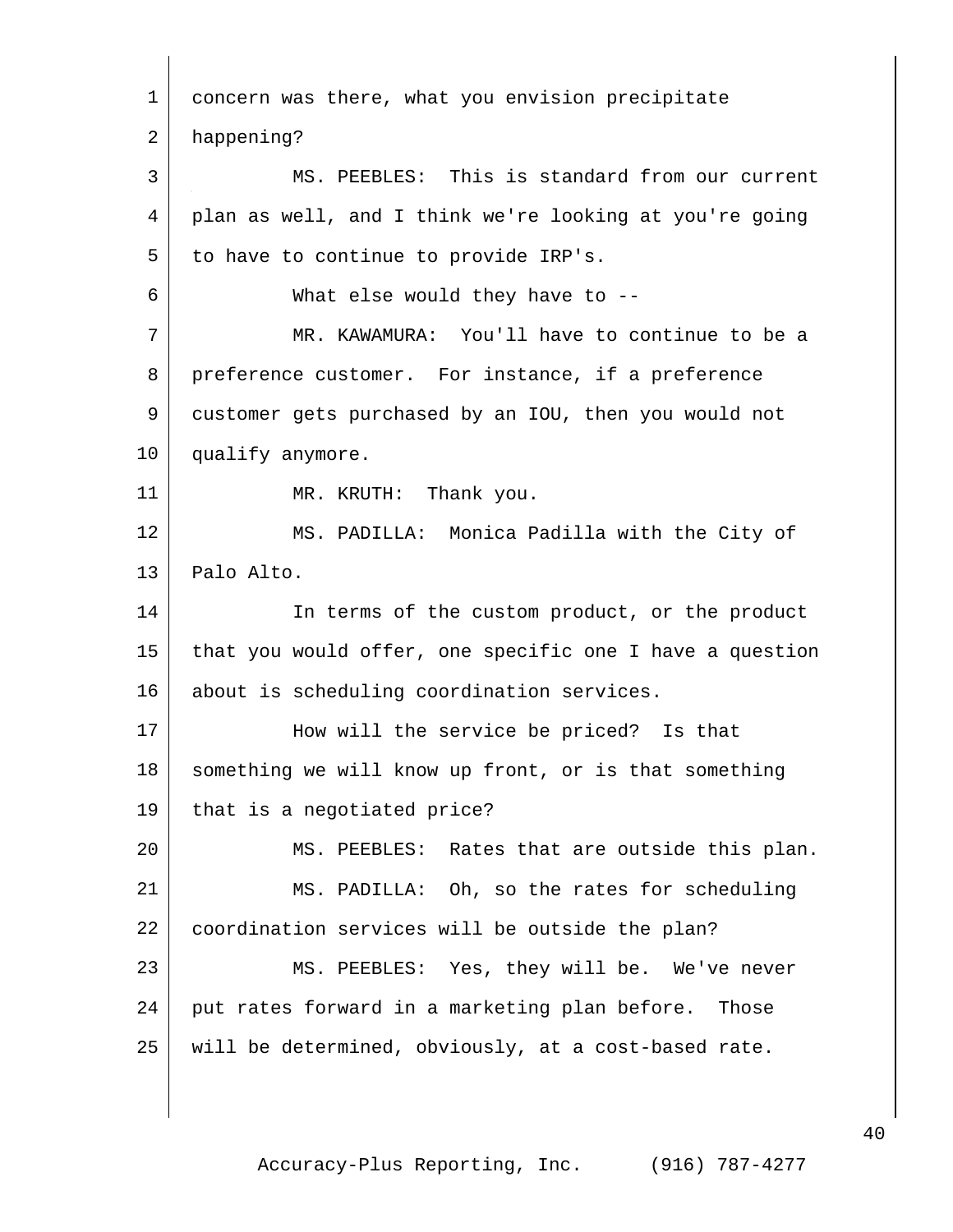| $\mathbf{1}$   | That's all I can say in the future.                      |
|----------------|----------------------------------------------------------|
| $\overline{a}$ | MS. PADILLA: Okay. And then will this                    |
| 3              | contract also have the ability to assign it to another   |
| 4              | agency for administration?                               |
| 5              | I don't know if that's the right term for right          |
| 6              | now because Palo Alto has signed its share to NCPA.      |
| 7              | Would that also continue in the next base                |
| 8              | resource contract?                                       |
| 9              | MR. KAWAMURA: Generally the way assignments              |
| 10             | work is they have to be approved by Western's            |
| 11             | administrator, so we can't give quarantee whether        |
| 12             | assignments will be accepted or if they won't be         |
| 13             | accepted.                                                |
| 14             | They have to be requested by the customer, and           |
| 15             | then it will go to Western's administrator for approval. |
| 16             | MS. PADILLA: Okay. Thank you.                            |
| 17             | MR. KAWAMURA: Additional questions?                      |
| 18             | MR. KRUTH: Maury Kruth again for NCPA.                   |
| 19             | One more question on GPCP's, just to make sure           |
| 20             | I understand it correctly.                               |
| 21             | From a customer perspective, subject to the              |
| 22             | schedule being adjusted, existing customers will be most |
| 23             | likely 98 percent base resource offer, I'm going to say  |
| 24             | late 2019.                                               |
| 25             | Just what I'm struggling with is when that same          |
|                |                                                          |
|                |                                                          |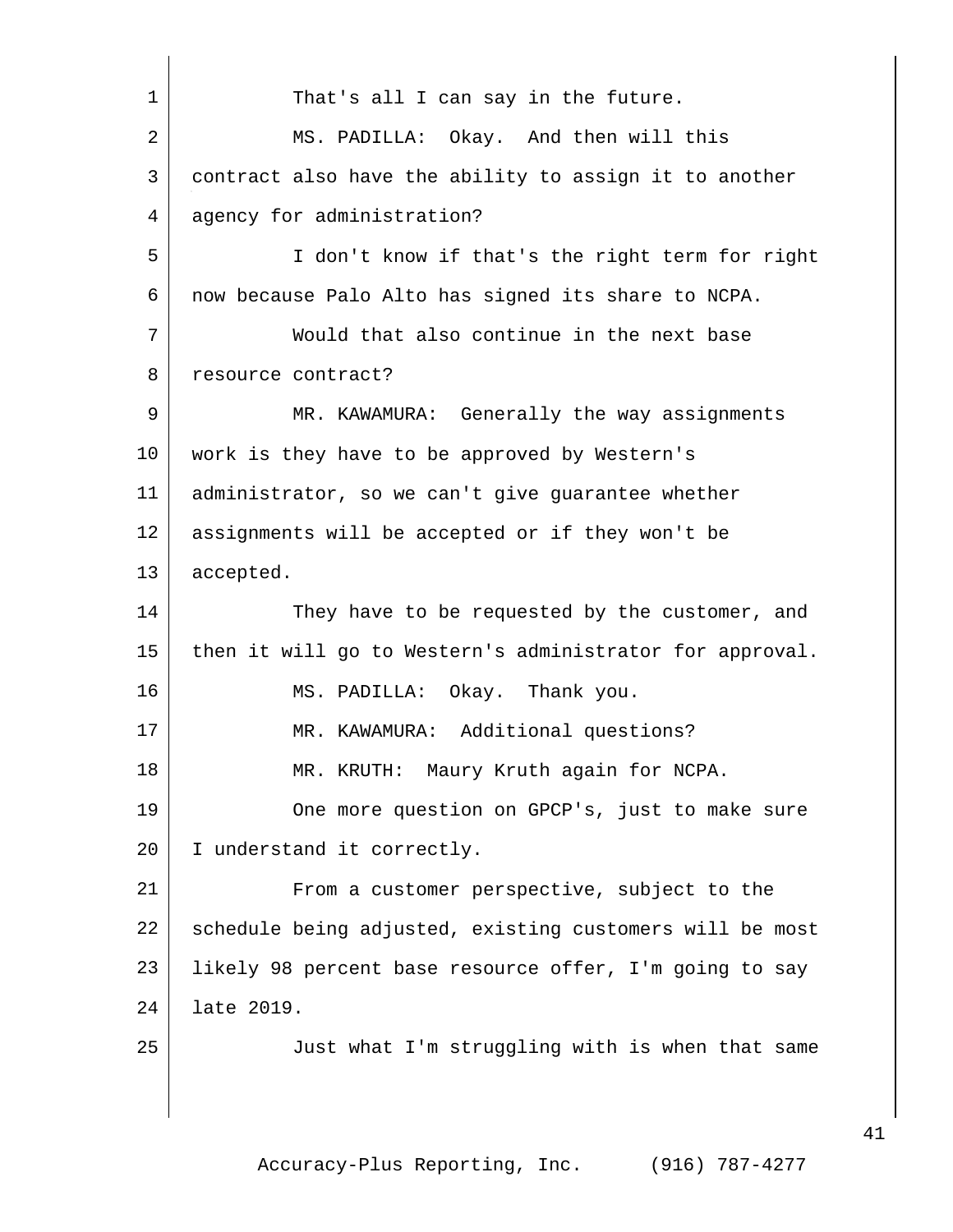customer would see the new GPCP's, and would those new GPCP's look the same as what an existing customer sees right now, in particular worrying about the termination provisions and when those might change materially, so if you can help me understand your -- your thinking on that. MR. KAWAMURA: Well, what you'll normally see is when you get the offer, you will be get a copy of the contract. You'll also get a copy of the current GPCP's 10 that will be attached to that contract, and so you'll see the whole package at that point in time. MR. KRUTH: From the customer decision perspective, like Monica was saying, somewhere, say, in 2019 when she would have a package that would go to her decision-makers for approval, and it would incorporate 16 at that point the actual GPCP's that will become integrated into the agreement. 18 | Is that a correct understanding? MR. KAWAMURA: Yeah. That is correct. 20 And then normally if we change the GPCP's, then they'll be sent out to the customers, and if they don't want those new GPCP's, they -- the contracts will 23 specify a specific date for the applicable GPCP's in the contract. If there are additional GPCP changes, then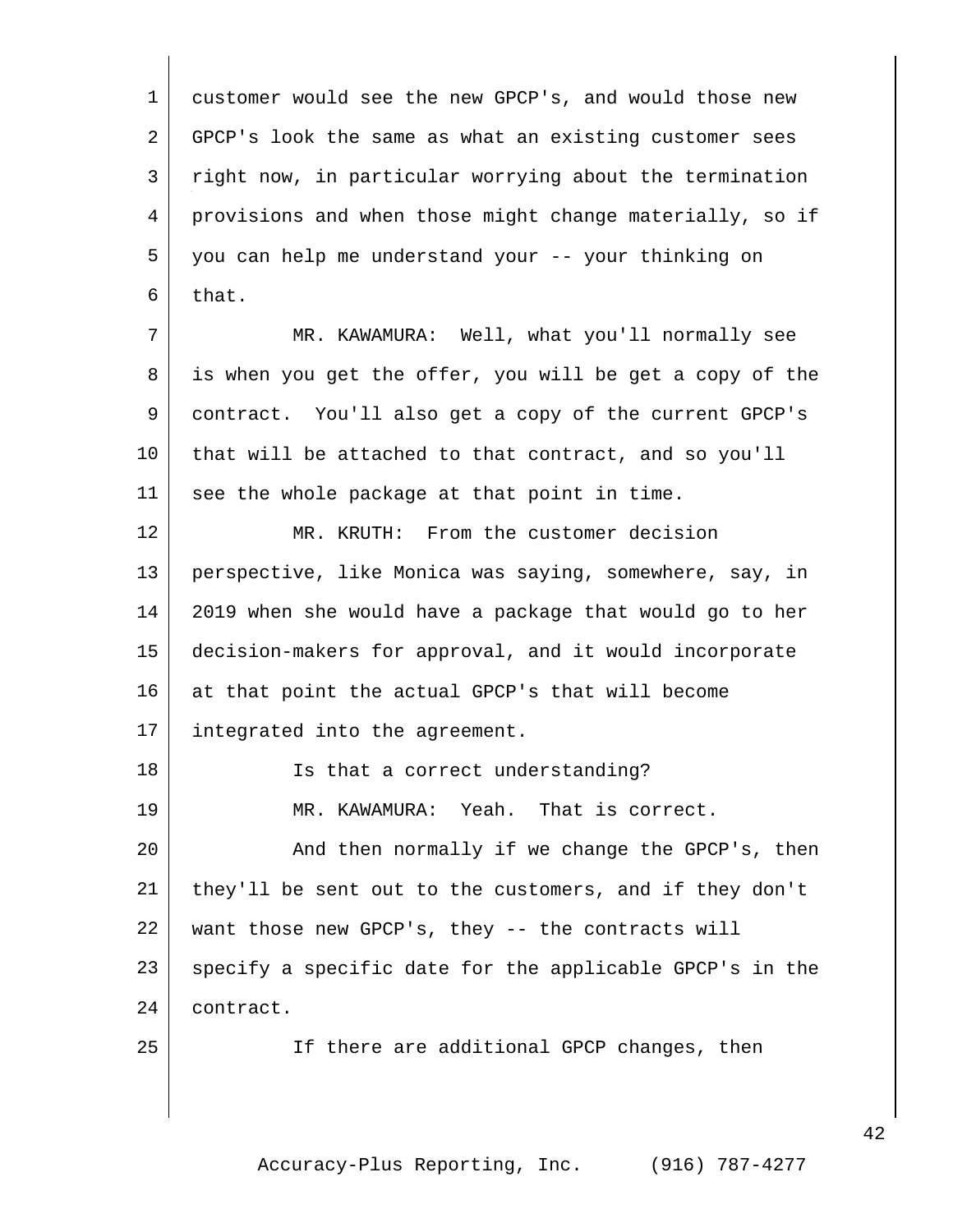1 | those would be done through an amendment. MR. KRUTH: So in, say, the year 2035, Western promulgated additional new GPCP's, as a customer, would 4 I then have the right to not accept those? 5 MR. KAWAMURA: That is correct. MR. KRUTH: Okay. Thank you. 7 MR. KAWAMURA: Are there any additional questions? 9 MS. PADILLA: Sorry. Okay. 10 So the current GPCP's do not include -- Sorry. Monica Padilla, City of Palo Alto -- do not include credit provisions and then right now in the termination of all provisions, how are you going to incorporate those into the -- how are you going to reference them in a new base resource contract? 16 MR. KAWAMURA: I believe the current -- and let me check on that, but I believe the current GPCP's do have a provision for credit worthiness in there. Let me check on that. MS. PADILLA: But they're not the same as the credit provisions that were distributed a couple years ago to customers? 23 MS. HAAS: That would be a separate attachment. Just like the general power contract provisions. There will be another set of creditworthiness procedures that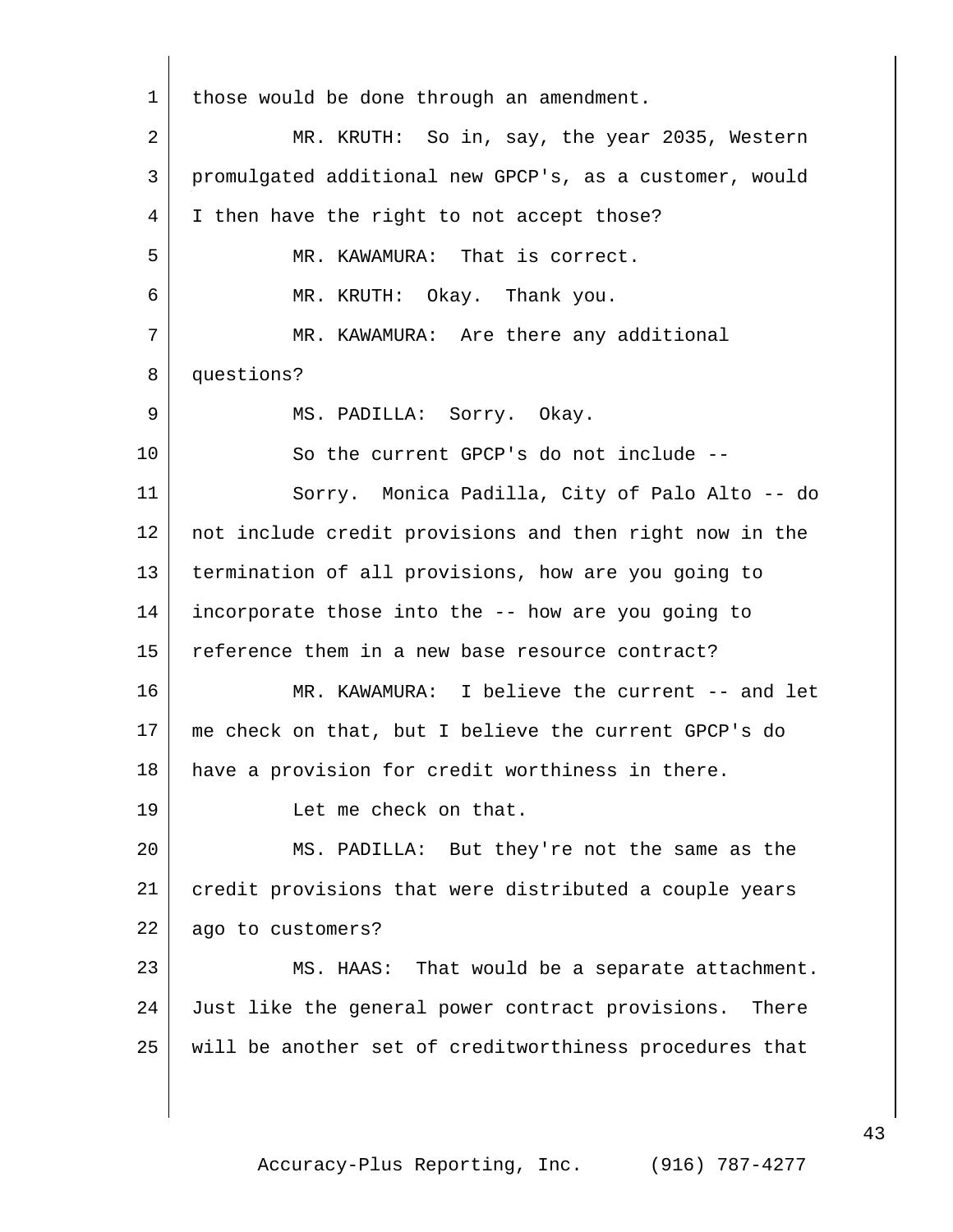will be attached to the contract.

2 So you'll have GPCP's attached, and you'll have creditworthiness provisions attached. MS. PADILLA: Okay. So then -- just because we're on this topic again, if we wanted to change the GPCP, given it's an instrumental task, and we started this year, our main thing that we want to look at is the termination provision and how to clarify it so it's very 9 | transparent what our options are to terminate. 10 | So if we start that process now, would it be done in three years so that we could attach it to this base resource contract? MR. KAWAMURA: I really can't say how long that process will take, but if you do want to start it now, now will be time to start it. MS. PADILLA: How do I start that process? MR. KAWAMURA: Probably want to talk to Sonja 18 and raise the concerns and then say, here are the specific concerns I have about the GPCP's, and then she 20 can bring it up to the other managers and then have 21 those discussions. MS. PADILLA: Okay. Thank you. MR. KAWAMURA: Making more work for you, Sonja. 24 MS. ANDERSON: I was just going to say, I have already brought her concerns up.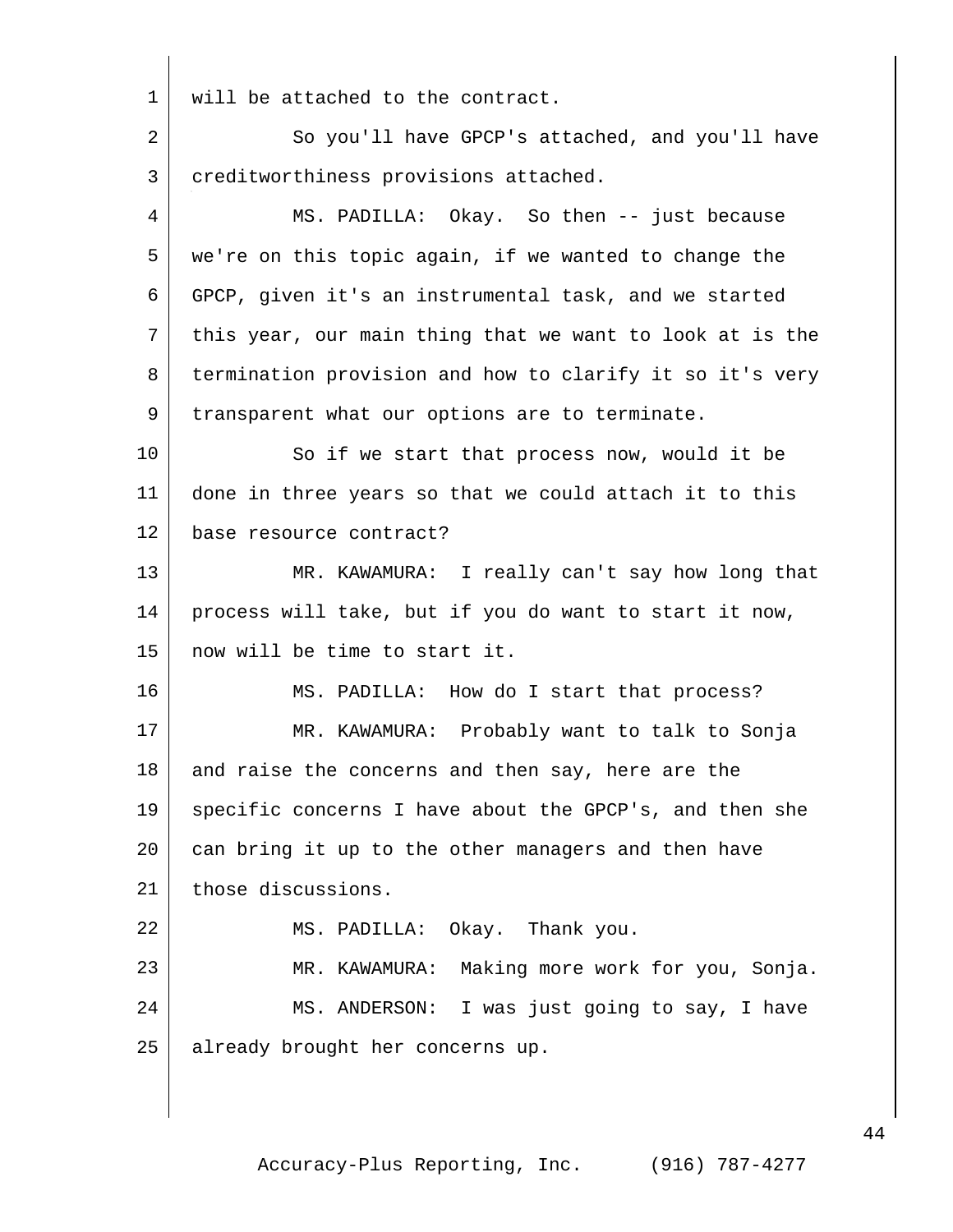1 | MR. KAWAMURA: Additional questions. MR. TEN-PAS: Brent Ten-Pas, T-E-N-P-A-S, with Northern California Power Agency. Just to follow up on what Monica was talking about as far as termination. I hear two potential paths. One would be to amend the GPCP Western-wide to address the termination and get  $-$  I think one of the  $-$  the key issues clarifying language on whether or not a rate extension would allow a preference customer to have an off-ramp in the contract, and the other option would be to have that 12 | clarified within the contract language. Is that correct? 14 MR. KAWAMURA: The -- MR. TEN-PAS: If it's not addressed in the GPCP, you can address it in the contract, clarifying rate extension as an off-ramp? 18 MR. KAWAMURA: So the termination provisions are contained in the GPCP's, and those are standard Western-wide. And they aren't contained in the specific 21 | contract, except through reference to the GPCP. 22 Does that make sense? MR. TEN-PAS: Yeah. I guess my question is: 24 | Could you address it in the contract? What I'm hearing you say, no, you cannot.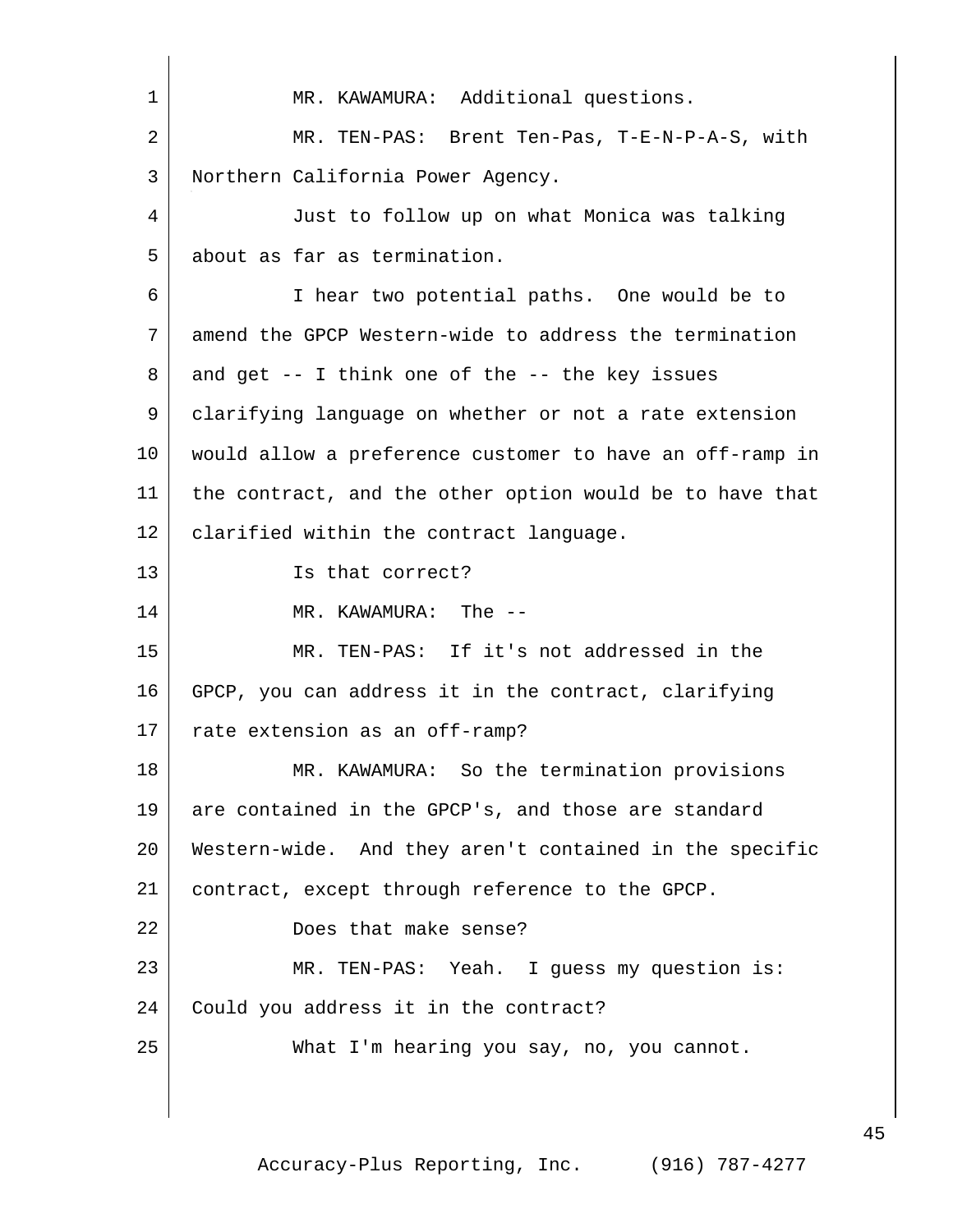MR. KAWAMURA: That is -- that is the proposal 2 is that the GPCP's will handle the termination. MR. TAKEHARA: James Takehara. Just a question came to mind based on one of your responses to Monica that has to do with the external credit provisions. What's the -- I guess the main concern is will we have the same contract protections against changes to that language as we would enjoy under your proposal for the GPCP? 11 In other words, will base resource contracts -- do you anticipate base resource contract referring to a 13 specific date version of an external credit criteria? MS. HAAS: I believe that will be the correct answer, that it will be dated the same as GPCPs, so whatever you're under at that point is what you would continue to be under. MR. TAKEHARA: Would you like time to verify that? MS. HAAS: I don't know at this point because we have not revised them yet, but we may be going 22 through a process to revise them. 23 | And so my understanding in talking with the 24 other contract managers is that will be our understanding, but it hasn't been confirmed with Legal.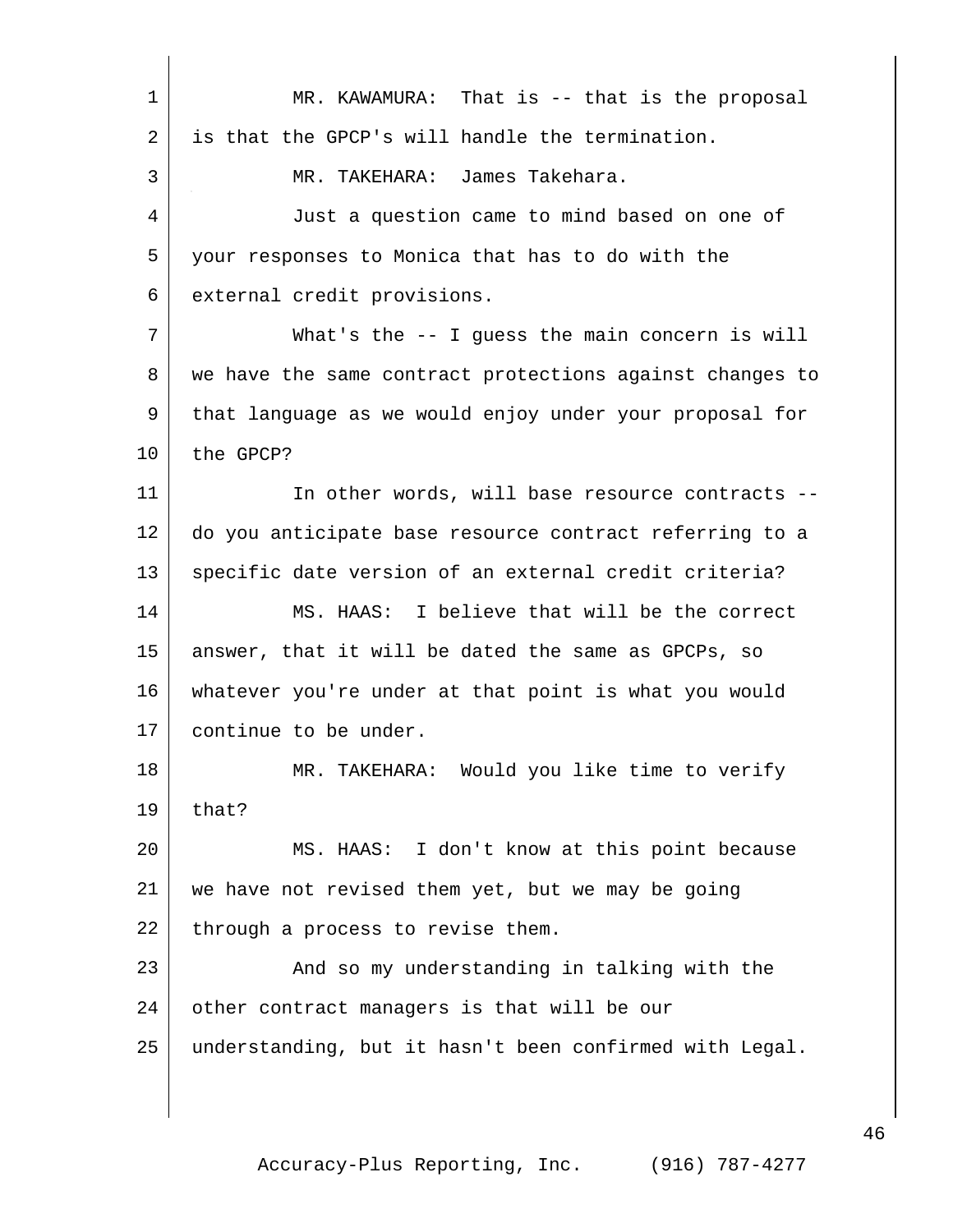| 1  | I think that's probably where the question would lie is, |
|----|----------------------------------------------------------|
| 2  | you know, would that be the proposal?                    |
| 3  | MR. KAWAMURA: And that's something that we               |
| 4  | will check up on and get back to you on.                 |
| 5  | MR. TAKEHARA: Is that a Western-wide document            |
| 6  | as well?                                                 |
| 7  | MR. KAWAMURA: It is a Western-wide document.             |
| 8  | MR. TAKEHARA: Is that subject to change                  |
| 9  | through customer-driven process as well?                 |
| 10 | MR. KAWAMURA: That's correct.                            |
| 11 | MR. TAKEHARA: Okay. Great. Thank you.                    |
| 12 | MR. KRUTH: Maury Kruth again with NCPA.                  |
| 13 | One more question back on GPCP's.                        |
| 14 | The question I have, I understand the GPCP               |
| 15 | termination route, but my question, I guess, basically   |
| 16 | for Koji is: Would the administrator also have the       |
| 17 | authority, if they so choose, to include those           |
| 18 | termination provisions, even if they were the same as    |
| 19 | GPCP in the actual agreement, in the actual contract?    |
| 20 | MR. KAWAMURA: So you're asking whether the               |
| 21 | administrator in his discretion could add or revise a    |
| 22 | termination provision to a contract given that's         |
| 23 | different than the other regions?                        |
| 24 | MR. KRUTH: Correct.                                      |
| 25 | MR. KAWAMURA: The administrator can do -- has            |
|    |                                                          |
|    |                                                          |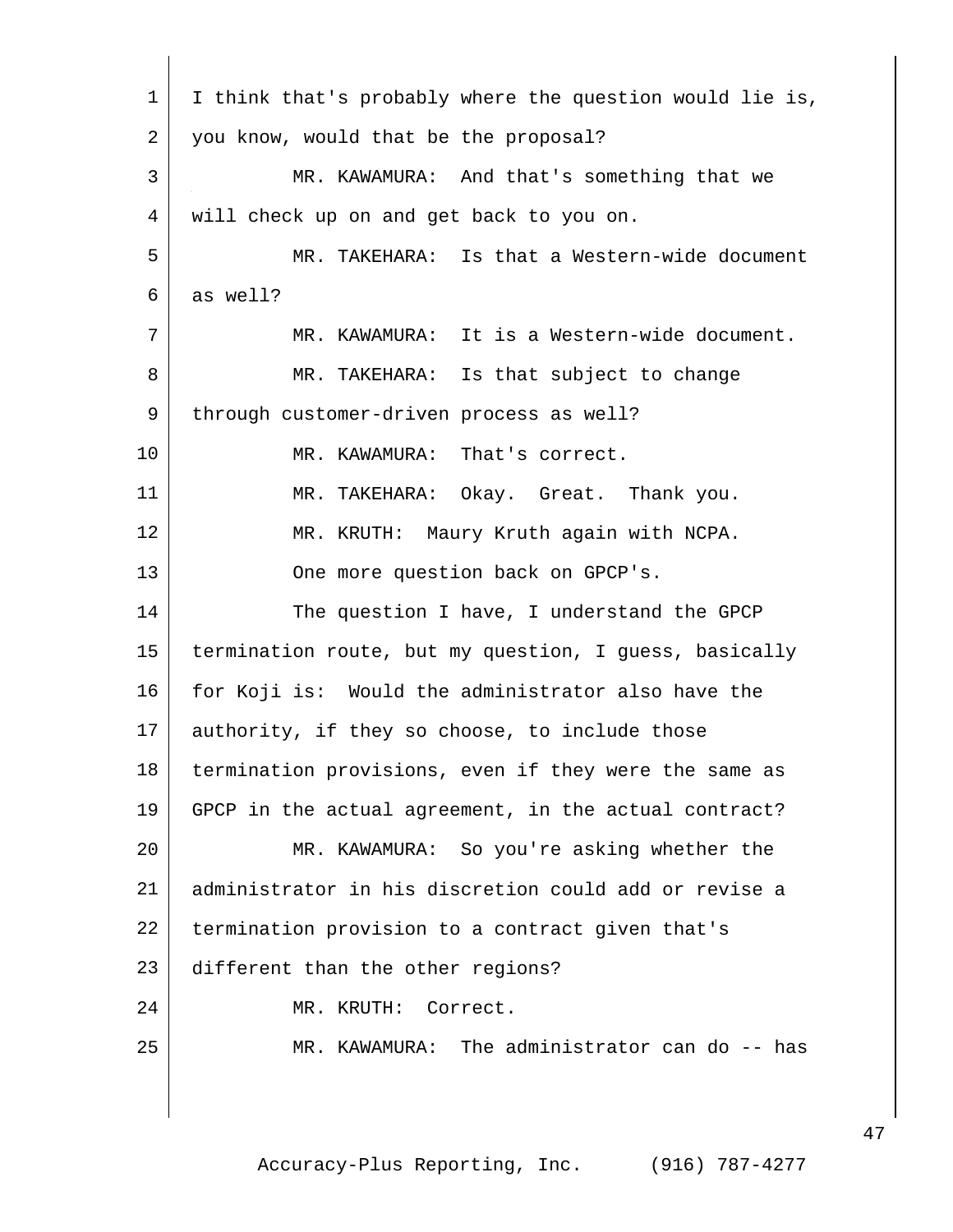| $\mathbf 1$ | wide discretion, so if the administrator so chooses to   |
|-------------|----------------------------------------------------------|
| 2           | have SNR contracts different than other region's         |
| 3           | contracts, that's is a decision the administrator can    |
| 4           | make.                                                    |
| 5           | Is that the question?                                    |
| 6           | MR. KRUTH: That's my question.                           |
| 7           | MR. KAWAMURA: Any additional questions?                  |
| 8           | All right. Seeing no more questions, I do                |
| 9           | appreciate all participation as part of this process. I  |
| 10          | think it's very helpful for Western to get a better      |
| 11          | understanding of customers' concerns in the process.     |
| 12          | Again, you do have time for comments, and we             |
| 13          | encourage everyone to provide comments. I heard a lot    |
| 14          | of discussions today on the GPCP's, on termination, on   |
| 15          | creditworthiness, so if you want to provide comments on  |
| 16          | those types of issues, that will be greatly appreciated. |
| 17          | The comments are due August 4th by 5:00 p.m.,            |
| 18          | so make sure that you get them in. There will be a       |
| 19          | Public Comment Forum on July 12th here at Lake Natoma    |
| 20          | Inn.                                                     |
| 21          | And so you can provide comments at any time              |
| 22          | prior to August 4th, or you can provide them at          |
| 23          | July 12th, and so we look forward to hearing your        |
| 24          | comments.                                                |
| 25          | And, again, the more comments you can provide,           |
|             |                                                          |
|             |                                                          |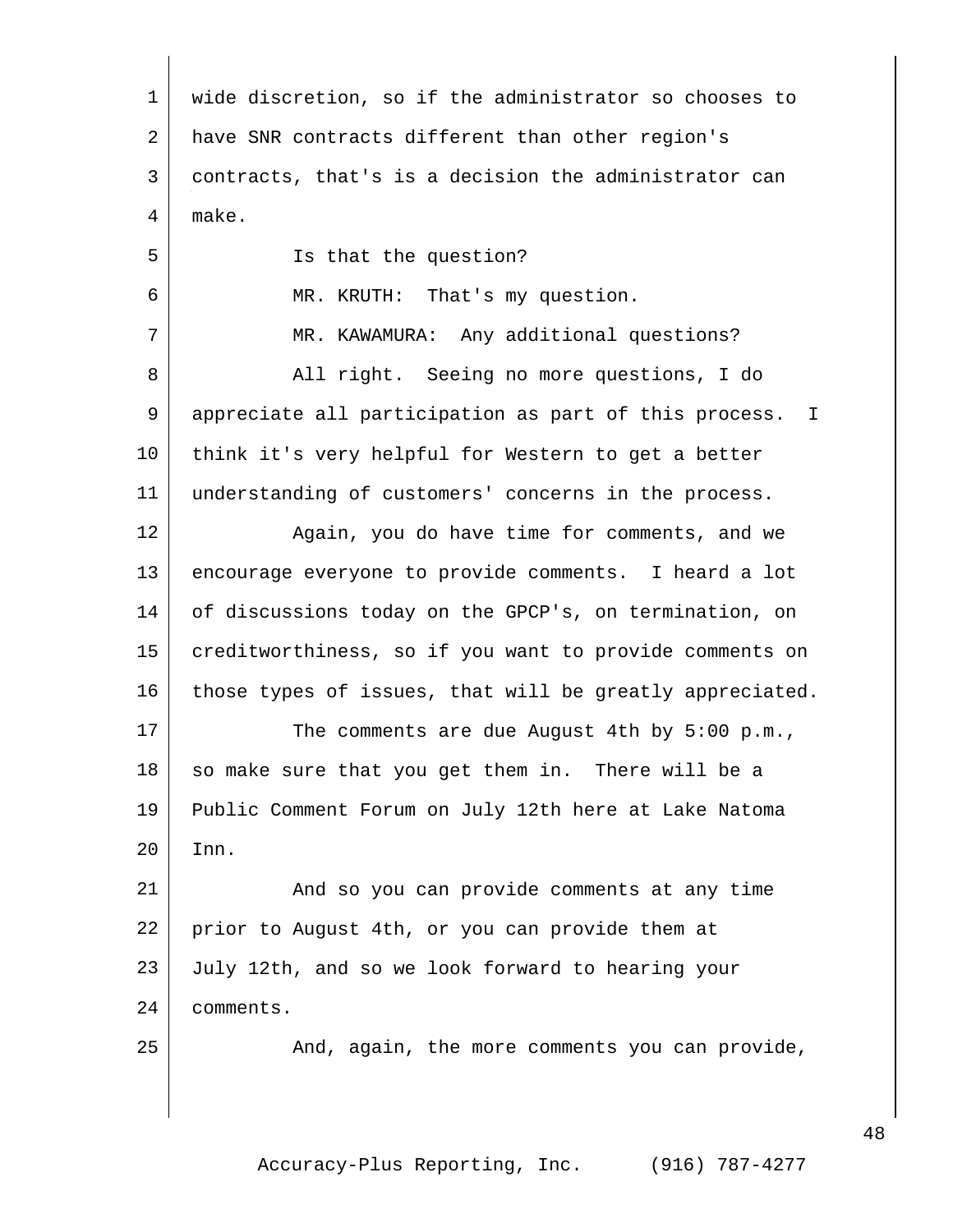| $\mathbf 1$ | the better feedback that we can have from you, and the   |
|-------------|----------------------------------------------------------|
| 2           | better we can make this Marketing Plan.                  |
| 3           | The comments should be addressed to the                  |
| 4           | 2025propplan@wapa.gov. That's 2025, P-R-O-P-P-L-A-N, at  |
| 5           | W-A-P-A, dot, G-O-V, or you can mail them to Sonja       |
| 6           | Anderson at 114 Parkshore Drive, Folsom, California,     |
| 7           | 95630.                                                   |
| 8           | And, again, we are in the formal process, and            |
| 9           | so we will address questions. If you can provide your    |
| 10          | questions and comments in writing with your questions,   |
| 11          | we will provide written responses to those questions and |
| 12          | post them on the website.                                |
| 13          | We thank everyone for attending.                         |
| 14          | We can go off the record now, and thanks.                |
| 15          | (Meeting concluded at 2:02 p.m.)                         |
| 16          |                                                          |
| 17          |                                                          |
| 18          |                                                          |
| 19          |                                                          |
| 20          |                                                          |
| 21          |                                                          |
| 22          |                                                          |
| 23          |                                                          |
| 24          |                                                          |
| 25          |                                                          |
|             |                                                          |
|             |                                                          |